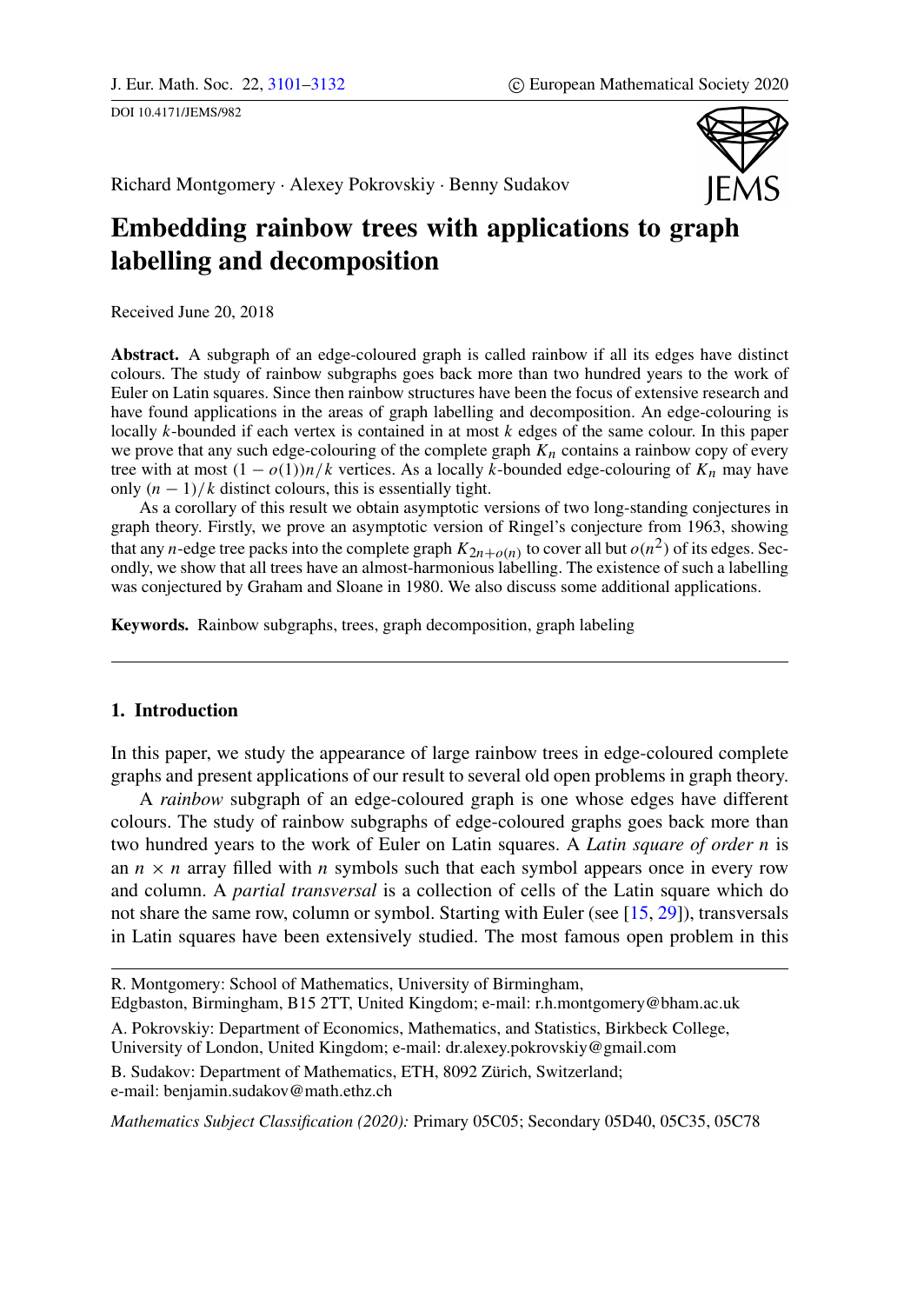area is the Ryser–Brualdi–Stein Conjecture (see [\[11,](#page-30-1) [36,](#page-31-2) [37\]](#page-31-3)), which says that every Latin square has a partial transversal of order  $n - 1$  and a full transversal (a partial transversal of order n) if n is odd. To every Latin square one can assign an edge-colouring of the complete bipartite graph  $K_{n,n}$  by colouring the edge ij by the symbol in the cell  $(i, j)$ . This is a *proper colouring*, i.e., one in which any edges which share a vertex have distinct colours. Identifying the cell  $(i, j)$  with the edge  $ij$ , a partial transversal corresponds to a rainbow matching. Thus, finding transversals is a special case of finding rainbow subgraphs. Another reason to study rainbow subgraphs arises in Ramsey theory, more precisely in the canonical version of Ramsey's theorem proved by Erdős and Rado [[14\]](#page-30-2). Here the goal is to show that locally-bounded edge-colourings of the complete graph  $K_n$ contain rainbow copies of certain graphs. An edge-colouring is *locally* k*-bounded* if each vertex is in at most k edges of any one colour.

The most natural problem in the study of rainbow structures is to determine which graphs are guaranteed to have a rainbow copy in any properly coloured complete graph  $K_n$ . As, when n is even,  $K_n$  can be  $(n - 1)$ -edge-coloured, we may ask in general only for rainbow subgraphs with at most  $n - 1$  edges. This leads to a natural question: which *n*-vertex trees have a rainbow copy in any proper colouring of  $K_n$ ? Hahn [\[25\]](#page-31-4) conjectured in 1980 the special case that there would always be a rainbow copy of the  $n$ vertex path. Disproving this conjecture, Maamoun and Meyniel [\[32\]](#page-31-5) constructed a proper colouring of  $K_n$  with no rainbow Hamilton path. Nevertheless, it is widely believed that any properly coloured  $K_n$  contains a rainbow path covering all but exceptionally few vertices. In particular, Andersen [\[6\]](#page-30-3) in 1989 conjectured that one can always find a rainbow path covering  $n - 1$  vertices. The progress on this conjecture was initially slow, despite the efforts of various researchers: see, for example,  $[2, 23, 24, 19, 12]$  $[2, 23, 24, 19, 12]$  $[2, 23, 24, 19, 12]$  $[2, 23, 24, 19, 12]$  $[2, 23, 24, 19, 12]$  $[2, 23, 24, 19, 12]$  $[2, 23, 24, 19, 12]$  $[2, 23, 24, 19, 12]$  $[2, 23, 24, 19, 12]$ . Only recently did Alon, Pokrovskiy and Sudakov [\[4\]](#page-30-7) show that any properly coloured  $K_n$  contains a rainbow path with  $n - O(n^{3/4})$  vertices (as part of a rainbow cycle).

Turning to more general trees, there are no previous general results to show that rainbow copies of large trees can be found in properly coloured complete graphs. The example of Maamoun and Meyniel [\[32\]](#page-31-5) can be extended to show that there are proper colourings of  $K_n$  which do not contain rainbow copies of certain *n*-vertex trees (see [\[7\]](#page-30-8)). However, it is still possible that nearly-spanning trees exist in all proper colourings of complete graphs. In this paper, we prove the first result of this type: we show that any properly coloured  $K_n$  contains a rainbow copy of any tree with  $n - o(n)$  vertices. We will, in fact, prove the following more general result of which this is a special case. Recall that an edge-colouring of K<sup>n</sup> is *locally* k*-bounded* if each vertex is in at most k edges of any one colour.

<span id="page-1-0"></span>**Theorem 1.1.** *For*  $\varepsilon > 0, k \in \mathbb{N}$  *and sufficiently large n, any locally k-bounded edgecolouring of*  $K_n$  *contains a rainbow copy of every tree with at most*  $(1 - \varepsilon)n/k$  *vertices.* 

As a locally k-bounded edge-colouring of  $K_n$  may have only  $(n - 1)/k$  distinct colours, Theorem [1.1](#page-1-0) is tight up to the constant  $\varepsilon$  for each k. Let us note that one of the distinguishing features of our result is that we place no conditions on the trees other than the number of vertices they may have. In comparison, all of the graph packing and labelling results which we mention below require a maximum degree bound which is conjectured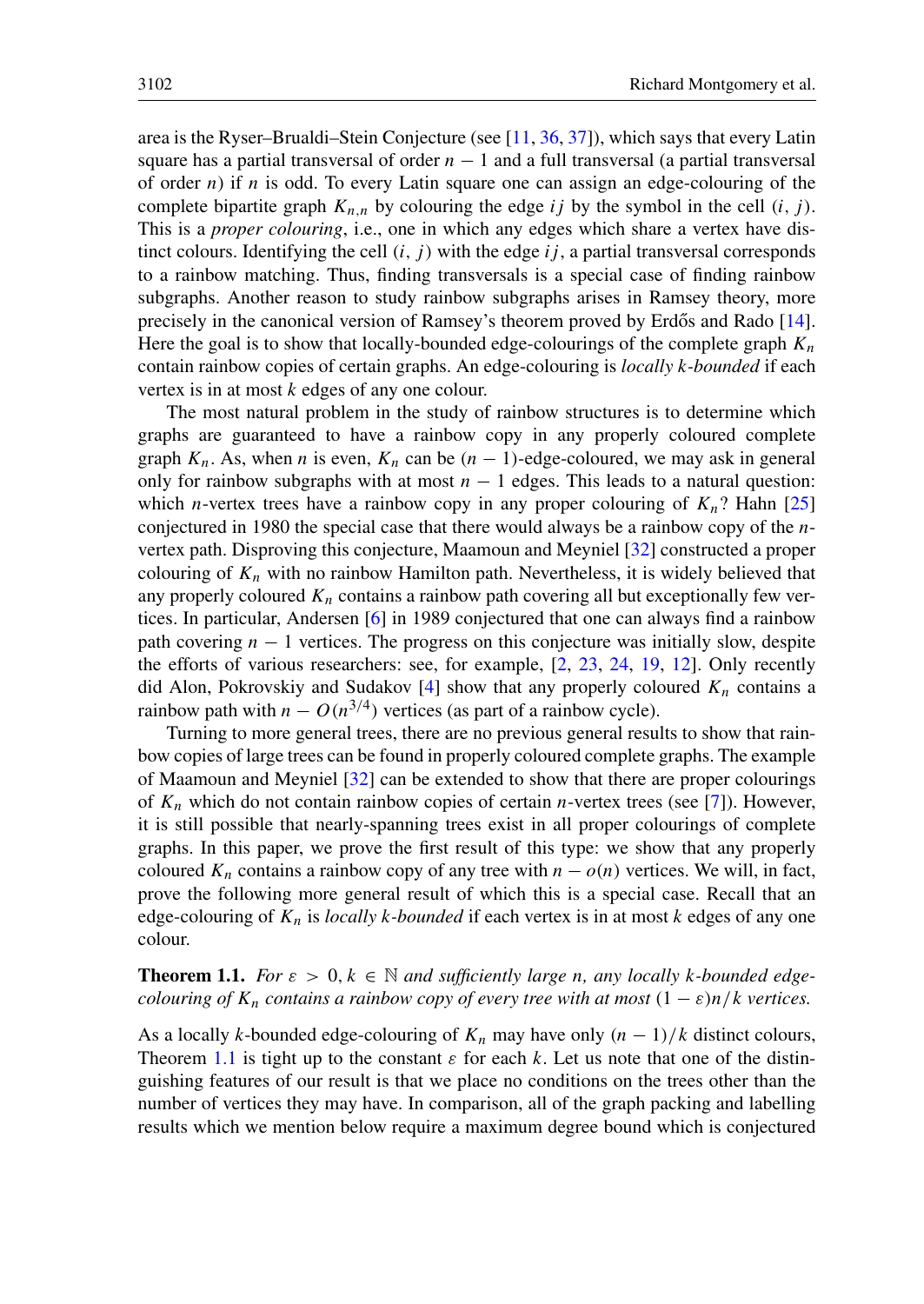to be unnecessary. The techniques we introduce for embedding trees with high degree vertices may offer new approaches to these problems.

An important tool in our methods is to demonstrate that, in properly coloured complete graphs, a large rainbow matching can typically be found in a random vertex set using a random set of colours chosen with the same density, in fact such a matching can cover almost all the vertices in the random vertex set. This allows most of a large tree to be embedded if it can be decomposed into certain large matchings. Contrastingly, we need deterministic methods to embed vertices in the tree with high degree. The interplay between the deterministic and random part of the embedding forms a key part of our methods. This is sketched in more detail in Section [2.](#page-5-0)

Applications to graph decompositions, labellings and orthogonal double covers. Theorem [1.1](#page-1-0) has applications in different areas of graph theory. We present three applications of it in the areas of graph decompositions, graph labellings, and orthogonal double covers. With each application we prove an asymptotic form of a well-known conjecture. In each case, we consider some special colouring of  $K_n$  (coming from a graph-theoretic problem), and apply Theorem [1.1.](#page-1-0)

Graph decompositions. In graph decompositions one typically asks when the edge set of some graph G can be partitioned into disjoint copies of another graph  $H$ . This is a vast topic with many exciting results and conjectures (see, for example, [\[18,](#page-30-9) [39,](#page-31-8) [40\]](#page-31-9)). One of the oldest and best known conjectures in this area, posed by Ringel in 1963 [\[34\]](#page-31-10), deals with the decomposition of complete graphs into edge-disjoint copies of a tree.

<span id="page-2-0"></span>**Conjecture 1.2** (Ringel). Any tree with  $n + 1$  vertices packs  $2n + 1$  times into the com*plete graph*  $K_{2n+1}$ *.* 

This conjecture is known for many very special classes of trees such as caterpillars, trees with  $\leq 4$  leaves, firecrackers, diameter  $\leq 5$  trees, symmetrical trees, trees with ≤ 35 vertices, and olive trees (see [\[18,](#page-30-9) Chapter 2] and the references therein). There are some partial general results in the direction of Conjecture [1.2.](#page-2-0) Typically, for these results, an extensive technical method is developed which is capable of almost-packing any appropriately-sized collection of certain sparse graphs: see, e.g., [\[9,](#page-30-10) [33,](#page-31-11) [16,](#page-30-11) [30\]](#page-31-12). In particular, Joos, Kim, Kühn and Osthus [\[28\]](#page-31-13) proved the above conjecture for very large bounded-degree trees. Ferber and Samotij [\[17\]](#page-30-12) obtained an almost-perfect packing of almost-spanning trees with maximum degree  $O(n/\log n)$ . A different proof of the approximate version of Ringel's conjecture for trees with maximum degree  $O(n/\log n)$  was obtained by Adamaszek, Allen, Grosu, and Hladký [\[1\]](#page-30-13), using graph labellings. Finally, Allen, Böttcher, Hladký and Piguet [\[3\]](#page-30-14) almost-perfectly packed arbitrary spanning graphs with maximum degree  $O(n/\log n)$  and constant degeneracy<sup>[1](#page-2-1)</sup> into large complete graphs.

Here we obtain the first asymptotic solution for this problem applicable with no degree restriction.

<span id="page-2-2"></span><span id="page-2-1"></span>A graph is *d*-degenerate if all its induced subgraphs have a vertex of degree  $\leq d$ . Trees are exactly the 1-degenerate, connected graphs.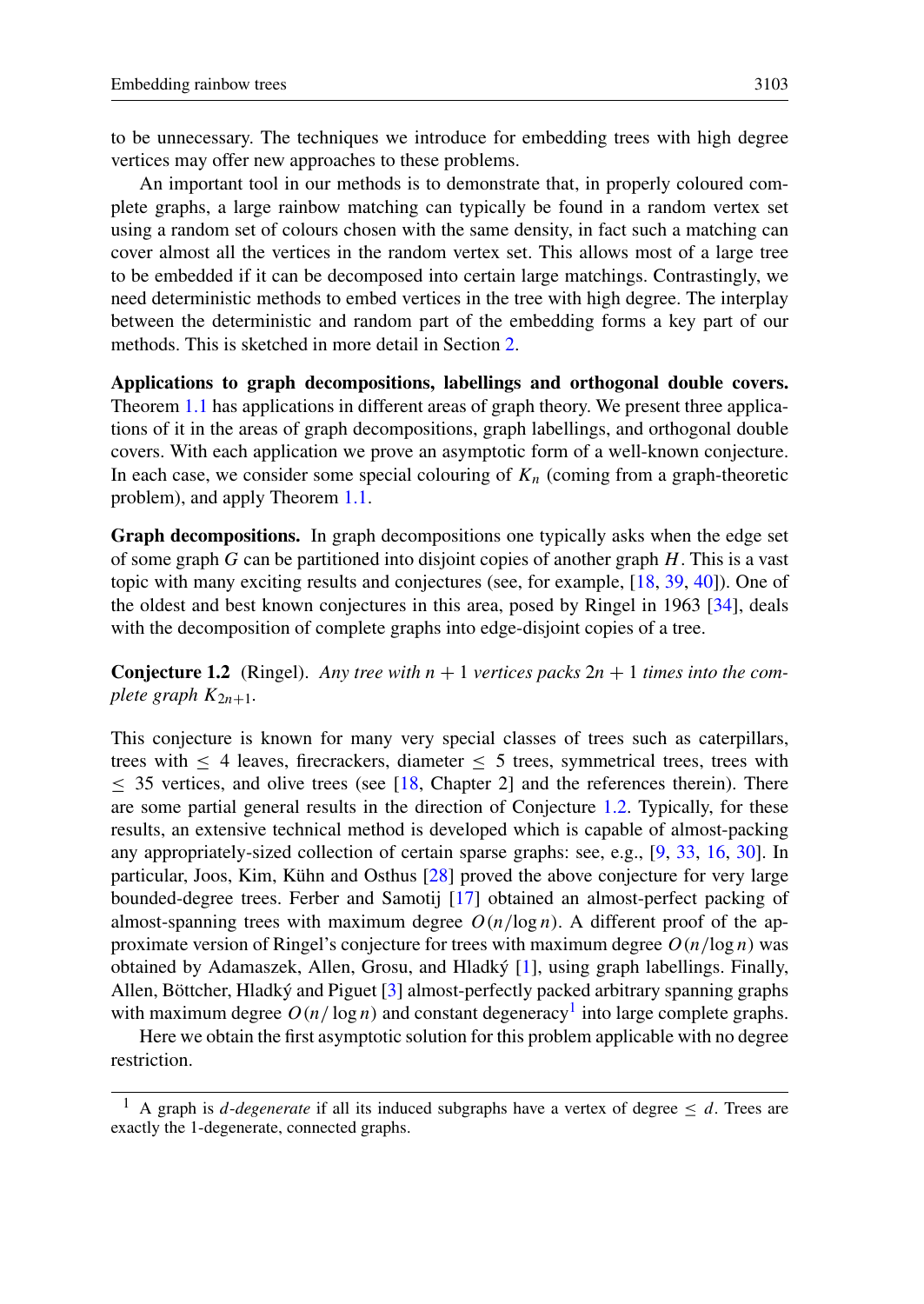**Theorem 1.3.** *For*  $\varepsilon > 0$  *and sufficiently large n, any*  $(n + 1)$ *-vertex tree packs at least*  $2n + 1$  *times into the complete graph*  $K_{(2+\varepsilon)n}$ *.* 

To see the connection between Theorem [1.1](#page-1-0) and Conjecture [1.2](#page-2-0) consider the following edge-colouring of the complete graph with vertex set  $\{0, 1, \ldots, 2n\}$ , which we call the *near distance (ND-) colouring*. Colour the edge ij by colour k, where  $k \in [n]$ , if either  $i = j + k$  or  $j = i + k$  with addition modulo  $2n + 1$ . It is easy to show (as below) that if an  $(n + 1)$ -vertex tree has a rainbow embedding into the ND-colouring of  $K_{2n+1}$  then Conjecture [1.2](#page-2-0) holds for that tree.

*Proof of Theorem [1.3.](#page-2-2)* Let  $\ell = (1 + \varepsilon/3)n$ . Consider the ND-colouring of the complete graph  $K_{2\ell+1}$ , defined above. This is a locally 2-bounded colouring of  $K_{2\ell+1}$ , which thus, by Theorem [1.1,](#page-1-0) contains a rainbow copy of T,  $S_0$  say. Now, for each  $i \in [\ell]$ , let  $S_i$  be the tree with vertex set  $\{v + i : v \in V(S_0)\}$  and edge set  $\{\{v + i, w + i\} : vw \in E(S_0)\}.$ 

Note that the colour of  $vw \in E(K_{2\ell+1})$  is the same as the colour of the edge  $\{v + i, v\}$  $w + i$  for each  $i \in [2\ell]$ , and under the translation  $x \mapsto x + 1$  the edge vw moves around all  $2\ell + 1$  edges with the same colour. Thus, each tree  $S_i$  is rainbow, and all the trees  $S_i$ are disjoint.  $\Box$ 

Graph labelling. Graph labelling originated in methods introduced by Rosa [\[35\]](#page-31-14) in 1967 as a potential path towards proving Ringel's conjecture. In the intervening decades, a large body of work has steadily developed concerning different labellings and their applications (see [\[18\]](#page-30-9)). One old, well-known, conjecture in this area concerns the *harmonious labelling*. This labelling was introduced by Graham and Sloane [\[20\]](#page-30-15) and arose naturally out of the study of additive bases. Given an abelian group  $\Gamma$  and a graph G, we say that a labelling  $f: V(G) \to \Gamma$  is  $\Gamma$ -*harmonious* if the map  $f' : E(G) \to \Gamma$  defined by  $f'(xy) = f(x) + f(y)$  is injective. In the case when  $\Gamma$  is a group of integers modulo n we omit it from our notation and simply call such a labelling *harmonious*. In the particular case of an n-vertex tree, Graham and Sloane asked for a harmonious labelling using  $\mathbb{Z}_{n-1}$  in which each label is used on some vertex, so that a single label is used on two vertices—where this exists we call the tree *harmonious*. More generally, we also call a graph with m edges and at most m vertices *harmonious* if it has an injective harmonious labelling with  $\mathbb{Z}_m$ . According to an unpublished result of Erdős [[20\]](#page-30-15), almost all graphs are not harmonious. On the other hand, Graham and Sloane [\[20\]](#page-30-15) in 1980 made the following conjecture for trees.

#### Conjecture 1.4 (Graham and Sloane). *All trees are harmonious.*

This conjecture is known for many very special classes of trees such as caterpillars, trees with  $\leq$  31 vertices, palm trees and fireworks (see [\[18,](#page-30-9) Chapter 2] and the references therein). Zak conjectured  $[41]$  $[41]$  an asymptotic weakening of this conjecture—that every tree has an injective  $\mathbb{Z}_{n+o(n)}$ -harmonious labelling.

<span id="page-3-0"></span>Note that, for any injective labelling of the vertices of the complete graph by elements of an abelian group, the edge-colouring which is obtained by taking sums of labels of vertices is proper. Therefore we can use Theorem [1.1](#page-1-0) to study such colourings. In particular, we can obtain the following general result which shows that every tree is almost harmonious.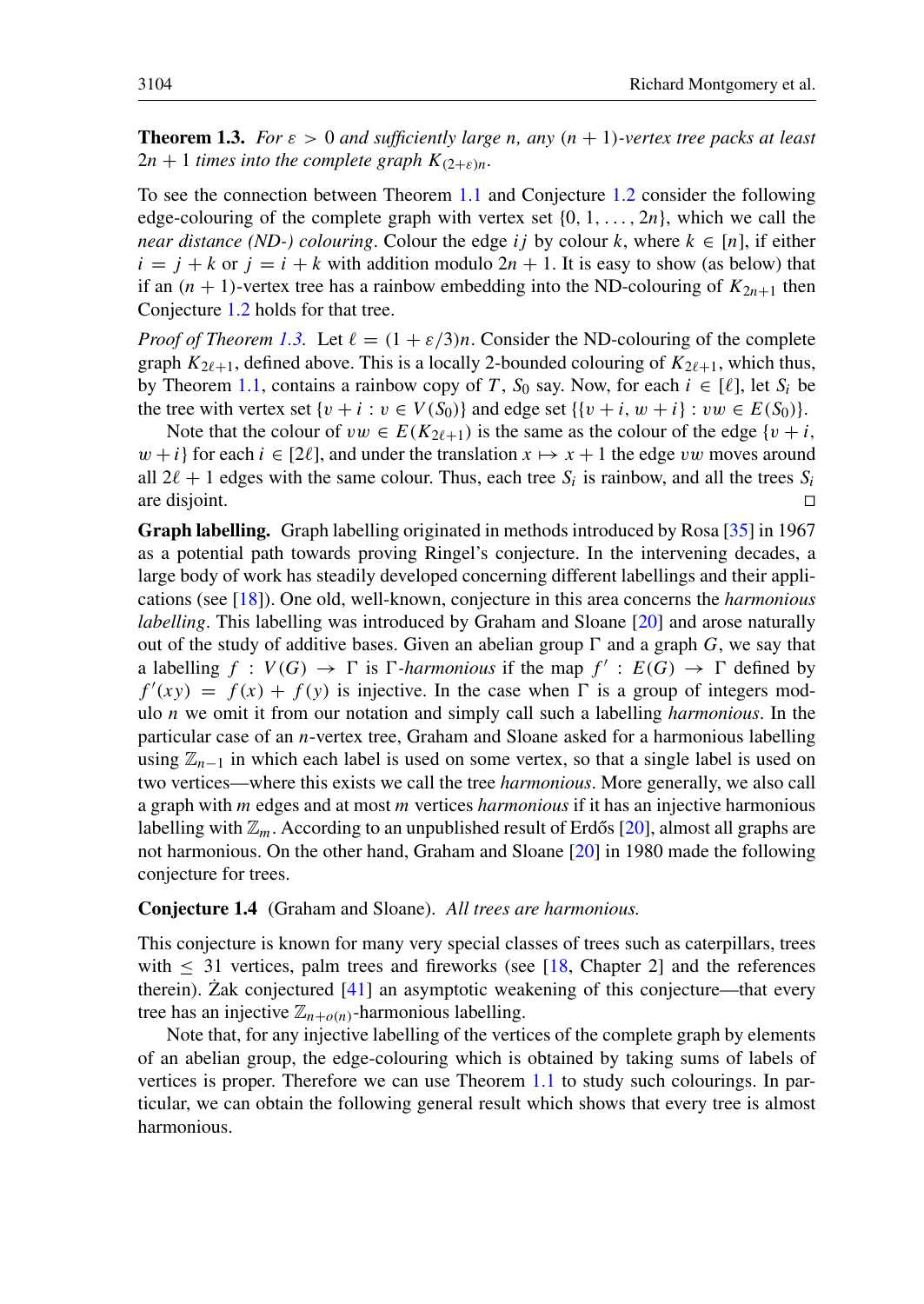**Theorem 1.5.** *Every n-vertex tree* T has an injective  $\Gamma$ -harmonious labelling for any *abelian group*  $\Gamma$  *of order*  $n + o(n)$ *.* 

When the group  $\Gamma$  is cyclic, this theorem proves  $\operatorname{Zak}$ 's conjecture from [[41\]](#page-31-15).

*Proof of Theorem [1.5.](#page-3-0)* Suppose  $|\Gamma| = \ell = (1 + \varepsilon)n$  for some  $\varepsilon > 0$  and let T be a tree on *n* vertices. Identify the vertices of  $K_\ell$  with the elements of  $\Gamma$  and consider an edgecolouring that colours the edge ij by  $i + j$ . This is a proper colouring, so, when n is large, by Theorem [1.1](#page-1-0) it contains a rainbow copy of  $T$ , which corresponds to a harmonious labelling. By taking  $\Gamma = \mathbb{Z}_\ell$ , we deduce that for any  $\varepsilon > 0$  there exists  $n_0$  such that any tree with  $n \ge n_0$  vertices has an injective harmonious labelling with at most  $(1 + \varepsilon)n$  $\Box$ labels.  $\Box$ 

Orthogonal double covers. Theorem [1.1](#page-1-0) can also be used to obtain an asymptotic solution for another old graph decomposition problem. An *orthogonal double cover* of the complete graph  $K_n$  by a graph G is a collection  $G_1, \ldots, G_n$  of subgraphs of  $K_n$  such that each  $G_i$  is a copy of G, every edge of  $K_n$  belongs to exacly two of the copies and any two copies have exactly one edge in common. The study of orthogonal double covers was originally motivated by problems in statistical design theory (see [\[13,](#page-30-16) Chapter 2]). Since the number of copies in the double cover is n, it follows that G must have  $n-1$  edges. The central problem here is to determine for which graphs  $G$  there is an orthogonal double cover of  $K_n$  by G. In this full generality, this extends the existence question for both biplanes and symmetric 2-designs (see [\[26\]](#page-31-16)), and so must be considered difficult. About 20 years ago, Gronau, Mullin, and Rosa [\[21\]](#page-31-17) made the following conjecture about trees.

<span id="page-4-0"></span>Conjecture 1.6 (Gronau, Mullin, and Rosa). *Let* T *be an* n*-vertex tree which is not a path on three edges. Then*  $K_n$  *has an orthogonal double cover by copies of*  $T$ *.* 

This conjecture is known to hold for certain classes of trees including stars, trees with diameter  $\leq$  3, comets, and trees with  $\leq$  13 vertices (see [\[21,](#page-31-17) [31\]](#page-31-18)). To see the connection between Conjecture [1.6](#page-4-0) and Theorem [1.1,](#page-1-0) we will consider a colouring of a complete graph on  $2^k$  vertices, where edges are coloured by the sum of their endpoints in the abelian group  $\mathbb{Z}_2^k$ . By considering such a colouring we can show that Conjecture [1.6](#page-4-0) is asymptotically true whenever  $n$  is a power of 2.

**Theorem 1.7.** Let  $n = 2^k$  and let T be a tree on  $n - o(n)$  vertices. Then  $K_n$  contains n *copies of* T *such that every edge of*  $K_n$  *belongs to at most two copies and any two copies have at most one edge in common.*

*Proof.* Identify  $V(K_n)$  with the group  $\mathbb{Z}_2^k$ . Colour each edge ij with  $i + j \in \mathbb{Z}_2^k$ . By Theorem [1.1,](#page-1-0)  $K_n$  has a rainbow copy S of T. For all  $x \in \mathbb{Z}_2^k$ , define a permutation  $\phi_x$ :  $V(K_n) \to V(K_n)$  by  $\phi_x(v) = x + v$  (with addition in  $\mathbb{Z}_2^k$ ). Use  $\phi_x(S)$  to denote the subgraph of  $K_n$  with edges  $\{\phi_x(a)\phi_x(b) : ab \in E(S)\}\)$ . Notice that, since  $\phi_x$  is a permutation of  $V(K_n)$ ,  $\phi_x(S)$  is a tree isomorphic to T. We claim that the family of n trees  $\{\phi_x(S) : x \in \mathbb{Z}_2^k\}$  satisfies the theorem.

Notice that since  $\phi_x(a) + \phi_x(b) = a + x + b + x = a + b$ , the permutations  $\phi_x$ preserve the colours of edges. This implies that the trees  $T_x$  are all rainbow. Notice that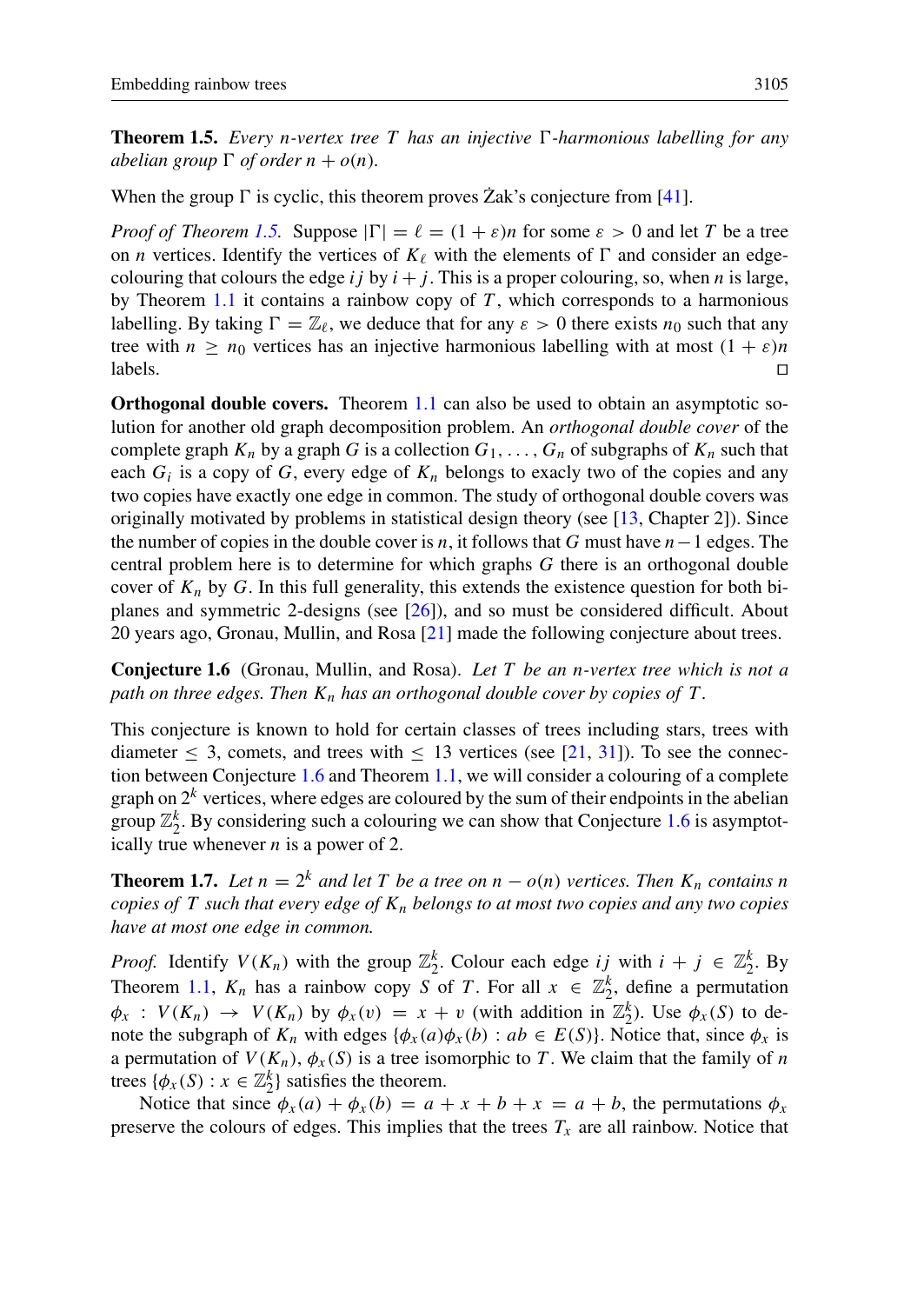the only edges fixed by the permutations  $\phi_x$  are those coloured by x. Finally, notice that  $\phi_{x-y} \circ \phi_y = \phi_x$ . Combining these, we see that if a colour c edge is in two trees  $\phi_x(S)$ and  $\phi_y(S)$ , then  $x - y = c$  in  $\mathbb{Z}_2^k$ . This implies that the trees  $\phi_x(S)$  cover any edge at most twice, and any pair of them have at most one edge in common.  $\Box$ 

The rest of this paper is organized as follows. In the next section we sketch the proof of Theorem [1.1.](#page-1-0) In Section [3](#page-8-0) we define our notation, and recall some probabilistic results. In Sections [4](#page-10-0) – [10](#page-23-0) we prove Theorem [1.1.](#page-1-0)

#### <span id="page-5-0"></span>2. Sketch of the proof of Theorem [1.1](#page-1-0)

In this section we sketch a proof of Theorem [1.1,](#page-1-0) before giving a worked example in Section [2.1.](#page-6-0) For simplicity assume that  $K_n$  is properly coloured, i.e.  $k = 1$ . The proof splits the tree into a sequence of subforests, and iteratively extends the embedding to each subforest. The splitting of the tree goes as follows. We show that every tree has a short sequence  $T = T_\ell \supseteq T_{\ell-1} \supseteq \cdots \supseteq T_1 \supseteq T_0$  where  $|V(T_0)| = o(n)$ , and each forest  $T_i$  is constructed from the previous one using one of the following three operations:

- <span id="page-5-1"></span>(1) Add large stars whose centres are in  $T_{i-1}$ .
- <span id="page-5-2"></span>(2) Add paths of length 3 whose endvertices are in  $T_{i-1}$ .
- <span id="page-5-3"></span>(3) Add a large matching, one side of which is in  $T_{i-1}$ .

There are two additional properties we can ensure: that [\(1\)](#page-5-1) only needs to be performed once (when going from  $T_0$  to  $T_1$ ), and in [\(2\),](#page-5-2) the total number of vertices contained in all the paths is  $o(n)$ . See Lemma [4](#page-10-0) for a precise statement of this splitting.

To find a rainbow embedding of T, we start with a rainbow embedding of  $T_0$  and iteratively extend it to rainbow embeddings of  $T_1, \ldots, T_\ell$  by performing one of the operations  $(1)$ –[\(3\).](#page-5-3) We use different proof techniques to perform  $(1)$ –[\(3\):](#page-5-3) (1) is done deterministically, whereas [\(2\)](#page-5-2) and [\(3\)](#page-5-3) are done probabilistically. This interplay between deterministic and probabilistic techniques is one of the main new ideas introduced in this paper.

Stars: To find large stars in [\(1\),](#page-5-1) we use the deterministic technique of "switchings". The particular technique that we use originated in the papers of Woolbright [\[38\]](#page-31-19) and Brouwer, de Vries and Wieringa [\[10\]](#page-30-17) about transversals in Latin squares. The idea is to consider a maximal rainbow family of stars, and show that it must be large enough for our purposes. If the family of stars is not large enough, then it is possible to perform local manipulations to turn it into a larger rainbow family of stars (contradicting the maximality). See Section [8](#page-20-0) for further details.

Paths and matchings: To find paths and matchings in [\(2\)](#page-5-2) and [\(3\),](#page-5-3) we use the probabilistic method. That is, we choose a random set of vertices  $X$  and a random set  $C$  of colours, and then try to find the paths/matching using only vertices in  $X$  and colours in  $C$ . Here "random set" means that we choose every vertex/colour in  $K_n$  independently at random with some fixed probability  $p$ .

To show that it is possible to find rainbow paths/matchings using random sets  $X$ and C, we show that with high probability the subgraph of  $K_n$  on X and C has certain pseudorandom properties. There are two relevant pseudorandom properties. Firstly,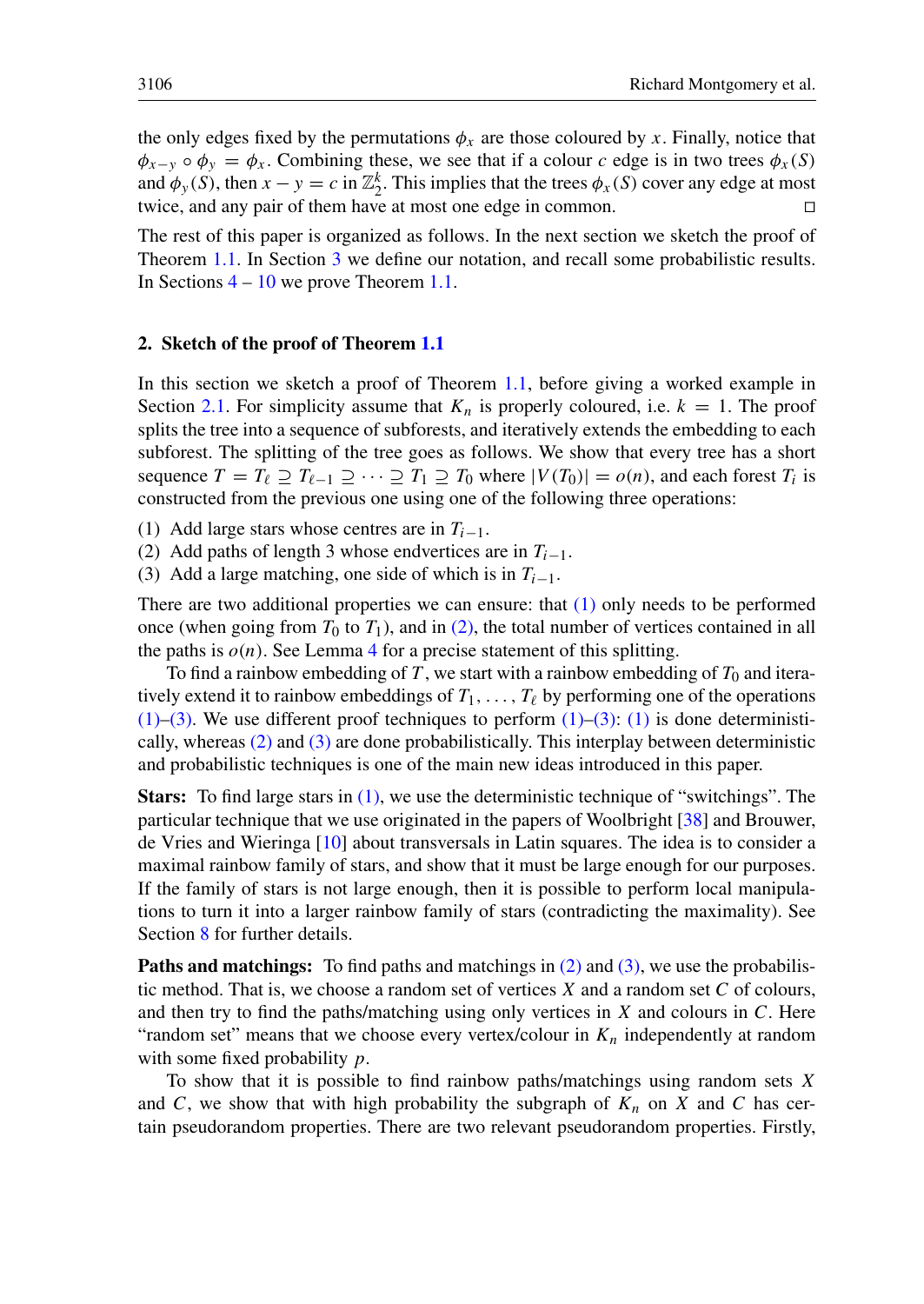we show that the subgraph G of  $K_n$  of edges with colours in C has roughly the same edge distribution as an Erdős–Renyi random graph. Specifically, every vertex has degree about pn in G and every pair of disjoint vertex sets A and B have around  $p|A||B|$  edges between them. Such a result was first proved by Alon, Pokrovskiy, and Sudakov [\[4\]](#page-30-7). We use a generalization of their result to locally bounded colourings (see Lemma [5.1\)](#page-12-0). Secondly, we show that for random sets  $X \subseteq V(K_n)$  and  $C \subseteq C(K_n)$ , the number of colours of C between X and any set  $A \subseteq V(K_n)$  is at least  $(1 - o(1))|A|$ . See Lemma [6.1](#page-14-0) for the precise statement.

Once we have established these pseudorandom properties, we use them to embed the paths and matchings for [\(2\)](#page-5-2) and [\(3\).](#page-5-3) Embedding paths is easy: since we only look for  $o(n)$ of them, there is enough room to find them greedily (see Lemma [9.2\)](#page-22-0). Embedding matchings is harder, since there is less extra room. Matchings are embedded using a switching argument (like that used for stars), but one which exploits our pseudorandom properties (see Lemma [7.2\)](#page-18-0).

Combining: There is one difficulty left: how do we combine the deterministic arguments for stars with the random ones for paths/matchings? The issue here is that when we deterministically embed the stars, we may not have control over which colours and vertices we use. The vertices and colours used for  $(2)$  and  $(3)$  need to be disjoint from those used for the stars in [\(1\)](#page-5-1) and need to be random subsets of  $V(K_n)$  and  $C(K_n)$  respectively. These two requirements are incompatible with our aim to choose the vertices and colours in [\(1\)](#page-5-1) deterministically.

We get around this issue by randomizing the stars we build in [\(1\).](#page-5-1) Specifically, we deterministically embed stars which are bigger than we need, and then randomly delete each vertex with fixed probability. The result is that we find the stars we want, with sufficient randomness in the unused vertices and colours. There is a complication that arises with this argument: there will be a dependency between the colours used on the stars and their vertices. Because of this the setting of several of the lemmas in this paper is the following: in a properly coloured  $K_n$ , we randomly choose sets X and C of vertices and colours. The vertices are chosen independently of each other with probability  $p$ . The colours are chosen independently of each other with probability  $p$ . However, there may be arbitrary dependencies between the vertices and the colours. That is, the random choices of vertices and colours are dependent, but the marginal distributions of the vertices, and the colours, are those for independent choices. It turns out that the methods we use for  $(3)$ still work with these added dependencies, allowing us to combine  $(1)$ – $(3)$  to embed the whole tree  $T$ . More details on this are given in Section [10.2.](#page-25-0)

#### <span id="page-6-0"></span>*2.1. Worked example*

In this section we show how to find a rainbow copy of a particular tree in a properly  $(n - 1)$ -edge-coloured  $K_n$ . The goal is to give simplified versions of our proofs for this tree, and hence highlight the new ideas of this paper. The tree that we focus on is called a *t*-spider with size  $(1 - \varepsilon)n$ , for arbitrarily small  $\varepsilon > 0$ . It is constructed from a star with  $(1 - \varepsilon)n - t$  vertices by adding a matching of size t joined to the leaves of the star.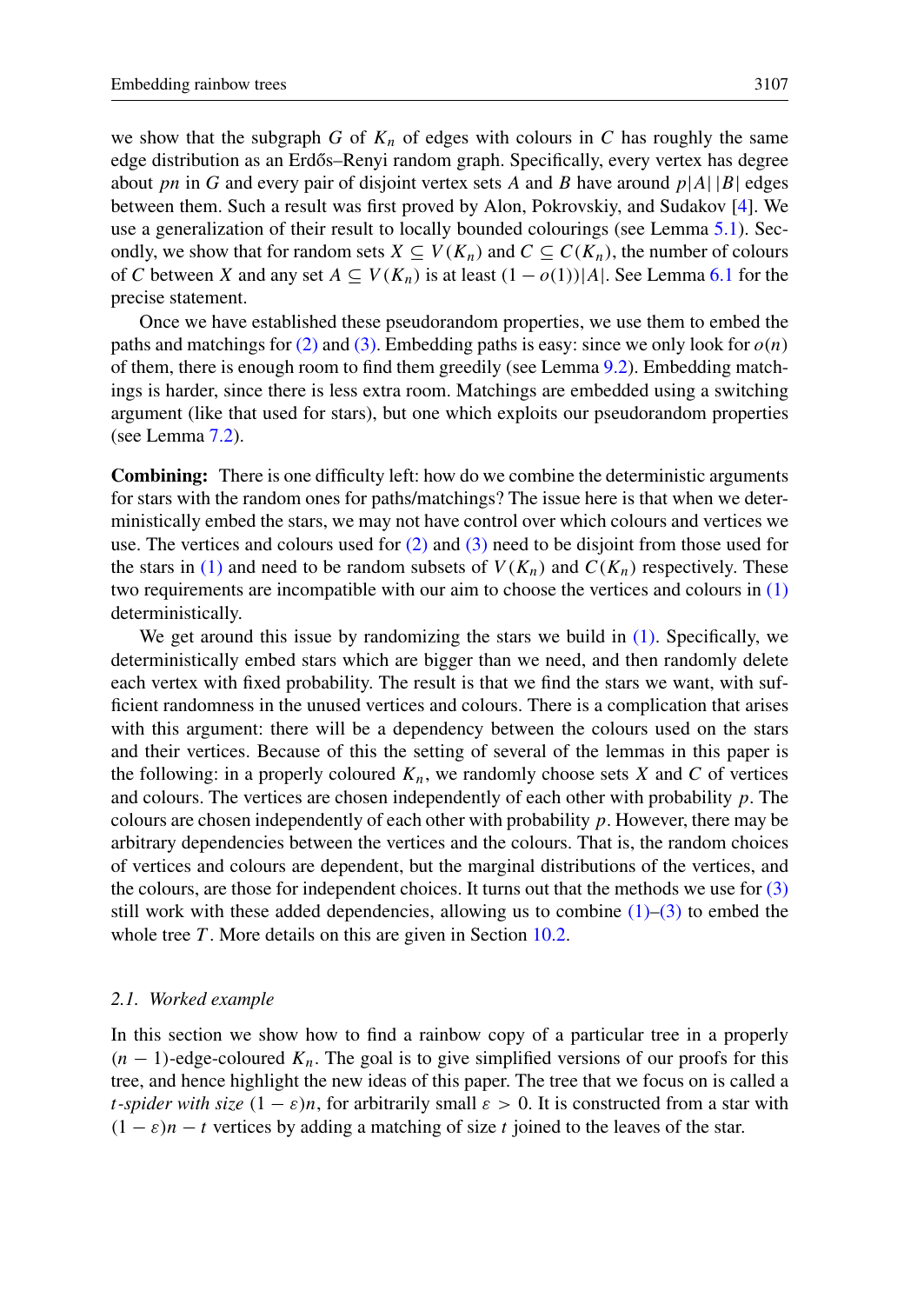Notice that Theorem [1.1](#page-1-0) predicts that for every t, every properly coloured  $K_n$  contains a t-spider of size  $(1 - o(1))n$ . In this section we will prove this. The proof we present is not the simplest method of finding a rainbow t-spider in a properly coloured  $K_n$ . Rather the purpose of this section is demonstrate the proof techniques of Theorem [1.1](#page-1-0) using a very simple tree as an example.

Why is the  $t$ -spider a good example of a tree to demonstrate our techniques? Notice that the *n*-vertex *t*-spider consists of two parts: a "high-degree" part consisting of the star of size  $n-\varepsilon n-t$  and a "low-degree" part consisting of the matching of size t. This paper gives the first general result about embedding trees with unbounded degrees— because of this a tree with both high- and low-degree vertices is an illuminating example for our new techniques.

<span id="page-7-0"></span>We start with a lemma used for embedding the high-degree part of a  $t$ -spider, i.e. embedding a star. The key is for the embedding to be randomized in a suitable way.

**Lemma 2.1.** *For*  $\varepsilon$ ,  $p > 0$ , let *n* be even and sufficiently large. Let S be a star and  $|V(S)| \leq (1 - \varepsilon)$  pn, let  $K_n$  be properly  $(n - 1)$ -edge-coloured, and let  $v \in V(K_n)$ . Then *there is a random subgraph* S 0 *in* K<sup>n</sup> *containing* v *such that*

- (i)  $V(S') \setminus \{v\}$  *is a random subset of*  $V(K_n) \setminus \{v\}$  *with each vertex chosen independently with probability* p*.*
- (ii)  $C(S^{\prime})$  is a random subset of  $C(K_n)$  with each colour chosen independently with *probability* p*.*
- (iii) With probability  $1 o(1)$ , the graph S' contains a rainbow copy of S centred at v.

The sets  $V(S')$  and  $C(S')$  are allowed to depend on each other.

*Proof.* Let U be a random set of vertices in  $V(K_n) \setminus \{v\}$  with each vertex chosen independently with probability p. Let S' be the star consisting of edges vu for  $u \in U$ . Notice that since every colour occurs between v and  $V(K_n) \setminus \{v\}$ , the set  $C(S')$  is a random subset of  $C(K_n)$  with each colour chosen independently with probability p. By Chernoff's bound we see that with probability  $1 - o(1)$ ,  $|U| \ge |V(S)|$ , and hence S' contains a copy of S. This copy is necessarily rainbow since all stars in properly edge-coloured complete graphs are rainbow.

It is worth noticing that in the above lemma, one cannot ask for the sets  $V(S')$  and  $C(S')$ to be independent of each other. Indeed, if one chooses two sets  $V \subseteq V(K_n)$  and  $C \subseteq$  $C(K_n)$ , with all choices made independently at random with probability  $p < 1$ , then the expected degree of the subgraph formed on the chosen colours and vertices is  $p^2(n-1)$ . With high probability, this subgraph will not contain a star of size  $pn$ . This demonstrates why we allow the sets  $V(S')$  and  $C(S')$  to depend on each other. A consequence of this is that when embedding the low-degree part of the tree, we embed it into random sets of vertices and colours allowing arbitrary dependencies between vertices and colours.

<span id="page-7-1"></span>For embedding the low-degree part of the tree we will use a lemma about embedding rainbow matchings. It is a special case of Lemma [7.1,](#page-18-1) which is the main tool used for embedding low-degree parts of trees in this paper.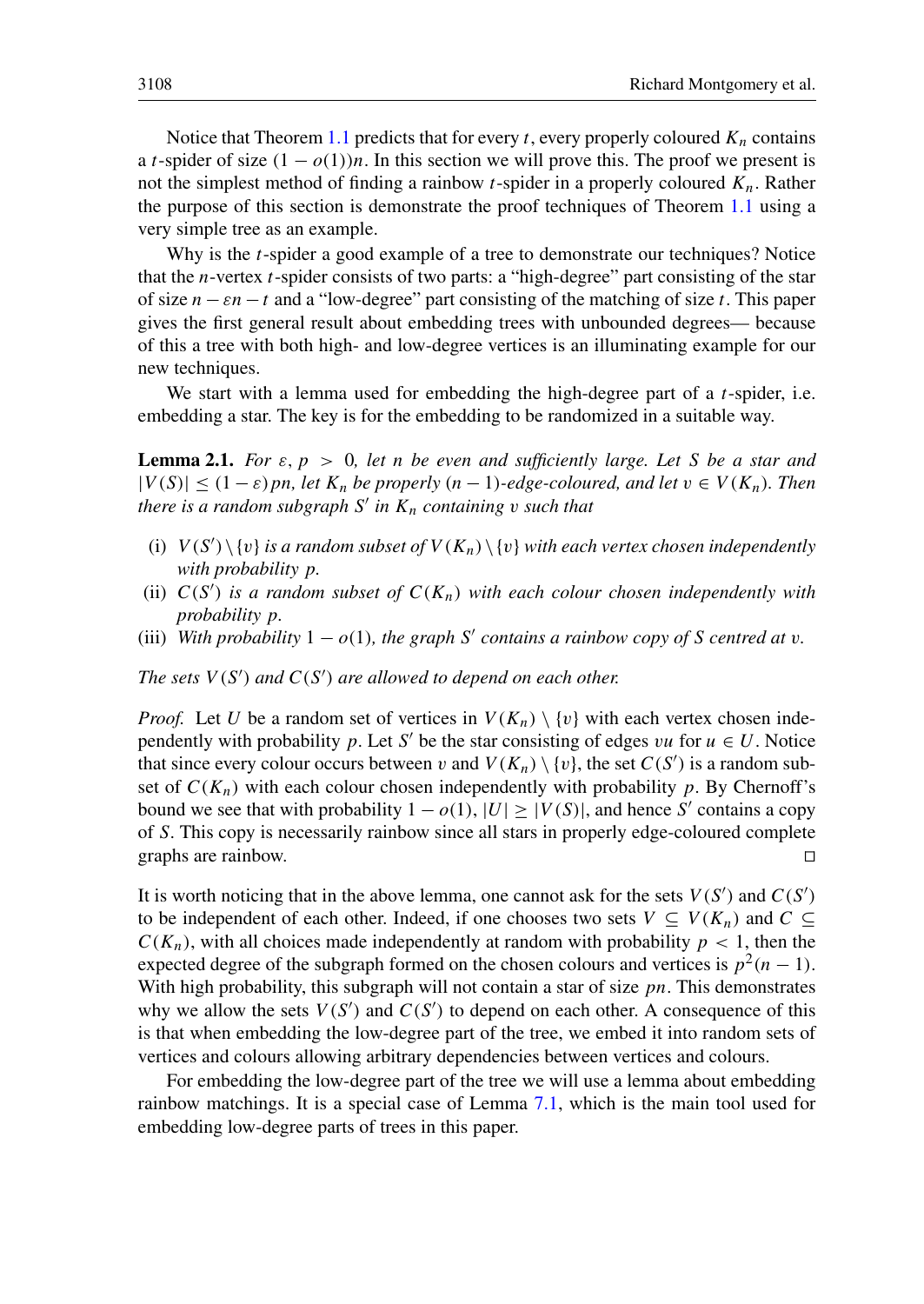**Lemma 2.2.** *For*  $\varepsilon$ ,  $q > 0$ , let *n* be sufficiently large. Let  $K_n$  be properly edge-coloured. *Let*  $X \subset V(K_n)$  *and*  $C \subset C(K_n)$  *be random subsets with the following properties:* 

- (a) *For all colours c the events* " $c \in C$ " *have probability q and are independent of each other.*
- (b) *For all vertices* v *the events "*v ∈ X*" have probability* q *and are independent of each other.*

*No assumptions are made about dependencies between the choices of colours in* C *and vertices in* X*. Then with probability*  $1 - o(1)$ *, the following holds: for any set* A ⊂  $V(K_n) \setminus X$  with size at most qn, there is a rainbow matching in  $K_n$  of size at least  $|A|$  –  $\varepsilon$ *n from* A *into* X, using only colours of C.

The above lemma is a special case of Lemma [7.1.](#page-18-1) The proof techniques involve establishing pseudorandomness properties of the subgraph of  $K_n$  on A, X, C, and then showing that suitable pseudorandom coloured graphs contain rainbow matchings. See Section [7](#page-17-0) for a proof of this lemma.

An easy combination of the above two lemmas allows us to find nearly-spanning tspiders in properly  $(n - 1)$ -edge-coloured complete graphs.

**Theorem 2.3.** For each  $0 \lt \varepsilon \lt 1/10$ , there is some  $n_0$  such that the following holds *for all even*  $n \ge n_0$  *and*  $t \le n/3$ *: Every properly*  $(n - 1)$ *-edge-coloured*  $K_n$  *contains a rainbow t-spider*  $T$  *of size*  $(1 - 2\varepsilon)n$ .

*Proof.* Choose p so that  $|V(T)| - t = (1 - \varepsilon)pn$ , noting that, as  $n/3 \leq |V(T)| \leq$  $(1 - 2\varepsilon)n$ , we have  $1/3 \leq p < 1$ . Let S be a star of size  $|V(T)| - t$ . Fix any vertex  $v \in V(K_n)$ . By Lemma [2.1,](#page-7-0) there is a subgraph S' of  $K_n$  containing v which satisfies (i)–(iii). Let  $X = V(K_n) \setminus V(S')$ , and notice that every vertex of  $K_n - v$  ends up in X independently at random with probability  $1-p$  by (i). Let  $C = C(K_n) \setminus C(S')$ , and notice that every colour ends up in C independently at random with probability  $1 - p$  by (ii). That is, (a) and (b) are satisfied in Lemma [2.2](#page-7-1) for  $K_n - v$  with  $q = 1 - p$ . Therefore, by that lemma, with probability  $1 - o(1)$ , any set  $A \subset V(K_n) \setminus \{v\}$  with size at most  $(1 - p)(n - 1)$  has a rainbow matching from A into X with size at least  $|A| - \varepsilon n$ , using only colours of C.

By (iii), S' contains a rainbow copy, S'' say, of S. Let L be a set of  $t + \varepsilon n$  leaves of S; this is possible as S'' has  $n - 2\varepsilon n - t - 1 \ge t + \varepsilon n$  leaves. Note that  $t + \varepsilon n = |V(T)| (1-\varepsilon)pn+\varepsilon n = (1-\varepsilon)(1-p)n \leq q(n-1)$ . By the property from Lemma [2.2,](#page-7-1) there is a rainbow matching with at least  $t$  leaves from  $L$  into  $X$  whose colours are contained in  $C$ . Taking t edges in such a matching and adding them to S'' produces an  $(n - 2\varepsilon n)$ -vertex  $t$ -spider, as required. We have shown that, with high probability, the required rainbow t-spider can be found, and therefore, if n is sufficiently large, such a t-spider must always  $\Box$ exist.

## <span id="page-8-0"></span>3. Preliminaries

In this section, we first give some definitions and some notation, and then recall the concentration inequalities that we will use.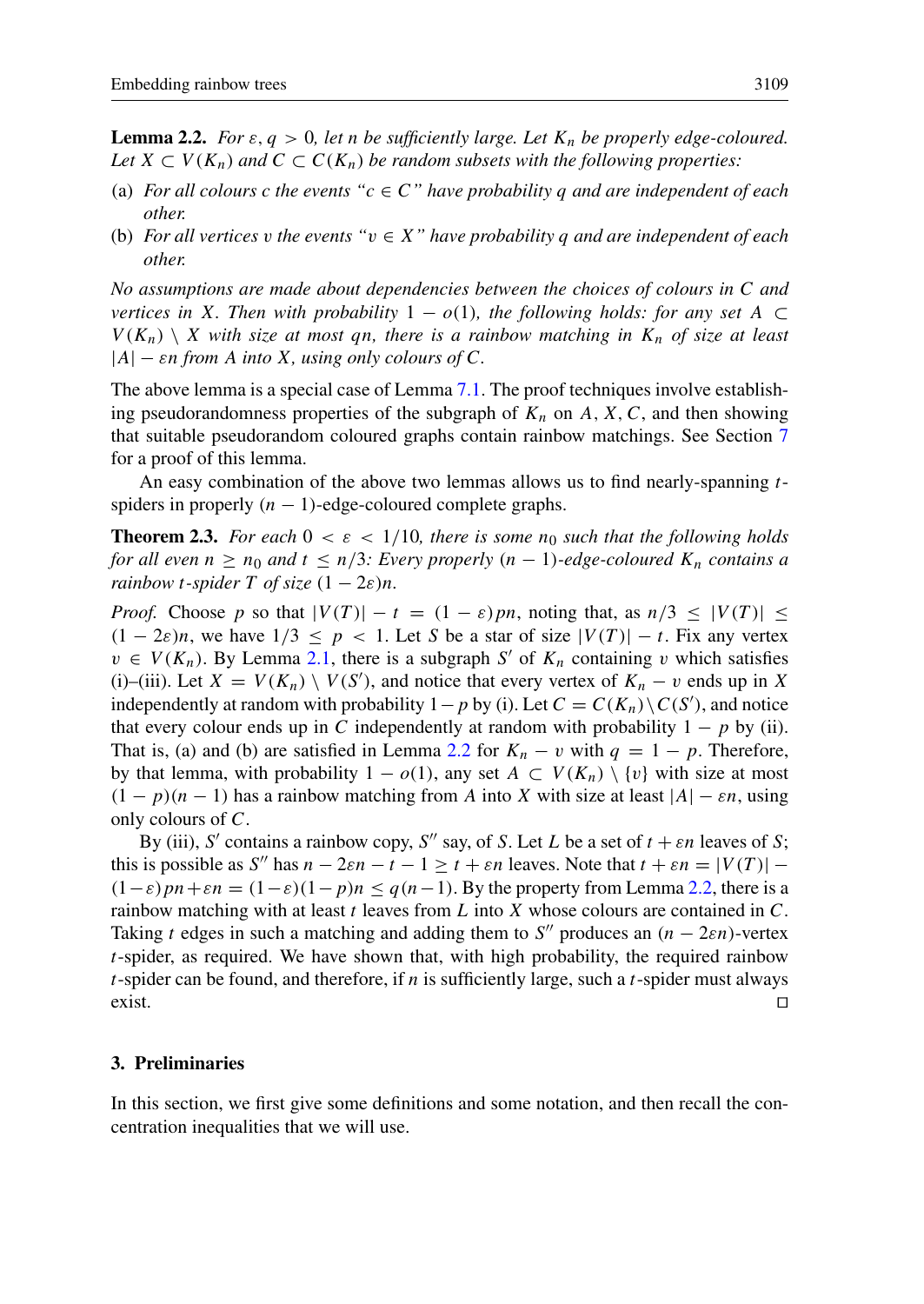## *3.1. Definitions and notation*

We use standard graph theory notation. In particular, the sets of vertices and of edges of a graph are denoted by  $V(G)$  and  $E(G)$ . We use  $C(G)$  to denote the set of colours of a coloured graph. The number of vertices of a graph is denoted by  $|G| = |V(G)|$ . For a set of colors C, we say a graph is C*-rainbow* if each of its edges has a different colour in C. A C*-edge* is one with colour in C. We say a vertex x is a *colour-*C *neighbour* of v in a graph G if  $x \in N_G(v)$ , the neighbourhood of x in G, and xv has colour in C. We denote by  $N_C(v)$  the set of colour-C neighbours of v in G, and define  $N_C(A) = (\bigcup_{x \in A} N_C(x)) \setminus A$ for each  $A \subset V(G)$ . For a colour c, we write  $N_c(x) = N_{c}(\alpha)$  and use other similar abbreviations. Let  $C(G)$  be the set of the colours of the edges of G. For an edge  $e \in E(G)$ , let  $c(e)$  be the colour of e.

We also use the following two important definitions when splitting trees.

**Definition 3.1.** A *bare path* P in a tree T is a path whose interior vertices all have degree 2 in T. When P is a bare path in T,  $T - P$  is the graph T with the edges of P and the interior vertices of P deleted.

**Definition 3.2.** In a tree T, we say L is a set of *non-neighbouring leaves* if L is a set of leaves which pairwise share no neighbours. In other words, removing  $L$  from  $T$  removes a matching.

We use common asymptotic notation for any strictly positive real functions  $f$  and  $g$ , as follows. If  $f(n)/g(n) \to 0$  as  $n \to \infty$ , then we write  $f = o(g)$  and  $g = \omega(f)$ . If there is some constant C for which  $|f(n)| \leq C |g(n)|$  for all n, then we write  $f = O(g)$ and  $g = \Omega(f)$ . In addition, we use the *hierarchy*  $x \gg y \gg z$  if there exist non-zero decreasing functions f and g such that if  $y \leq f(x)$  and  $z \leq g(y)$  then all the subsequent inequalities we need concerning x, y and z hold. When we say a property almost surely holds or holds with probability  $1 - o(1)$  in conjunction with a hierachy  $x \gg y \gg 1/n$ , we mean that, for each  $\varepsilon > 0$ , and x and y with  $x \ll y$ , for all sufficiently large n the property holds with probability at least  $1 - \varepsilon$ . In all our lemmas we assume that *n* is an integer which is sufficiently large (e.g. bigger than  $10^6$  is sufficient).

#### *3.2. Concentration inequalities*

We make use of Chernoff's lemma in the following form (see, for example, [\[27\]](#page-31-20)).

Lemma 3.3. *If* X *is a binomial variable with standard parameters* n *and* p*, denoted*  $X = \text{Bin}(n, p)$ *, and if*  $0 < \varepsilon \leq 3/2$ *, then* 

<span id="page-9-0"></span>
$$
\mathbb{P}(|X - \mathbb{E}X| \ge \varepsilon \mathbb{E}X) \le 2\exp(-\varepsilon^2 \mathbb{E}X/3).
$$

Often, the random variables we consider will depend on both random vertices and colours, with some dependencies between the vertices and colours. Here, we will use a version of Azuma's inequality by McDiarmid (see [\[27,](#page-31-20) Remark 2.28]), for which we need the following definitions. For a collection of probability spaces  $\Omega_1, \ldots, \Omega_n$ , the product probability space  $\Omega = \prod_{i=1}^n \Omega_i$  is defined by setting  $\mathbb{P}(\omega_1, \dots, \omega_n) = \prod_{i=1}^n \mathbb{P}(\omega_i)$ . For a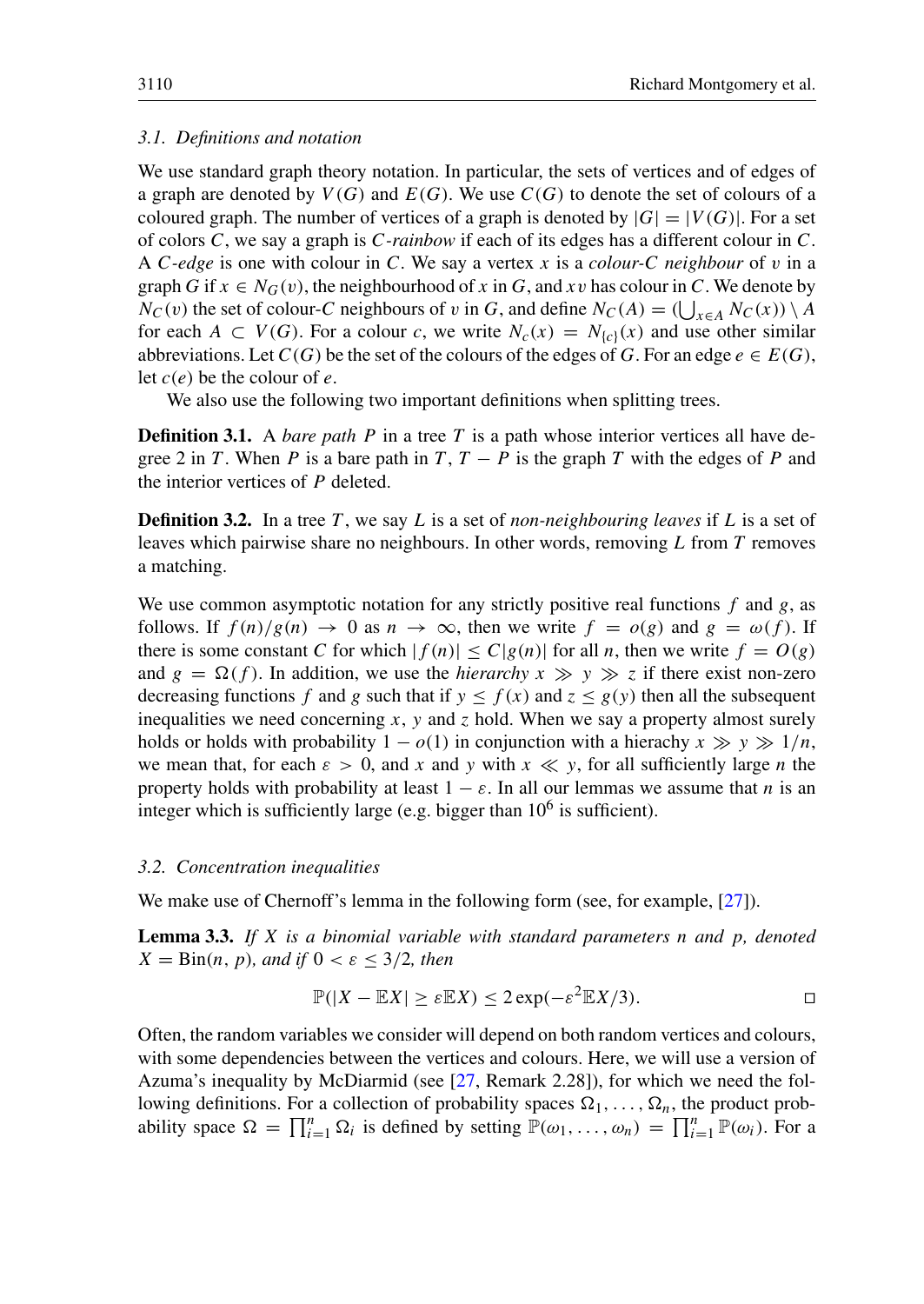product space  $\Omega = \prod_{i=1}^n \Omega_i$  and a random variable  $X : \Omega \to \mathbb{R}$  we say that X is k-*Lipschitz* if changing  $\omega \in \Omega$  in any one coordinate changes  $X(\omega)$  by at most k.

<span id="page-10-3"></span>**Lemma 3.4** (McDiarmid's inequality). Suppose that  $X : \prod_{i=1}^{n} \Omega_i \to \mathbb{R}$  is k-Lipschitz. *Then*

$$
\mathbb{P}(|X - \mathbb{E}X| > t) \leq 2\exp(-t^2/(k^2n)).
$$

#### <span id="page-10-0"></span>4. Tree splitting

In this section, prove that every tree can be split into nested subforests  $T_0 \subseteq T_1 \subseteq \cdots \subseteq$  $T_\ell = T$  such that each subforest  $T_i$  is constructed from  $T_{i-1}$  by performing one of three simple operations:

(1) Add large stars whose centres are in  $T<sub>i-1</sub>$ .

(2) Add paths of length 3 whose endvertices are in  $T_{i-1}$ .

(3) Add a large matching, whose every edge has at most one of its vertices in  $T_{i-1}$ .

The sequence of forests also has two additional properties: the tree  $T_0$  is small, and the length  $\ell$  of the sequence is small. This result is proved in Lemma [4.2.](#page-11-0) The proof idea is to work backwards. We start with the tree  $T_\ell = T$  and see if it has a subtree  $T_{\ell-1}$  such that  $T_\ell$  is formed from  $T_{\ell-1}$  by performing one of the operations (1)–(3). If there is such a subtree, we pass to it and repeat. Eventually we end up with a small tree after a small number of steps. To be able to prove that the final tree is small, we need the following standard lemma asserting that any tree has either many leaves or many bare paths.

<span id="page-10-2"></span>**Lemma 4.1.** Let  $t, m \geq 2$ . Suppose T is a tree with at most t leaves. Then there is some s *and some vertex-disjoint bare paths* P<sup>i</sup> *,* i ∈ [s]*, in* T *of length* m *such that*

<span id="page-10-1"></span>
$$
|T - P_1 - \cdots - P_s| \leq 6mt + 2|T|/(m+1).
$$

*Proof.* For appropriate r, let  $Q_1, \ldots, Q_r$  be the maximal bare paths in T. Note that each edge is in some path  $Q_i$ , and these paths are edge-disjoint. Replacing each path  $Q_i$  by an edge gives a tree, S say, with  $r$  edges, no vertices of degree 2, and at most  $t$  leaves. Since S has  $r + 1 - t$  vertices of degree  $\geq 3$ , the sum of the degrees gives  $t + 3(r + 1 - t) \leq$  $\sum_{v \in V(S)} d_S(v) = 2r$ , which implies  $r \le 2t$ .

For each  $i \in [r]$ , find within  $Q_i$  as many vertex-disjoint length m subpaths as possible while avoiding the endvertices of  $Q_i$  (thus the subpaths from different  $Q_i$  are vertex-disjoint), say the paths  $Q_{i,j}$  with  $j \in [j_i]$ , where due to the maximality  $j_i =$  $\lfloor (|Q_i| - 2)/(m + 1) \rfloor \geq (|Q_i| - m - 2)/(m + 1)$ . Removing the internal vertices of a subpath of length m from  $Q_i$  removes  $m - 1$  vertices. Thus, for each  $i \in [r]$ , we have

$$
\left| Q_i - \bigcup_{j \in [j_i]} Q_{i,j} \right| = |Q_i| - (m-1)j_i \le \frac{(m+1)|Q_i| - (m-1)(|Q_i| - m - 2)}{m+1}
$$
  

$$
\le m + \frac{2|Q_i|}{m+1}.
$$
 (4.1)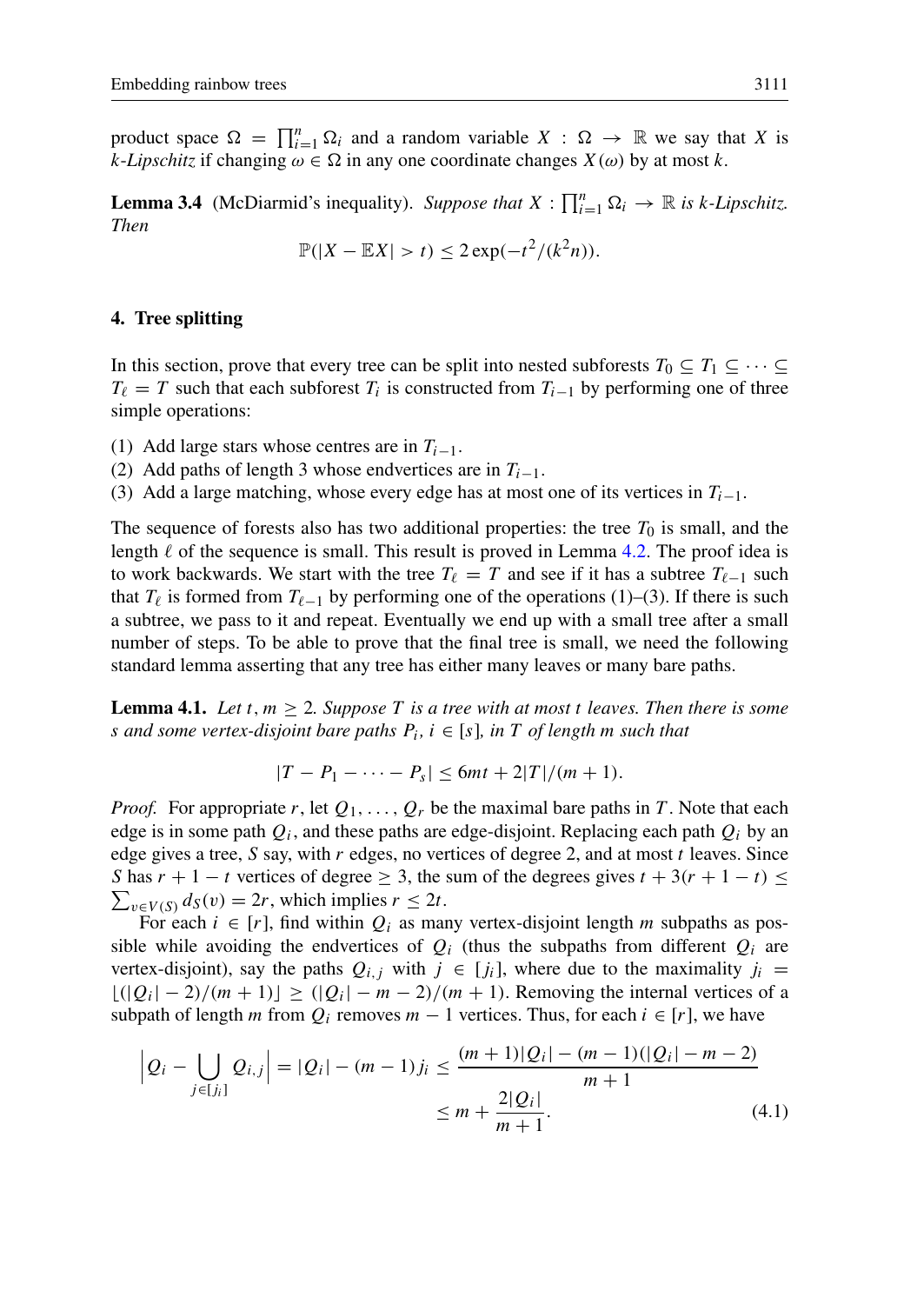Note that

$$
\left|T - \bigcup_{i \in [r]} \bigcup_{j \in [j_i]} Q_{i,j}\right| \leq \sum_{i \in [r]} \left|Q_i - \bigcup_{j \in [j_i]} Q_{i,j}\right| \leq \sum_{i \in [r]} (m+2|Q_i|/(m+1))
$$
  

$$
\leq mr + 2(|T|+r)/(m+1) \leq 6mt + 2|T|/(m+1).
$$

The first inequality comes from  $T = \bigcup_{i \in [r]} Q_i$ ; the second from [\(4.1\)](#page-10-1); the third from  $e(T) = \sum_{i \in [r]} (|Q_i| - 1) = |T| - 1$ ; and the last from  $r \le 2t$ . Thus, the set of paths  $\{Q_{i,j} : i \in [r], j \in [j_i]\}$  has the property required.

<span id="page-11-0"></span>Using Lemma [4.1,](#page-10-2) we can now find the desired splitting of an arbitrary tree.

**Lemma 4.2.** *Given integers n, D > 2,*  $\mu$  *> 0 and a tree T with at most n vertices, there are integers*  $\ell \leq 10^4 D\mu^{-2}$  *and*  $j \in \{2, ..., \ell\}$  *and a sequence of subgraphs*  $T_0 \subset T_1 \subset$  $\cdots \subset T_{\ell} = T$  *such that* 

<span id="page-11-3"></span><span id="page-11-2"></span><span id="page-11-1"></span>**P1.** *for each*  $i \in [\ell] \setminus \{1, j\}$ ,  $T_i$  is formed from  $T_{i-1}$  by adding non-neighbouring leaves, P2. T<sub>i</sub> is formed from  $T_{i-1}$  by adding at most µn vertex-disjoint bare paths of length 3*,* **P3.**  $T_1$  *is formed from*  $T_0$  *by adding vertex-disjoint stars with at least D leaves each,* **P4.**  $|T_0| \leq \mu n$ .

<span id="page-11-4"></span>*Proof.* Let  $m = \lfloor 100/\mu \rfloor$ . Construct three forests  $T_{match}$ ,  $T_{paths}$ , and  $T_{stars}$  as follows:

- Iteratively remove sets of  $\mu n/16mD$  non-neighbouring leaves from T as many times as possible in order to obtain  $T_{\text{match}}$ .
- For every vertex  $v \in V(T_{match})$  which has  $\ge D + 3$  leaves in  $T_{match}$ , remove all but three of the leaves of v in order to obtain  $T_{\text{stars}}$ .
- Remove a maximum size collection of vertex-disjoint length  $m$  bare paths from  $T_{\text{stars}}$ in order to obtain  $T_{\text{paths}}$ .

<span id="page-11-5"></span>We claim that the final tree is small.

Claim 4.3.  $|T_{\text{paths}}| \leq \mu n$ .

*Proof.* By the choice of  $T_{\text{match}}$ , at most  $\mu n/16mD$  vertices in  $T_{\text{match}}$  have some incident leaf. When forming  $T_{\text{stars}}$ , any vertex with leaves removed has at least three remaining leaves. Thus, every leaf in  $T_{\text{stars}}$  is a leaf in  $T_{\text{match}}$ . Also by the definition of  $T_{\text{stars}}$ , every vertex in  $T_{\text{stars}}$  is adjacent to at most  $D + 2$  leaves. Thus,  $T_{\text{stars}}$  has at most  $(\mu n/16mD)$ .  $(D+2) \leq \mu n/8m$  leaves.

By Lemma [4.1,](#page-10-2) there are vertex-disjoint bare paths  $P_1, \ldots, P_r$ , for some r, of length m, such that  $|T_{\text{stars}} - P_1 - \cdots - P_r| \leq 6\mu n/8 + 2n/m \leq \mu n$ . Since the collection of paths removed to get  $T_{\text{paths}}$  has maximum size, we also have  $|T_{\text{paths}}| \leq \mu n$ .  $\Box$ 

Let P be the collection of bare paths deleted from  $T_{\text{stars}}$  to form  $T_{\text{paths}}$ . Suppose that P has p paths. Notice that  $p \le n/m \le \mu n/2$ . Suppose for now that  $p \ge 1$ . Notice that any degree 2 vertex of  $T_{\text{stars}}$  is also a degree 2 vertex of  $T_{\text{match}}$ . Therefore,  $P$  is also a collection of bare paths in  $T_{\text{match}}$ .

Let  $T_0 = T_{\text{paths}}$ ,  $T_1 = T_{\text{match}} - \mathcal{P}$  and  $T_{m-4} = T_{\text{match}}$ . Let  $T_{m-5}$  be the subgraph of  $T_{m-4}$  formed by deleting a length 3 path from each end of each path in P. Note that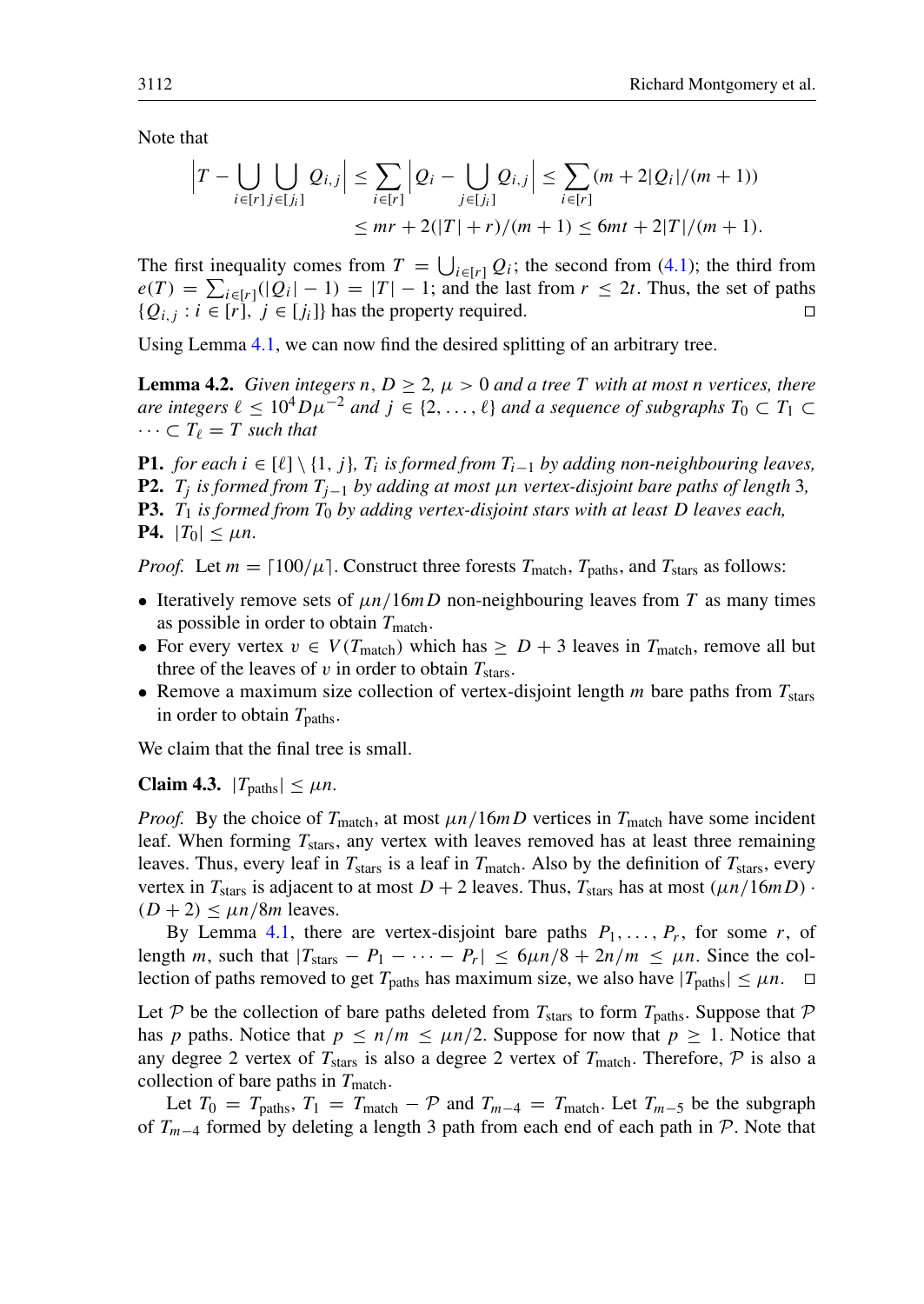the total number of paths of length 3 we delete is  $2p \leq \mu n$  and  $T_{m-5}$  consists of  $T_1$ together with p vertex-disjoint paths of length  $m - 6$ . For  $i = 2, \ldots, m - 4$ , let  $T_i$  be the forest consisting of  $T_1$  together with p vertex-disjoint paths of length  $i - 1$  such that, for each  $i = 2, \ldots, m-5$ ,  $T_{i-1}$  can be obtained from  $T_i$  by deleting an edge from one end of each of the p paths. Since the paths are disjoint, this implies that for  $i = 2, \ldots, m-6, T_i$  is obtained from  $T_{i-1}$  by adding non-neighbouring leaves. Finally, for appropriate  $\ell$ , define trees  $T_{m-3}, \ldots, T_\ell$  with  $T_\ell = T$  so that, for each  $i = m-3, \ldots, \ell, T_i$  is constructed from  $T_{i-1}$  by adding  $\mu n/16mD$  non-neighbouring leaves (this is possible by construction as  $T_{m-4} = T_{\text{match}}$ ).

We claim that  $T_0, \ldots, T_\ell$  satisfy the conclusion of the lemma with  $j = m - 4$ . Conditions  $P1$  and  $P2$  are immediate from the construction. Condition  $P3$  holds because  $T_0 = T_{\text{stars}} - \mathcal{P}$  and  $T_1 = T_{\text{match}} - \mathcal{P}$  so  $T_1$  is formed from  $T_0$  by adding exactly the same stars that are added when forming  $T_{\text{match}}$  from  $T_{\text{stars}}$ . Condition [P4](#page-11-4) comes from Claim [4.3.](#page-11-5) Finally,  $\ell \le 10^4 D \mu^{-2}$  because  $\ell \le m + n(\mu n/16mD)^{-1} \le 10^4 D \mu^{-2}$ . This concludes the proof when  $p > 1$ . The proof when  $p = 0$  is the same, except that since  $P = \emptyset$ , the steps constructing paths of length m can be omitted.  $\Box$ 

## 5. Choosing random colours

Consider a properly coloured complete graph  $K_n$ , and form a random set of colours by choosing every colour independently with probability p. Let G be the subgraph of  $K_n$ consisting of the edges of the chosen colours. Alon, Pokrovskiy and Sudakov [\[4\]](#page-30-7) showed that, with high probability, the subgraph  $G$  has a similar edge distribution to the binomial random graph. Specifically they showed that, for any two sets of vertices  $A$  and  $B$ , the number of edges in the chosen colours between  $A$  and  $B$  is concentrated around the expectation  $p|A||B|$ . In this section we will prove a generalization of this result on proper colourings to colourings of  $K_n$  which are locally k-bounded. The method we use is similar to the proof from [\[4\]](#page-30-7).

<span id="page-12-0"></span>**Lemma 5.1.** Let  $\varepsilon > 0$  and  $k \in \mathbb{N}$  be constant and let  $p \geq n^{-1/100}$ . Let  $K_n$  have a *locally* k-bounded colouring and suppose G is a subgraph of  $K_n$  chosen by including the *edges of each colour independently at random with probability* p*. Then, with probability* 1 −  $o(n^{-1})$ , for any disjoint sets A, B ⊂ V(G) with |A|, |B| ≥  $n^{3/4}$ ,

$$
\big|e_G(A,B)-p|A|\,|B|\big|\leq \varepsilon p|A|\,|B|.
$$

*Proof.* We will first show that, with high probability, the property we want holds for pairs of sets with many colours between them.

**Claim 5.2.** *With probability*  $1 - o(n^{-1})$  *the following holds:* 

<span id="page-12-1"></span>**P.** For any disjoint sets  $A, B \subset V(K_n)$  with  $|A| \geq |B| \geq n^{1/10}$  which have at least  $(1 - \varepsilon p/8)|A||B|$  *different colours between* A *and* B *in*  $K_n$ *, we have* 

$$
\left|e_G(A, B) - p|A|\,|B|\right| \leq \varepsilon p|A|\,|B|/2.
$$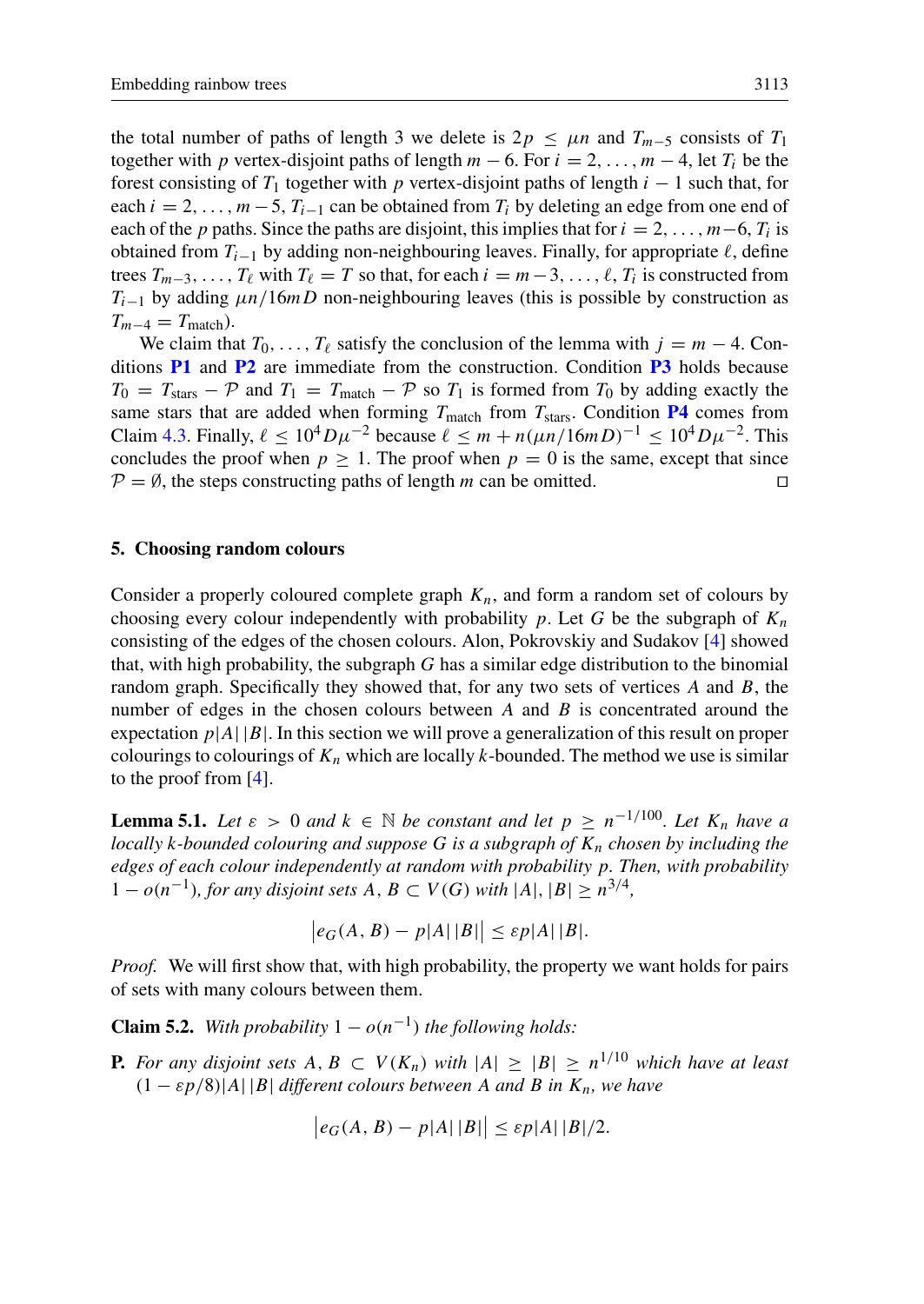*Proof.* For any such sets A and B, we can select a rainbow subgraph R of  $K_n[A, B]$ with  $(1 - \varepsilon p/8)|A||B|$  edges. Notice that  $e(R \cap G) \sim Bin((1 - \varepsilon p/8)|A||B|, p)$ . By Lemma [3.3](#page-9-0) applied with  $\varepsilon/8$  for  $\varepsilon$ , with probability at least  $1 - \exp(-\varepsilon^2 p|A||B|/10^3)$ , we have  $(1 - \varepsilon p/4)p|A||B| < e(R \cap G) < (1 + \varepsilon p/4)p|A||B|$ , which in combination with  $e(K_n[A, B] - R) \leq \varepsilon p|A||B|/8$  implies that [P](#page-12-1) holds for A and B. Note that, for such sets, we have  $p^3|B| \ge n^{7/100} = \omega(\log n)$ , so when  $|A| \ge |B| \ge n^{1/10}$ , condition **[P](#page-12-1)** holds for A and B with probability at least  $1 - \exp(-|A| \cdot \omega(\log n))$ .

Thus, **[P](#page-12-1)** holds with probability at least

$$
1 - \sum_{b=n^{1/10}}^{n} \sum_{a=b}^{n} {n \choose a} {n \choose b} \exp(-a \cdot \omega(\log n)) = 1 - o(n^{-1}).
$$

Assuming that [P](#page-12-1) holds, we now show that the property in the lemma holds. Let  $A, B \subset$ Assuming that **P** holds, we now show that the property in the lemma holds. Let  $V(K_n)$  be disjoint sets with  $|A| \ge |B| \ge n^{3/4}$ . Let  $\ell = \lceil 10\sqrt{kn}/\epsilon p \rceil \le n^{0.6+o(1)}$ .

**Claim 5.3.** *There are partitions*  $A = A_1 \cup \cdots \cup A_\ell$  *and*  $B = B_1 \cup \cdots \cup B_\ell$  *such that there are at most* ε 2p 2 |A| |B|/100 *edges* ab *between* A *and* B *for which there is another edge*  $a'b'$  *with*  $c(ab) = c(a'b')$  *and*  $ab, a'b' \in E(K_n[A_i, B_j])$  *for some*  $i, j \in [\ell]$ *.* 

*Proof.* Pick random partitions  $A = A_1 \cup \cdots \cup A_\ell$  and  $B = B_1 \cup \cdots \cup B_\ell$ , by choosing the part of each element independently and uniformly at random. Fix any colour-c edge  $e$ , and let  $A_i$ ,  $B_j$  be the classes it goes between. The probability that there is another colour-*c* edge between  $A_i$  and  $B_i$  sharing a vertex with e is  $\leq 2(k-1)/\ell$  (since e touches at most  $2(k - 1)$  other colour-c edges). The probability there is a colour-c edge disjoint from e between  $A_i$  and  $B_j$  is  $\leq kn/2\ell^2$  (since there are at most  $kn/2$  colour-c edges in total). Combining these, the probability there is another colour-c edge between  $A_i$  and  $B_j$  is at most

$$
\frac{2(k-1)}{\ell} + \frac{kn}{2\ell^2} \le \frac{kn}{\ell^2} \le \frac{\varepsilon^2 p^2}{100}.
$$

Thus, the expected number of edges which have a non-unique colour across their classes is at most  $\varepsilon^2 p^2|A||B|/100.$  Fix such a partition for which there are at most  $\varepsilon^2 p^2|A||B|/100$ such edges.  $\Box$ 

Fix partitions  $A = A_1 \cup \cdots \cup A_\ell$  and  $B = B_1 \cup \cdots \cup B_\ell$  from the above claim.

**Claim 5.4.** Let H be the subgraph of  $K_n[A, B]$  with all the edges between any pair Ai *,* B<sup>j</sup> *which does not satisfy* [P](#page-12-1) *removed. Then*

<span id="page-13-1"></span><span id="page-13-0"></span>
$$
|e_H(A, B) - |A| |B|| \le \varepsilon p |A| |B| / 4. \tag{5.1}
$$

*Proof.* First, delete any edge adjacent to a class  $A_i$  or  $B_j$  which contains at most  $n^{1/10}$ vertices. For large  $n$ , the number of edges deleted in this first stage is at most

$$
\ell \cdot n^{1/10}(|A| + |B|) \le n^{0.7 + o(1)}(|A| + |B|) \le \varepsilon p|A| |B|/8. \tag{5.2}
$$

Secondly, delete edges between any classes  $A_i$  and  $B_j$  if there are at most  $(1 - \varepsilon p/8)|A_i||B_j|$  different colours between  $A_i$  and  $B_j$  in  $K_n$ . Note that, at each such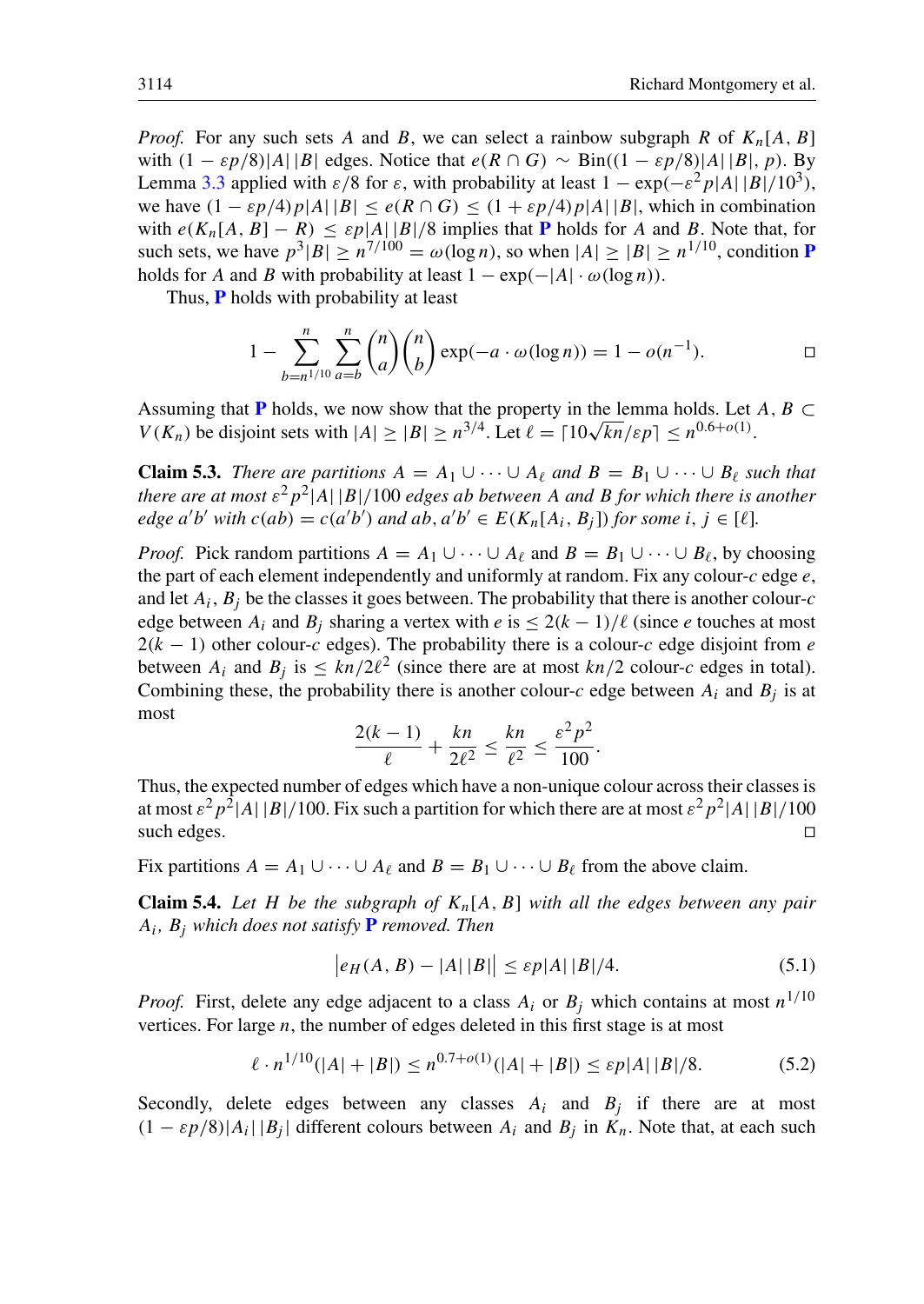deletion, we lose  $|A_i| |B_j|$  edges, at least  $\epsilon p |A_i| |B_j|/8$  of which have non-unique colours between their classes. Thus, if I is the set of pairs  $(i, j)$  for which we deleted edges between  $A_i$  and  $B_i$  for this reason, we have

<span id="page-14-1"></span>
$$
\sum_{(i,j)\in I} \varepsilon p|A_i| |B_j|/8 \leq \varepsilon^2 p^2|A| |B|/100.
$$

Thus, we have deleted at most  $\sum_{(i,j)\in I} |A_i| |B_j| \leq \varepsilon p|A| |B|/8$  edges in this second stage, and, by [\(5.2\)](#page-13-0), at most  $\varepsilon p|A||\tilde{B}|/4$  edges in total, proving [\(5.1\)](#page-13-1).

Let I' be the set of pairs  $(i, j)$  for which there remain edges between  $A_i$  and  $B_j$  in H. By **[P](#page-12-1)**, for each  $(i, j) \in I'$ , we have

$$
|e_{G \cap H}(A, B) - p \cdot e_H(A, B)| = \Big| \sum_{(i,j) \in I'} e_G(A_i, B_j) - p|A_i| |B_j| \Big|
$$
  
\n
$$
\leq \sum_{(i,j) \in I'} |e_G(A_i, B_j) - p|A_i| |B_j| \Big|
$$
  
\n
$$
\leq \sum_{(i,j) \in I'} \varepsilon p|A_i| |B_j|/2 \leq \varepsilon p|A| |B|/2.
$$
 (5.3)

The first inequality is the triangle inequality; the second is  $P$ ; and the third follows as  $A_1 \cup \cdots \cup A_\ell$  and  $B_1 \cup \cdots \cup B_\ell$  partition A and B respectively. The required property then holds for  $A$  and  $B$ :

$$
|e_G(A, B) - p|A||B|| \le |e_G(A, B) - e_{G \cap H}(A, B)| + |e_{G \cap H}(A, B) - p \cdot e_H(A, B)|
$$
  
+  $p|e_H(A, B) - |A||B||$   
 $\le (1+p)|e_H(A, B) - |A||B|| + \varepsilon p|A||B|/2 \le \varepsilon p|A||B|.$ 

The first inequality is the triangle inequality; the third comes from  $(5.1)$ ; and the second comes from [\(5.3\)](#page-14-1) and because  $E_G(A, B) \setminus E_{G \cap H}(A, B) \subseteq E_{K_n}(A, B) \setminus E_H(A, B)$ .  $\Box$ 

## 6. Colours and random vertex sets

<span id="page-14-0"></span>Consider a locally k-bounded coloured complete graph  $K_n$ , and let C be a random set of colours chosen independently with probability  $p$ . Consider two sets of vertices,  $A$  and  $B$ . In the previous section, we showed that the number of colour- $C$  edges between  $A$  and  $B$  is about  $p|A||B|$ . Since every colour can occur  $\leq k|A|$  times between A and B, this implies that the number of colours of C occurring between A and B is at least  $(1 - o(1))p|B|/k$ . Our goal here is to prove that if B is a *random set of vertices*, then this number increases to  $(1 - o(1))|B|/k$ . In fact, the following main result of this section shows that this holds for every large subset  $B$  of a random set  $X$  of vertices.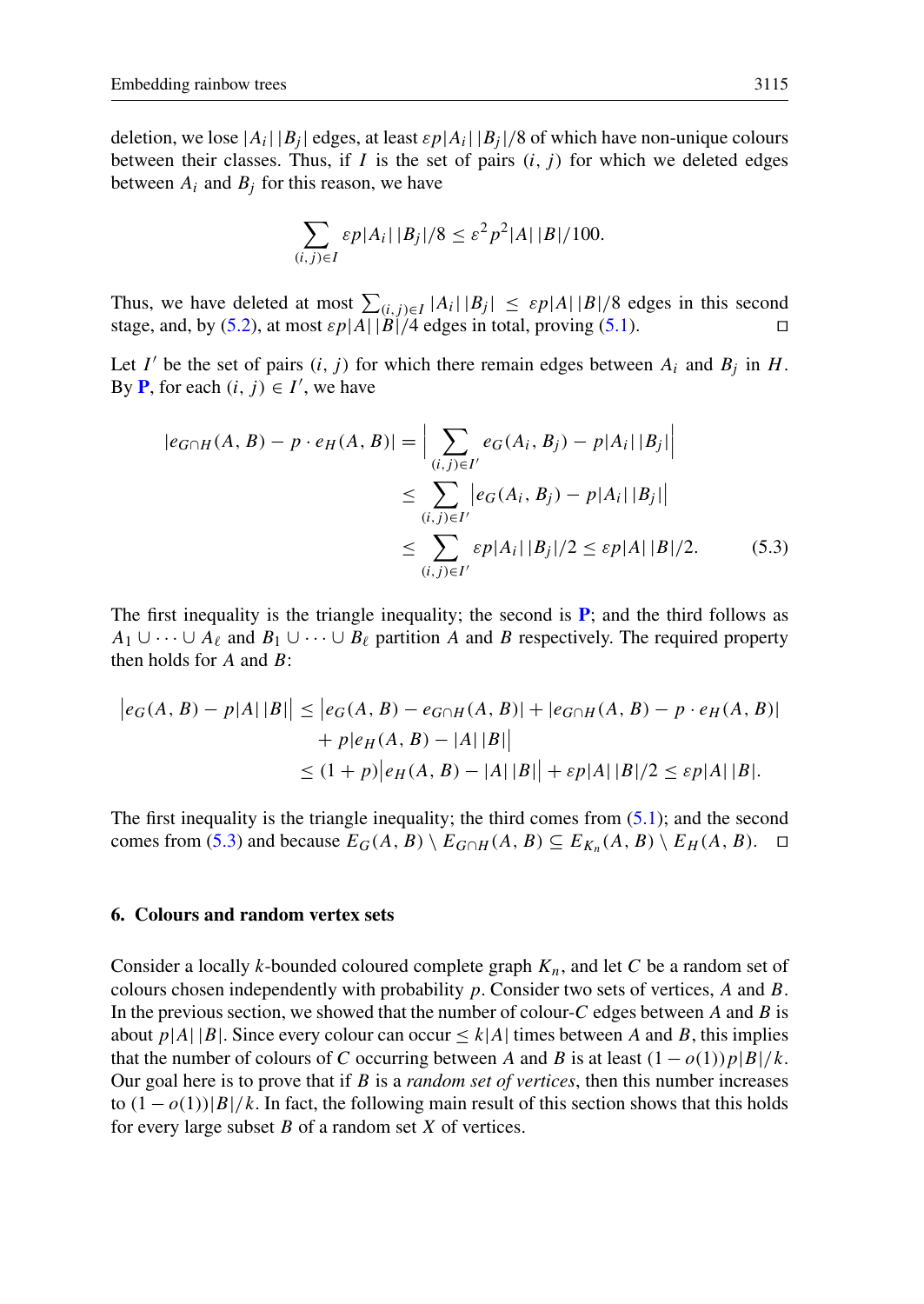**Lemma 6.1.** Let  $k \in \mathbb{N}$  and  $\varepsilon > 0$  be constant, and  $p \ge n^{-1/10^4}$ . Let  $K_n$  have a locally *k*-bounded colouring. Let *X* ⊂  $V(K_n)$  and  $C \subset C(K_n)$  be random subsets where, for *each*  $x \in V(K_n)$  *and*  $c \in C(K_n)$ ,  $\mathbb{P}(x \in X) = \mathbb{P}(c \in C) = p$ , *all the events*  $\{x \in X\}$ *are independent and all the events*  $\{c \in C\}$  *are independent* (*but the event*  $\{x \in X\}$  *might depend on the events {c ∈ C}). Then, with probability*  $1-o(n^{-1})$ *, for each A*  $\subset V(K_n)\backslash X$ *and*  $B \subset X$  *with*  $|A| \ge n^{3/4}$  *and*  $|B| \ge \varepsilon pn$ *, there are at least*  $(1 - \varepsilon)|B|/k$  *colours in* C *which appear between* A *and* B *in*  $K_n$ *.* 

To prove this lemma we consider a set  $A$  and a random set  $X$ , and analyse how many times each colour can appear between them. Without any assumptions on  $X$ , we know that every colour appears  $\leq k|A|$  times between A and X (from local k-boundedness). The following lemma shows that if X is chosen randomly with probability p, then *most* colours appear only at most  $(1 + o(1))p k|A|$  times between A and X.

<span id="page-15-0"></span>**Lemma 6.2.** Let k be constant and  $\varepsilon$ ,  $p \ge n^{-1/100}$ . Let  $K_n$  have a locally k-bounded *colouring and let* X *be a random subset of*  $V(K_n)$  *with each vertex included independently at random with probability p. Then, with probability*  $1 - o(n^{-1})$ , for each A  $\subset$  $V(K_n)$  with  $n^{1/20} \leq |A| \leq n^{1/4}$ , for all but at most  $\varepsilon$ n colours there are at most  $(1 + \varepsilon) p k |A|$  *edges of that colour between* A *and* X.

*Proof.* Let  $\ell = \lceil kn^{1/2} \rceil$ . Fix  $A \subset V(K_n)$  with  $n^{1/20} \le |A| \le n^{1/4}$ . For each  $c \in C(K_n)$ , let  $A_c = N_c(A)$ , so that  $|A_c| \le k|A|$ . Let  $C'(K_n)$  be the colours with more than  $pk|A|$ edges between A and  $V(K_n)$  in  $K_n$ , so that  $|C'(K_n)| \leq n/pk$ .

**Claim 6.3.** *There is a partition*  $C'(K_n) = C_1 \cup \cdots \cup C_\ell$  *such that, for each*  $i \in [\ell]$  *and*  $a, b \in C_i$ ,  $A_a$  and  $A_b$  are disjoint.

*Proof.* Create an auxiliary graph with vertex set  $C'(K_n)$  where ab is an edge exactly if  $A_a \cap A_b \neq \emptyset$ . For any colour  $c \in C(K_n)$ , there are at most  $k|A|^2 \leq \ell$  edges between A and  $A_c$ , and hence at most  $\ell - 1$  different colours from  $C'(K_n) \setminus \{c\}$  on such edges. The auxiliary graph then must have maximum degree at most  $\ell - 1$ , and is thus  $\ell$ -colourable, so the claim holds.  $\Box$ 

Now, consider X, the random subset of  $V(K_n)$  with each vertex included independently at random with probability p. For each  $i \in [\ell]$ , let

$$
B_i = \{c \in C_i : |A_c \cap X| > (1 + \varepsilon)pk|A|\}
$$

and  $B = \bigcup_{i \in [\ell]} B_i$ . To show that  $|B| \leq \varepsilon n$ , we will use the following claim.

**Claim 6.4.** *For each*  $i \in [\ell],$  if  $|C_i| \geq \varepsilon n/2\ell$ , then

$$
\mathbb{P}(|B_i| \geq \varepsilon p|C_i|/2) \leq \exp(-\varepsilon^2 p n^{1/2}/200k).
$$

*Proof.* Recall that  $|A| \ge n^{1/20}$  and  $\varepsilon, p \ge n^{-1/100}$ , so that  $\varepsilon^2 p k |A| = \omega(-\log(\varepsilon p)).$ Note that  $|A_c \cap X| \sim Bin(|A_c|, p)$ . By Lemma [3.3,](#page-9-0) and as  $|A_c| \le k|A|$ , for each  $c \in C_i$ ,

$$
\mathbb{P}(c \in B_i) \le 2 \exp(-\varepsilon^2 pk |A|/3) \le \varepsilon p/4,
$$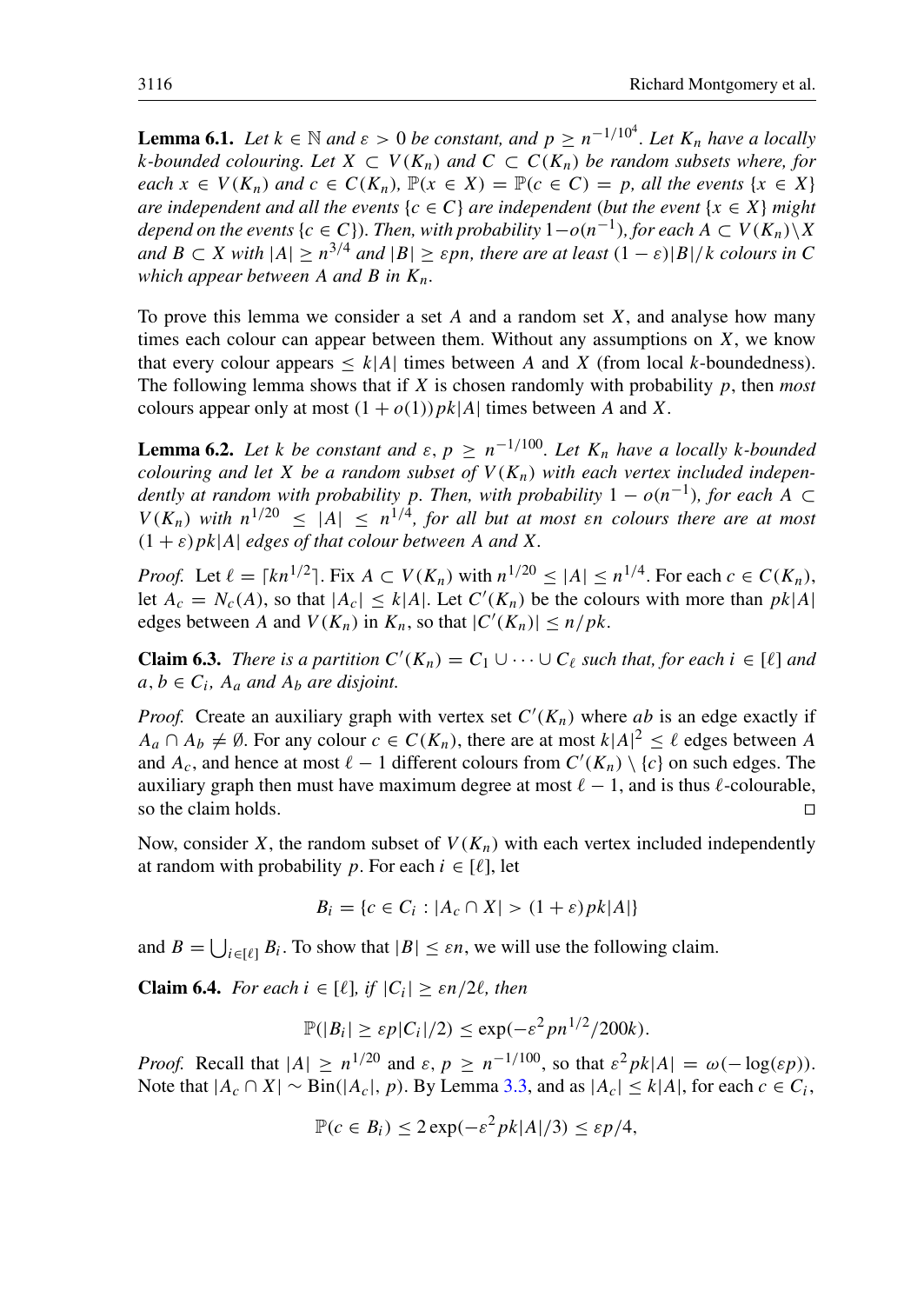for sufficiently large *n*. Furthermore, the events  $\{c \in B_i\}$ ,  $c \in C_i$ , are independent (by the disjointness of the sets  $A_c$  for  $c \in C_i$ ). This implies that  $|B_i|$  is stochastically dominated by Bin(|C<sub>i</sub>|,  $\varepsilon p/4$ ). By Lemma [3.3](#page-9-0) applied with  $1/2$  for  $\varepsilon$ , if  $|C_i| \geq \varepsilon n/2\ell$ , then

$$
\mathbb{P}(|B_i| \ge \varepsilon p |C_i|/2) \le 2 \exp(-(\varepsilon p |C_i|/4)/12)
$$
  

$$
\le \exp(-\varepsilon^2 p n/100\ell) \le \exp(-\varepsilon^2 p n^{1/2}/200k).
$$

Note that from our choice of parameters we have  $\varepsilon^2 p n^{1/2} / 200k > n^{2/5}$ . Therefore the probability that for some subset  $A \subset V(K_n)$  with  $n^{1/20} \leq |A| \leq n^{1/4}$ , there is an index  $i \in [\ell]$  such that  $|C_i| \geq \varepsilon n/2\ell$  and  $|B_i| \geq \varepsilon p|C_i|/2$  is at most

$$
\sum_{a=n^{1/20}}^{n^{1/4}} \binom{n}{a} \cdot \ell \cdot \exp(-n^{2/5}) = o(n^{-1}).
$$

Therefore, with high probability, we can assume that for every subset  $A$  and every  $C_i$  with  $|C_i| \geq \varepsilon n/2\ell$  the corresponding  $B_i$  satisfies  $|B_i| \leq \varepsilon p|C_i|/2$ . Then

$$
|B| = \sum_{i \in [\ell]} |B_i| \le \sum_{i : |C_i| \ge \varepsilon n/2\ell} |B_i| + \sum_{i : |C_i| < \varepsilon n/2\ell} |C_i|
$$
  

$$
\le \frac{\varepsilon p}{2} \sum_{i \in [\ell]} |C_i| + \ell \cdot \frac{\varepsilon n}{2\ell} \le \frac{\varepsilon n}{2k} + \frac{\varepsilon n}{2} < \varepsilon n,
$$

where we have used  $\sum_{i \in [\ell]} |C_i| = |C'(K_n)| \le n/pk$ .

We can now show that the property in Lemma  $6.2$  is likely to also hold for any subset A which is not too small.

<span id="page-16-1"></span>**Corollary 6.5.** Let *k* be constant and  $\varepsilon$ ,  $p \ge n^{-1/10^3}$ . Let  $K_n$  have a locally *k*-bounded *colouring and let* X *be a random subset of*  $V(K_n)$  *with each vertex included independently at random with probability p. Then, with probability*  $1 - o(n^{-1})$ , for each  $\hat{A} \subset$  $V(K_n) \setminus X$  with  $|A| \geq n^{1/4}$ , for all but at most  $\varepsilon$ n colours there are at most  $(1 + \varepsilon) p k |A|$ *edges of that colour between* A *and* X*.*

*Proof.* By Lemma [6.2](#page-15-0) applied with  $\varepsilon^2 p/4$  for  $\varepsilon$ , with probability  $1 - o(n^{-1})$ , for each subset  $B \subset V(K_n)$  with  $n^{1/20} \leq |B| \leq n^{1/4}$ , for all but at most  $\varepsilon^2 pn/4$  colours there are at most  $(1 + \varepsilon^2) p k |B|$  edges of that colour between B and X.

Let  $A \subset V(K_n)$  satisfy  $|A| \geq n^{1/4}$  and choose  $A = A_1 \cup \cdots \cup A_\ell$  with  $\ell =$  $\lfloor |A|/n^{1/20} \rfloor$  and  $n^{1/20} \le |A_i| \le 2n^{1/20}$  for each  $i \in [\ell]$ . For each  $i \in [\ell]$ , let  $C_i$  be the set of colours for which there are more than  $(1 + \varepsilon^2) p k |A_i|$  edges of that colour between  $A_i$  and X, so that  $|C_i| \leq \varepsilon^2 pn/4$ . Let C' be the set of colours for which there are more than  $(1 + \varepsilon)pk|A|$  edges of that colour between A and X. We then need to show that  $|C'| \leq \varepsilon n$ .

Note that if  $c \in C'$ , then

$$
(1+\varepsilon)pk|A| \le \sum_{a \in A} |N_c(a) \cap X| \le \sum_{i:c \in C_i} k|A_i| + \sum_{i:c \notin C_i} (1+\varepsilon^2)pk|A_i|
$$
  
 
$$
\le | \{i : c \in C_i\} | \cdot 2kn^{1/20} + (1+\varepsilon^2)pk|A|.
$$
 (6.1)

<span id="page-16-0"></span>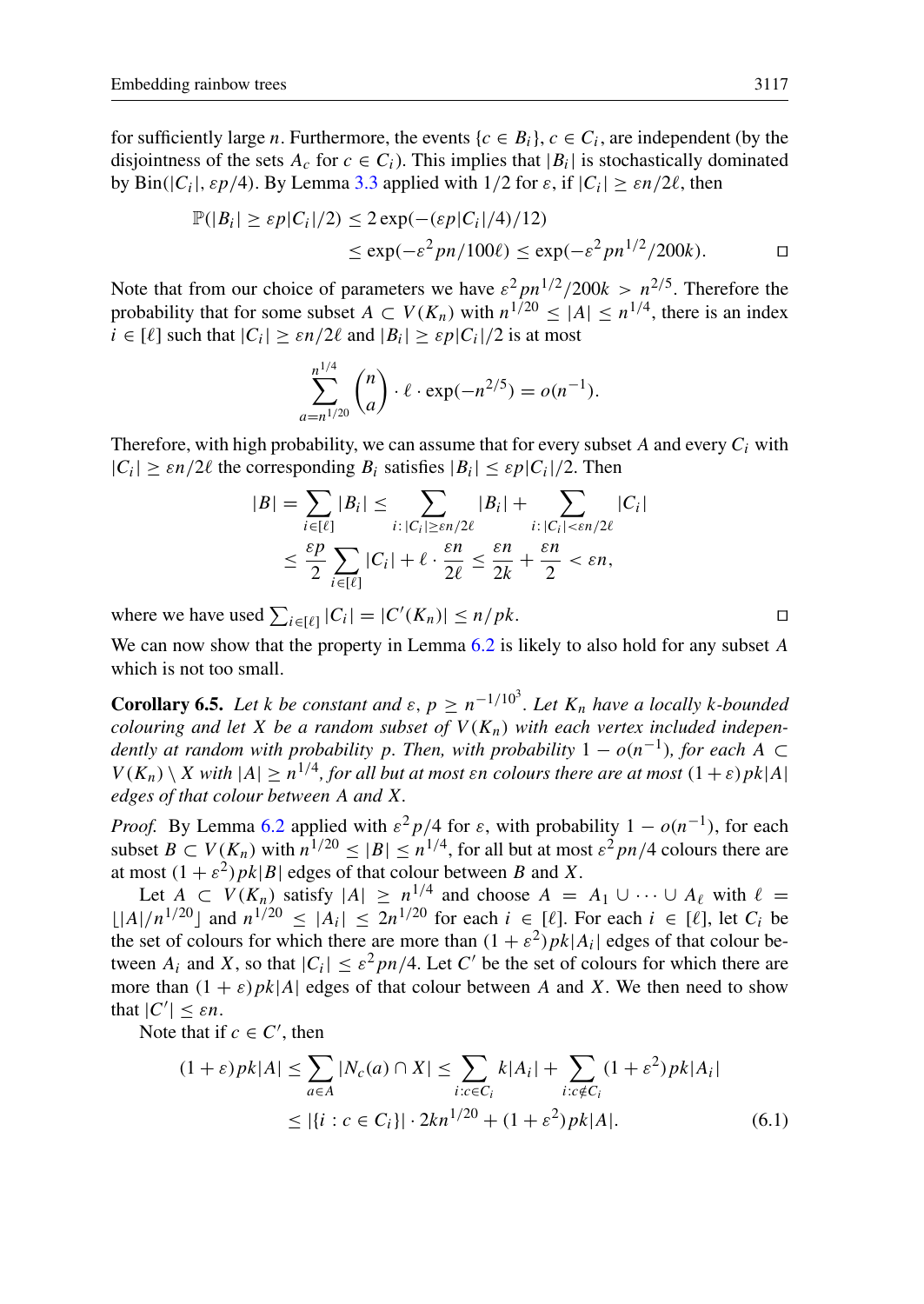The first inequality comes from  $c \in C'$ ; the second comes from the fact that the number of colour-c edges between  $A_i$  and X is at most  $(1 + \varepsilon^2) p k |A_i|$  for  $i \notin C_i$ , and at most  $k|A_i|$  for all other i (by the local k-boundedness of  $K_n$ ); and the third inequality comes from  $|A_i| \le 2n^{1/20}$  and  $\sum_{i \in [\ell]} |A_i| = |A|$ . This implies that

$$
\varepsilon p k |A|/2 \le (\varepsilon - \varepsilon^2) p k |A| \stackrel{(6.1)}{\le} |\{i : c \in C_i\}| \cdot 2kn^{1/20} \le |\{i : c \in C_i\}| \cdot 2k |A|/\ell.
$$

Thus, if  $c \in C'$ , then  $|\{i : c \in C_i\}| \ge \varepsilon p\ell/4$ . This gives

$$
|C'| \cdot \varepsilon p\ell/4 \leq \sum_{c \in C'} |\{i : c \in C_i\}| = \sum_{i \in [\ell]} |C' \cap C_i| \leq \sum_{i \in [\ell]} |C_i|.
$$

Therefore,

$$
|C'| \leq \frac{\sum_{i \in [\ell]} |C_i|}{\varepsilon p \ell / 4} \leq \frac{\ell \cdot \varepsilon^2 p n / 4}{\varepsilon p \ell / 4} = \varepsilon n,
$$

as required.  $\Box$ 

Combining the property in Corollary [6.5](#page-16-1) with Lemma [5.1,](#page-12-0) we can now complete the proof of the main result of this section.

*Proof of Lemma [6.1.](#page-14-0)* The desired property in the lemma strengthens as ε decreases, so we may assume that  $\varepsilon \leq 1/2$ . Let G be the subgraph of  $K_n$  on  $V(K_n)$  consisting of edges of colours in C. By Corollary [6.5](#page-16-1) applied with  $\varepsilon^2 p^2/4k$  for  $\varepsilon$ , with probability  $1-o(n^{-1})$ , for each  $A \subset V(G)$  with  $|A| \geq n^{3/4}$ , for all but at most  $\varepsilon^2 p^2 n/4k$  colours there are at most  $(1 + \varepsilon^2) p k |A|$  edges of that colour between A and X in  $K_n$ . With probability  $1 - o(n^{-1})$ , by Lemma [5.1](#page-12-0) applied with  $\varepsilon^2$  for  $\varepsilon$ , for any two disjoint subsets  $A, B \subset V(G)$  with  $|A|, |B| \ge n^{3/4}$ , we have  $e_G(A, B) \ge (1 - \varepsilon^2)p|A||B|$ .

Now, for each  $A \subset V(K_n) \setminus X$  and  $B \subset X$  with  $|A| \geq n^{3/4}$  and  $|B| \geq \varepsilon pn \geq n^{3/4}$ , there are at least  $(1 - \varepsilon^2)p|A||B|$  edges between A and B in G. Delete all edges between A and B in G whose colour appears more than  $(1 + \varepsilon^2) p k |A|$  times between A and B. As each colour appears between A and B in  $K_n$  at most  $k|A|$  times, this removes at most  $k|A| \cdot \varepsilon^2 p^2 n/4k$  edges.

Each remaining colour between  $A$  and  $B$  in  $G$  occurs between  $A$  and  $B$  at most  $(1 + \varepsilon^2) p k |A|$  times in G. Therefore, between A and B in G the number of different remaining colours is at least

$$
\frac{(1-\varepsilon^2)p|A||B| - \varepsilon^2p^2n|A|/4}{(1+\varepsilon^2)pk|A|} \ge (1-\varepsilon/2)|B|/k - \varepsilon^2pn/2k \ge (1-\varepsilon)|B|/k,
$$

as required. The first inequality uses  $\varepsilon \leq 1/2$ , while the last one uses  $|B| \geq \varepsilon pn$ .

## <span id="page-17-0"></span>7. Finding a large matching

In this section we show that one can find an almost spanning rainbow matching between any set  $A$  of appropriate size and a random set  $X$ . Note that in the following lemma the random set of colours and the random set of vertices are not required to be independent of each other. This is important for the application of this statement in our methods. More details on this are given in Section [10.2.](#page-25-0)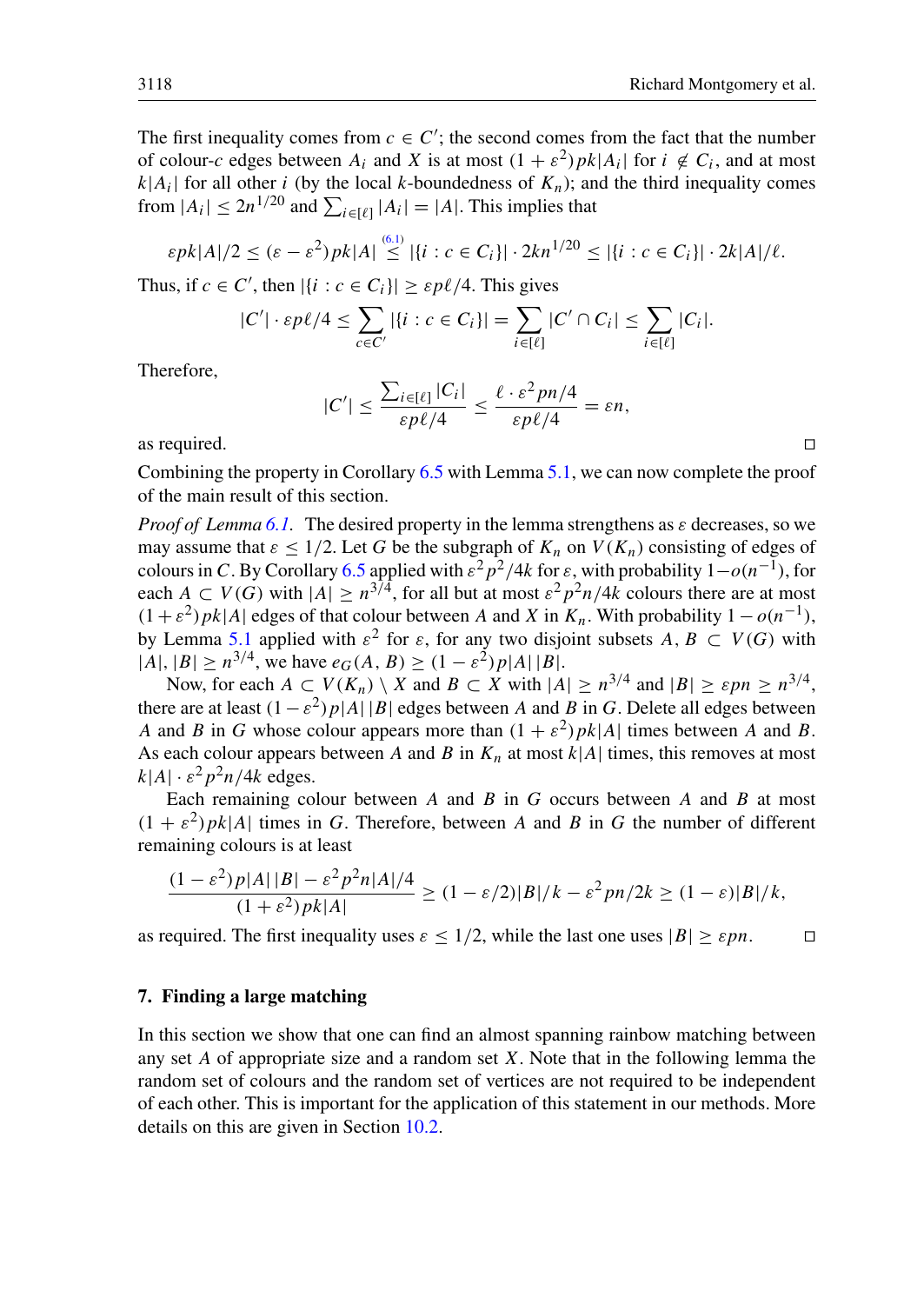<span id="page-18-1"></span>**Lemma 7.1.** *Let*  $k \in \mathbb{N}$  *and*  $\varepsilon > 0$  *be constant, and suppose*  $K_n$  *has a locally* k-bounded *colouring and*  $p \ge n^{-1/10^4}$ . Let  $X \subset V(K_n)$  and  $C \subset C(K_n)$  be random subsets where, *for each*  $x \in V(K_n)$  *and*  $c \in C(K_n)$ ,  $\mathbb{P}(x \in X) = \mathbb{P}(c \in C) = p$ *, and all the events* {x ∈ X} *are independent and all the events* {c ∈ C} *are independent. Then, with probability*  $1 - o(n^{-1})$ *, for each set*  $A \subset V(K_n) \setminus X$  *with*  $|A| \leq pn/k$ *, there is a C-rainbow matching in*  $K_n$  *of size at least*  $|A| - \varepsilon pn$  *from* A *into* X.

To prove this lemma we first show, using fairly standard edge swapping arguments, how to find a rainbow matching in a bipartite graph which has edges of many different colours between any two large subsets of vertices. Note that we established such a property in our setting in the previous section.

<span id="page-18-0"></span>**Lemma 7.2.** Let  $\varepsilon \gg \eta \gg 1/n > 0$ . Let G be a bipartite graph with classes X and Y with  $|X| = n$  and  $|Y| = kn$ , which has a locally k-bounded colouring. Suppose that be*tween any two subsets*  $A \subset X$  *and*  $B \subset Y$  *of size at least*  $\eta$ *n there are at least*  $(1-\eta)|B|/k$ *colours in* G. Then there exists a rainbow matching in G with at least  $(1 - \varepsilon)n$  edges.

*Proof.* Let M be a maximal rainbow matching in G. Let  $A_0 = X \setminus V(M)$  and  $B_0 =$  $Y \setminus V(M)$ . Suppose, for later contradiction, that  $|A_0| \geq \varepsilon n$ .

Letting  $\ell = \lceil 4/\varepsilon \rceil$  and  $s = 5^{\ell+1}$ , define a sequence of colour sets  $C_0 \subset C_1 \subset$  $\cdots \subset C_{\ell}$ , and sequences of vertex sets  $A_1 \subset \cdots \subset A_{\ell} \subseteq X$  and  $B_1 \subset \cdots \subset B_{\ell} \subseteq Y$ recursively as follows, for each  $i \geq 1$ :

 $C_{i-1}$  = {colours with at least s disjoint edges between  $A_{i-1}$  and  $B_{i-1}$ },

 $A_i = A_0 \cup \{u \in X : \exists v \in Y \text{ such that } uv \text{ is an edge of } M \text{ with colour from } C_{i-1}\},\$ 

 $B_i = B_0 \cup \{v \in Y : \exists u \in X \text{ such that } uv \text{ is an edge of } M \text{ with colour from } C_{i-1}\}.$ 

Observe that, for each  $0 \le i \le \ell$ ,  $M - (A_i \cup B_i)$  is a matching, and so  $k|A_i| \le |B_i|$ . Let  $C_{-1} = \emptyset$ .

<span id="page-18-2"></span>**Claim 7.3.** *For each*  $0 \le i \le \ell$  *and any set of vertices*  $U \subseteq A_i \cup B_i$  *with*  $|U| \le 5^{\ell+1-i}$ *, there is a rainbow matching*  $M_U$  *in* G, with  $V(M_U) \cap U = \emptyset$  and  $C(M_U) = C(M)$ , *which contains every edge in* M *with colour outside* Ci−1*.*

*Proof.* The proof is by induction on i. For  $i = 0$ , the claim holds: take  $M_U = M$  for any U. Suppose then that  $i > 0$  and the claim holds for  $i - 1$ .

Let  $U \subseteq A_i \cup B_i$  with  $|U| \leq 5^{\ell+1-i}$ . Let  $U_1 = U \cap (A_{i-1} \cup B_{i-1})$  and  $U_2 = U \setminus U_1$ . By the definition of  $A_i$  and  $B_i$ , there is a set of at most  $|U_2|$  edges  $M_2 \subseteq M$  such that  $U_2 \subseteq V(M_2)$  and  $C(M_2) \subseteq C_{i-1} \setminus C_{i-2}$ . Note that  $V(M_2) \cap (A_{i-1} \cup B_{i-1}) = \emptyset$ .

By the definition of  $C_{i-1}$ , for every  $m \in M_2$ , there are at least s disjoint edges between  $A_{i-1}$  and  $B_{i-1}$  with colour the same as m. Since  $s = 5^{\ell+1} \ge 5 \cdot 5^{\ell+1-i} \ge |U_1| + 2|M_2|$ , we can choose an edge,  $e_m$  say, with colour the same as m, for all  $m \in M_2$ , such that  $M'_2 = \{e_m : m \in M_2\}$  is a matching,  $V(M'_2) \subset A_{i-1} \cup B_{i-1}$  and  $V(M'_2) \cap U_1 = \emptyset$ . Note that  $|M'_2| = |M_2|$  and  $C(M'_2) = C(M_2) \subseteq C_{i-1} \setminus C_{i-2}$ .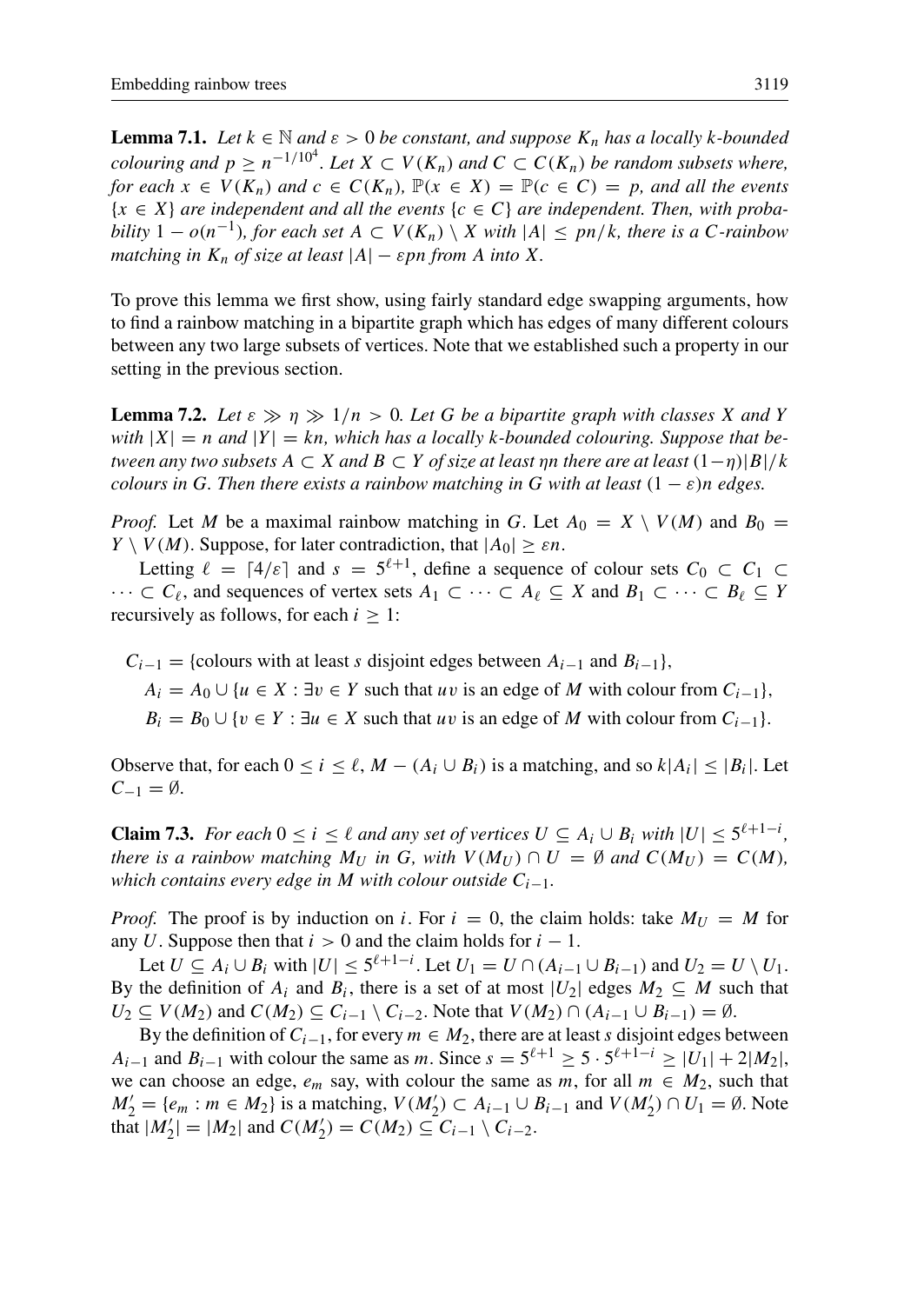Let  $U' = V(M'_2) \cup U_1$ , so that  $U' \subseteq A_{i-1} \cup B_{i-1}$  and  $|U'| \leq |U_1| + 2|U_2| \leq 5^{\ell+2-i}$ . By induction, there is a matching  $M_{U'}$  with  $C(M_{U'}) = C(M)$  which is disjoint from  $U'$ and contains every edge in M with colour outside  $C_{i-2}$ . Note that, therefore,  $M_2 \subset M_{U'}$ . Let  $M_U = (M_{U'} \setminus M_2) \cup M'_2$ . This replaces each edge  $m \in M_2 \subset M_{U'}$  with an edge of the same colour,  $e_m$ , which is disjoint from U, while keeping the edges in the matching independent. Thus,  $C(M_U) = C(M_{U}) = C(M)$ . As the edges moved had colour in  $C_{i-1}$ ,  $M_U$  contains every edge in  $M_{U'}$  with colour outside  $C_{i-1}$ , and thus every edge in M with colour outside  $C_{i-1}$ .

# <span id="page-19-0"></span>**Claim 7.4.** *For each*  $0 \le i \le \ell$ , *all colours between*  $A_i$  *and*  $B_i$  *occur on* M.

*Proof.* Suppose that there is an edge  $xy$  from  $A_i$  to  $B_i$  whose colour does not occur on M. Claim [7.3](#page-18-2) applied with  $U = \{x, y\}$  gives a maximal rainbow matching  $M_U$  in G with  $C(M_U) = C(M)$  and  $V(M_U) \cap \{x, y\} = \emptyset$ . Letting  $M' = M_U + xy$  gives a rainbow matching in G of size  $|M| + 1$ , contradicting the maximality of M.

<span id="page-19-1"></span>Let  $\mu = 1/2\ell$ , which is a non-zero decreasing function of  $\varepsilon$ , so  $\mu \gg \eta$ .

**Claim 7.5.** *Let*  $0 \le i \le \ell$  *and let F be a set of at most*  $(1 - \mu)|A_i|$  *colours. Then there is a colour*  $c \notin F$  *which occurs on at least s disjoint edges between*  $A_i$  *and*  $B_i$ *.* 

*Proof.* Let  $t = \lfloor 2ks/\mu \varepsilon \rfloor$ , and note this is a function of  $\varepsilon$  and k. Noting that  $|A_i| \ge$  $|A_0| \geq \varepsilon n$ , take in  $A_i$  disjoint sets  $S_1, \ldots, S_t$ , each of size at least  $\eta n$ . By the assumption of the lemma, there are at least  $(1 - \eta)|B_i|/k \ge (1 - \eta)|A_i|$  colours between  $S_j$  and  $B_i$ for each  $j \in [t]$ . Therefore, there are at least  $(1 - \eta)|A_i| - |F| \ge (\mu - \eta)|A_i| \ge \mu \varepsilon n/2$ colours outside F between  $S_i$  and  $B_i$  for each  $j \in [t]$ . By Claim [7.4,](#page-19-0) there are at most n colours between  $A_i$  and  $B_i$ . Therefore, there is a colour, c say, outside F which occurs between  $B_i$  and at least  $(\mu \varepsilon n/2) \cdot t/n \geq ks$  different sets  $S_i$ . As the colouring of G is locally k-bounded and the sets  $S_i$  are disjoint, there are thus at least s disjoint edges with colour c between  $A_i$  and  $B_i$ . . The contract of the contract of the contract of the contract of the contract of the contract of the contract of the contract of the contract of the contract of the contract of the contract of the contract of the contract

<span id="page-19-2"></span>**Claim 7.6.** *For each*  $0 \le i \le \ell$ ,  $|C_i| \ge (1 - \mu)|A_i|$ .

*Proof.* If  $|C_i| < (1 - \mu)|A_i|$ , then, by Claim [7.5](#page-19-1) with  $F = C_i$ , there is some colour  $c \notin C_i$  occurring at least s times between  $A_i$  and  $B_i$ . This colour should be in  $C_i$ , a  $\Box$ contradiction.  $\Box$ 

Note that all colours of  $C_{i-1}$  occur between  $A_{i-1}$  and  $B_{i-1}$ , and so, by Claim [7.4,](#page-19-0) occur on M. Since M is rainbow, the definition of  $A_i$  implies that for each  $i \in [\ell]$  we have  $|A_i| = |A_0| + |C_{i-1}|$ . Combined with Claim [7.6,](#page-19-2) this gives  $|A_i| \ge (1 - \mu)|A_{i-1}| + |A_0|$ for each  $i \in [\ell]$ , and hence  $|A_{\ell}| \ge \sum_{j=0}^{\ell-1} (1 - \mu)^j |A_0|$ . Note that, as  $\mu = 1/2\ell$ ,  $(1 - \mu)^j$  $\geq 1/2$  for each  $j \in [\ell]$ , and therefore  $|A_{\ell}| \geq \ell |A_0|/2$ . Thus,  $|A_{\ell}| \geq \ell \cdot \varepsilon n/2 > n$ , a contradiction, so that the original matching  $M$  must satisfy the property in the lemma.

 $\Box$ 

We now put this together with Lemma  $6.1$  to complete the proof of the main result of this section.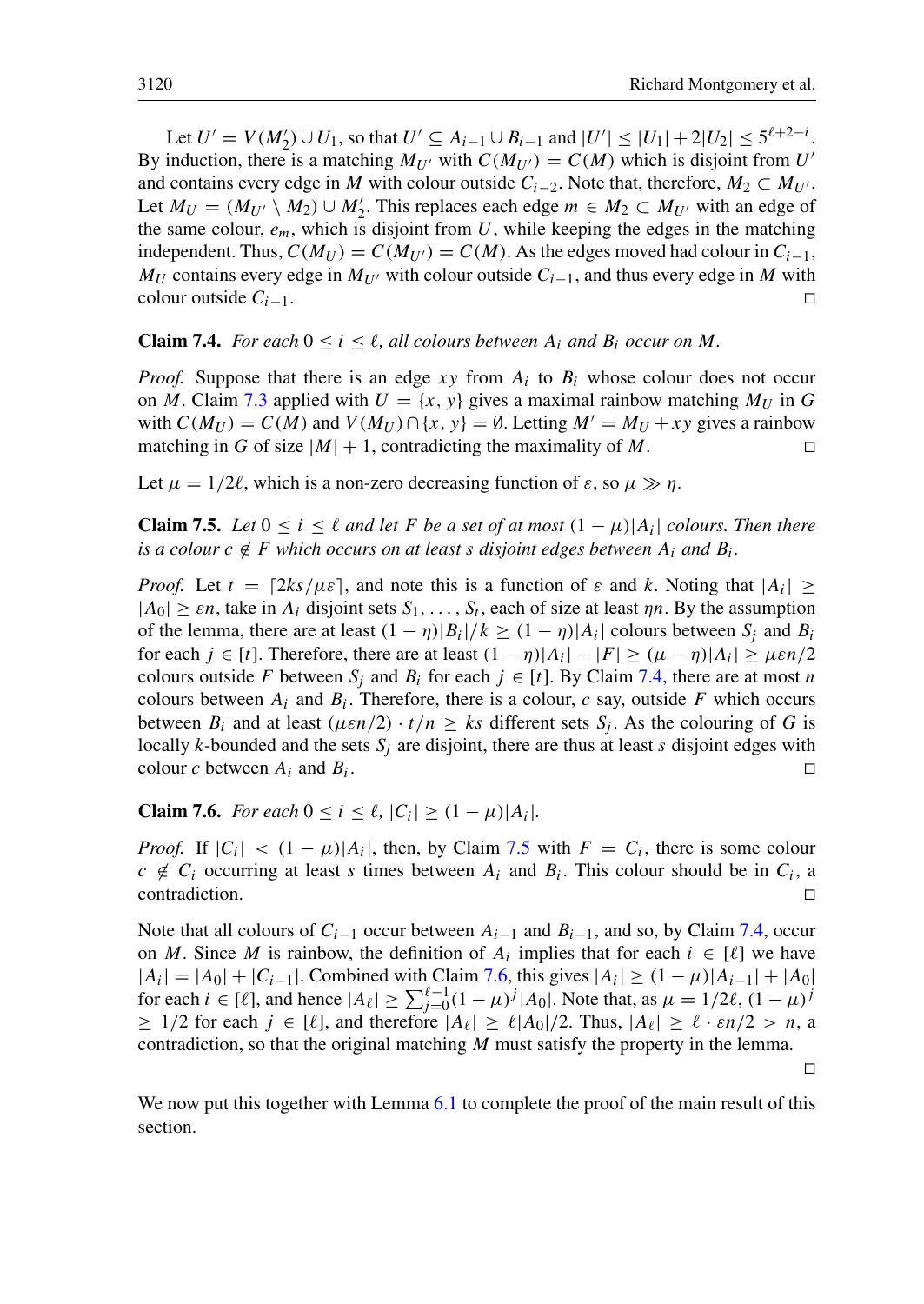*Proof of Lemma* [7.1.](#page-18-1) Let *n* be a fixed constant not dependent on *n* which satisfies  $\varepsilon \gg$  $\eta > 0$ . With probability  $1 - o(n^{-1})$ , by Lemma [6.1](#page-14-0) applied with  $\eta/2k$  for  $\varepsilon$ , for each  $A \subset V(K_n) \setminus X$  and  $B \subset X$  with  $|A|, |B| \geq npn/2k$ , there are at least  $(1 - n)|B|/k$ colours in C between A and B. With probability  $1-o(n^{-1})$ , by Lemma [3.3,](#page-9-0)  $(1-\eta/2)pn \le$  $|X| \leq (1 + \eta/2) p n$ .

We claim that the property in the lemma holds. Let  $A \subset V(K_n) \setminus X$  with  $|A| \leq pn/k$ . Add vertices to A from  $V(K_n) \setminus X$ , or delete vertices from A, to get a set A' with  $|A'| =$  $\lfloor (1 - \eta/2)pn/k \rfloor =: m$  and  $|A \setminus A'| \leq npn/k \leq \varepsilon pn/2$ . Let X' be a subset of X of size km. Note that for any subsets  $A'' \subset A'$  and  $B \subset X'$  with  $|A''|, |B| \geq \eta m$ , there are at least  $(1 - \eta)|B|/k$  colours in C between A'' and B (since  $\eta m > \eta pn/2k$ ). Thus, by Lemma [7.2,](#page-18-0) there is a C-rainbow matching with at least  $(1 - \varepsilon/4)m \ge |A'| - \varepsilon pn/2$ edges between A' and X'. As  $|A \setminus A'| \le \varepsilon pn/2$ , at least  $|A| - \varepsilon pn$  of the edges in this C-rainbow matching must lie between A and X.

We remark that, in the particular case where  $K_n$  has an equal number of edges of each colour, Lemma [7.1](#page-18-1) can be proved from Lemma [5.1](#page-12-0) and Corollary [6.5](#page-16-1) using a standard implementation of the Rödl nibble (see, for example, [\[5\]](#page-30-18)).

# <span id="page-20-0"></span>8. Star finding

In this section we use a switching argument to find vertex-disjoint collectively-rainbow stars. The argument is based on one independently discovered by Woolbright [\[38\]](#page-31-19) and Brouwer, de Vries, and Wieringa [\[10\]](#page-30-17). We then apply the resulting lemma through two corollaries to prove a form applicable to our colourings. The resulting Corollary [8.4](#page-22-1) will be used to embed the part of our tree consisting of large stars.

<span id="page-20-2"></span>**Lemma 8.1.** Let  $0 < \varepsilon < 1/100$  and  $\ell \leq \varepsilon^2 n/2$ . Let G be an n-vertex graph with min*imum degree at least* (1 − ε)n *which contains an independent set on the distinct vertices*  $v_1, \ldots, v_\ell$ . Let  $d_1, \ldots, d_\ell \geq 1$  *be integers satisfying*  $\sum_{i \in [\ell]} d_i \leq (1 - 3\varepsilon)n$ . Let G *be edge-coloured so that no two edges touching the same vertex*  $v_i$  *are coloured the same. Then G contains vertex-disjoint stars*  $S_1, \ldots, S_\ell$  *such that, for each*  $i \in [\ell]$ *,*  $S_i$  *is a star rooted at*  $v_i$  with  $d_i$  leaves, and  $\bigcup_{i \in [\ell]} S_i$  is rainbow.

*Proof.* Let  $m = \lceil \varepsilon^{-1} \rceil + 1$ . Choose disjoint collectively-rainbow stars  $S_1, \ldots, S_\ell$  in G such that, for each  $i \in [\ell], S_i$  is rooted at  $v_i$  and has at most  $d_i + m$  leaves, and  $\sum_{i \in [\ell]} |S_i|$ is maximised. Either these stars satisfy the lemma, or, without loss of generality,  $S_1$  has fewer than  $d_1$  leaves. Supose, then, that  $S_1$  has fewer than  $d_1$  leaves.

Let  $A_0 = \emptyset$ . Define the sets  $C_1 \subset \cdots \subset C_m \subset C(G)$  and  $A_1 \subset \cdots \subset A_m$  recursively by letting  $C_j$  be the set of colours in  $C(G)$  which do not appear on  $\left(\bigcup_{i \in [\ell]} S_i\right) - A_{j-1}$ and letting  $A_j = N_{C_j}(v_1)$ .

<span id="page-20-1"></span>**Claim 8.2.** *For each*  $s \in [m]$ ,  $A_s \subset \bigcup_{i \in [\ell]} V(S_i)$ .

*Proof.* Suppose, for contradiction, that there is some  $u_1 \in A_s$  with  $u_1 \notin \bigcup_{i \in [\ell]} V(S_i)$ . By the definition of  $A_s$ , we have  $c(v_1u_1) = c_1$  for some colour  $c_1 \in C_s$ . Let  $u_1, \ldots, u_j \in$  $V(G)$  and  $c_1, \ldots, c_i \in C(G)$  be longest sequences of distinct vertices and colours satisfying the following properties: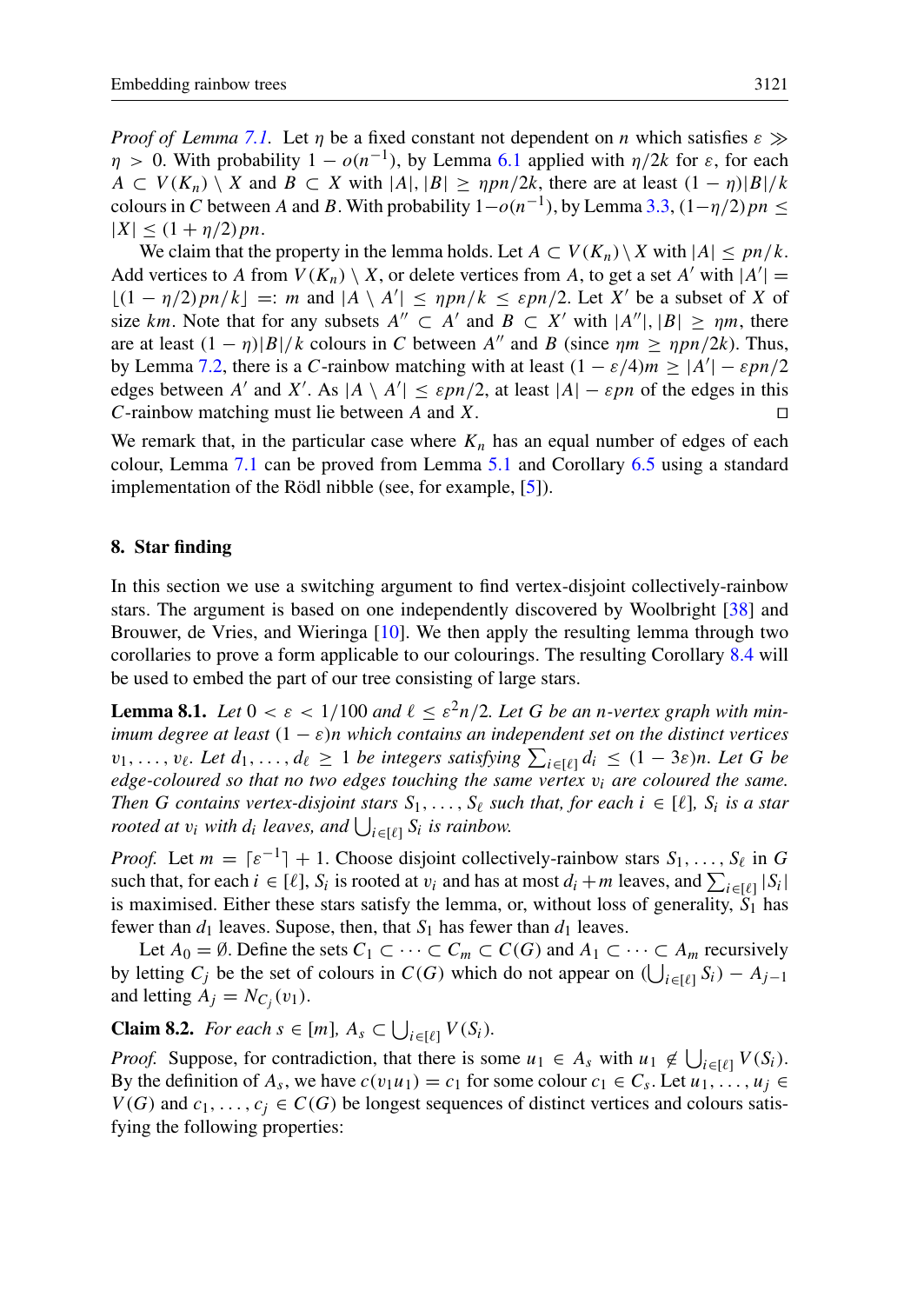- (1)  $c(v_1u_k) = c_k$  for  $k = 1, ..., i$ .
- (2)  $c(u_k v_r) = c_{k-1}$  for  $k = 2, ..., j$ , for some  $v_r$  with  $v_r u_k \in E(S_r)$ .
- (3) For each  $k = 1, \ldots, j, c_k \in C_{s+1-k}$ .

We claim that  $j = s$ , so that  $c_j \in C_1$  and the colour  $c_j$  does not appear on  $\bigcup_{i \in [\ell]} S_i$ . Suppose otherwise. Then by (3) we have  $c_j \in C_{s+1-j}$ . By the definitions of  $C_{s+1-j}$  and  $C_1$ , there is some r and some edge  $uv_r \in \bigcup_{i \in [\ell]} E(S_i)$  with  $u \in A_{s-j}$  and  $c(uv_r) = c_j$ . By the definition of  $A_{s-j}$ , the edge  $v_1u$  is present and has  $c(v_1u) \in C_{s-j}$ . Notice that since  $c_j \neq c_1, \ldots, c_{j-1}$  (by (1)) and  $\bigcup_{i=1}^{\ell} S_i$  is rainbow, this implies that  $u \notin \{u_1, \ldots, u_j\}$ (by (2)). Since the colours of the edges at  $v_1$  are all distinct, we have  $c(v_1u) \notin \{c_1, \ldots, c_i\}$ (using (1)). Let  $c_{i+1} = c(v_1u)$  and  $u_{i+1} = u$ . This is a longer sequence satisfying (1)–(3), contradicting the maximality of  $j$ .

Note that (3) implies that  $j \le m + 1$ . For each  $i \ge 2$ , let  $S_i' = S_i - \{u_2, \ldots, u_j\}$  and let  $S'_1$  be the star formed from  $S_1$  by adding the edges  $v_1u_1, \ldots, v_1u_j$ . In total, to get the stars  $S'_i$ ,  $i \in [\ell]$ , we added an edge  $v_1u_j$  of colour  $c_j$ , a colour not appearing on  $\bigcup_{i \in [\ell]} S_i$ , and, for each colour  $c_i$ ,  $i \in \{1, ..., j - 1\}$ , we removed some edge (adjacent to  $u_{i+1}$ ) of that colour from some star  $S_{i'}$  and then added an edge of that colour at  $v_1$  ( $v_1u_i$ ). Thus, the new stars are still collectively-rainbow. As  $S_1$  had fewer than  $d_1$  leaves,  $S'_1$  has at most  $d_1 + m$  leaves. Therefore, as  $\sum_{i \in [\ell]} |S'_i| = 1 + \sum_{i \in [\ell]} |S_i|$ , this violates the choice of the stars  $S_i, i \in [\ell]$ . ,  $i \in [\ell]$ .

For each  $i \in [m]$ , by Claim [8.2](#page-20-1) we have

$$
|C(G) \setminus C_j| = \Big| \bigcup_{i \in [\ell]} E(S_i) \Big| - |A_{j-1}| \le \sum_{i \in [\ell]} (d_i + m) - |A_{j-1}|
$$
  

$$
\le n - 3\epsilon n + \ell m - |A_{j-1}| \le n - 2\epsilon n - |A_{j-1}|.
$$

As  $v_1$  has at least  $(1 - \varepsilon)n$  neighbours, and thus is adjacent to edges of at least  $(1 - \varepsilon)n$ different colours, we then have, for each  $j \in [m]$ ,

$$
|A_j| \ge (1 - \varepsilon)n - |C(G) \setminus C_j| \ge |A_{j-1}| + \varepsilon n.
$$

Therefore,  $|A_m| \ge m \cdot \varepsilon n > n$ , a contradiction.

Given a locally k-bounded colouring, we can create a new colouring based on this in order to apply Lemma [8.1,](#page-20-2) as follows.

<span id="page-21-0"></span>**Corollary 8.3.** Let  $0 < \varepsilon < 1/100$  and  $\ell \leq \varepsilon^2 n/2$ . Let G be an n-vertex graph with min*imum degree at least*  $(1 - \varepsilon)n$  *which contains an independent set on the distinct vertices*  $v_1, \ldots, v_\ell$ . Let  $d_1, \ldots, d_\ell \geq 1$  *be integers satisfying*  $\sum_{i \in [\ell]} d_i \leq (1 - 3\varepsilon)n$ *, and suppose* G has a locally k-bounded edge-colouring. Then G contains disjoint stars  $S_1, \ldots, S_\ell$  $s$ *uch that, for each*  $i \in [\ell]$ ,  $S_i$  *is a star rooted at*  $v_i$  *with*  $d_i$  *leaves, and*  $\bigcup_{i \in [\ell]} S_i$  *has at most* k *edges of each colour.*

*Proof.* For each  $i \in [\ell]$ , recolour the edges next to  $v_i$  in G by, for each colour  $c \in C(G)$ , letting the edges next to  $v_i$  with colour c have distinct colours from  $\{(c, 1), \ldots, (c, k)\}\)$ . In this new colouring, no two edges of the same colour can meet at some vertex  $v_i$ . Applying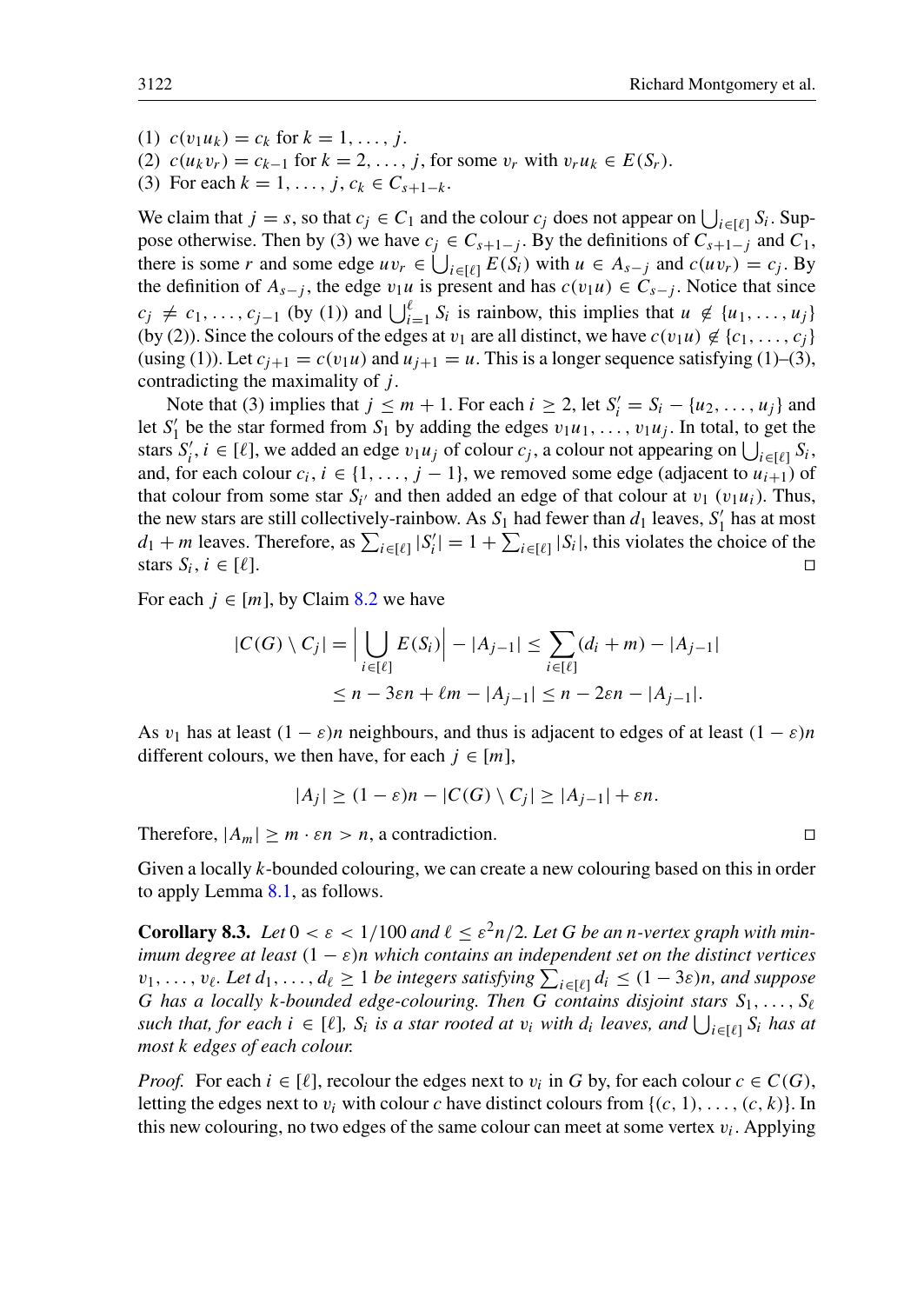Lemma [8.1,](#page-20-2) find disjoint stars  $S_1, \ldots, S_\ell$  such that, for each  $i \in [\ell], S_i$  is a star rooted at  $v_i$ with  $d_i$  leaves, and the stars are collectively-rainbow in the new colouring. Observing that each colour must appear at most k times on  $\bigcup_{i \in [\ell]} S_i$  in the original colouring completes the proof.  $\Box$ 

We wish to find vertex-disjoint collectively-rainbow stars in a colouring which is locally  $k$ -bounded. We show they exist within the stars found by Corollary [8.3,](#page-21-0) as follows.

<span id="page-22-1"></span>**Corollary 8.4.** Let  $0 < \varepsilon < 1/100$  and  $\ell \leq \varepsilon^2 n/2$ . Let G be an n-vertex graph with *minimum degree at least*  $(1 - \varepsilon)n$  *which contains an independent set on the distinct vertices*  $v_1, \ldots, v_\ell$ . Let  $d_1, \ldots, d_\ell \geq 1$  *be integers satisfying*  $\sum_{i \in [\ell]} d_i \leq (1 - 3\varepsilon)n/k$ , *and suppose* G *has a locally* k*-bounded edge-colouring. Then* G *contains disjoint stars*  $S_1, \ldots, S_\ell$  such that, for each  $i \in [\ell]$ ,  $S_i$  is a star rooted at  $v_i$  with  $d_i$  leaves, and  $\bigcup_{i \in [\ell]} S_i$ *is rainbow.*

*Proof.* By Corollary [8.3,](#page-21-0) G contains disjoint stars  $S_1, \ldots, S_\ell$  such that, for each  $i \in [\ell]$ ,  $S_i$  is a star rooted at  $v_i$  with  $kd_i$  leaves, and  $\bigcup_{i \in [\ell]} S_i$  has at most k edges of each colour. Create an auxiliary bipartite graph H with vertex classes  $[\ell]$  and  $C(G)$ , where there is an edge between  $i \in [\ell]$  and  $c \in C(G)$  exactly when there is an edge with colour c in  $S_i$ .

Given any set  $A \subset [\ell]$ , there are  $\sum_{i \in A} k d_i$  edges in  $\bigcup_{i \in A} S_i$ , and therefore at least  $\sum_{i\in A} d_i$  different colours. Thus, for any set  $A \subset [\ell]$ , we have  $|N_H(A)| \ge \sum_{i\in A} d_i$ . As Hall's generalised matching condition (see, for example, [\[8,](#page-30-19) Chapter 3, Corollary 11]) is satisfied, there is a collection of disjoint stars  $S'_i$ ,  $i \in [\ell]$ , in H, where, for each  $i \in [\ell]$ , the star  $S_i'$  is rooted at *i* and has  $d_i$  leaves.

For each  $i \in [\ell]$ , pick a neighbour in  $S_i$  for each colour in  $S'_i$ , and call the resulting star  $S_i''$ . The stars  $S_i''$ ,  $i \in [\ell]$ , then satisfy the conclusion.

#### 9. Rainbow connecting paths

In this section we prove that if we choose a random set X and a random set of colours  $C$ , then, with high probability, we can connect any small collection of pairs of vertices by collectively-rainbow vertex-disjoint paths of length 3, whose edges have colours in  $C$  and whose intermediate vertices are in X. Note that unlike some previous sections here we do assume that the random choices for  $X$  and  $C$  are completely independent. First we need the following simple proposition.

<span id="page-22-2"></span>**Proposition 9.1.** Let  $1/k$ ,  $p, q \gg 1/n > 0$  and suppose  $K_n$  has a locally k-bounded *colouring. Let*  $X \subset V(K_n)$  and  $C \subset C(K_n)$  be subsets with each element chosen inde*pendently at random with probability* p *and* q *respectively. Almost surely, each vertex has at least* pqn/2 *colour-*C *neighbours in* X*.*

<span id="page-22-0"></span>*Proof.* For each  $x \in V(K_n)$ , let  $d_x$  be the number of colour-C neighbours in X. Note that  $d_x$  is k-Lipschitz, and  $\mathbb{E}d_x = pq(n-1)$ . Thus, by Azuma's inequality (Lemma [3.4\)](#page-10-3) with  $t = p q n/3$ , we have  $\mathbb{P}(d_x < p q n/2) \leq 2 \exp(-p^2 q^2 n/9k^2) = o(n^{-1})$ . Thus,  $d_x \geq pgn/2$  for each  $x \in V(K_n)$  with probability  $1 - o(1)$ .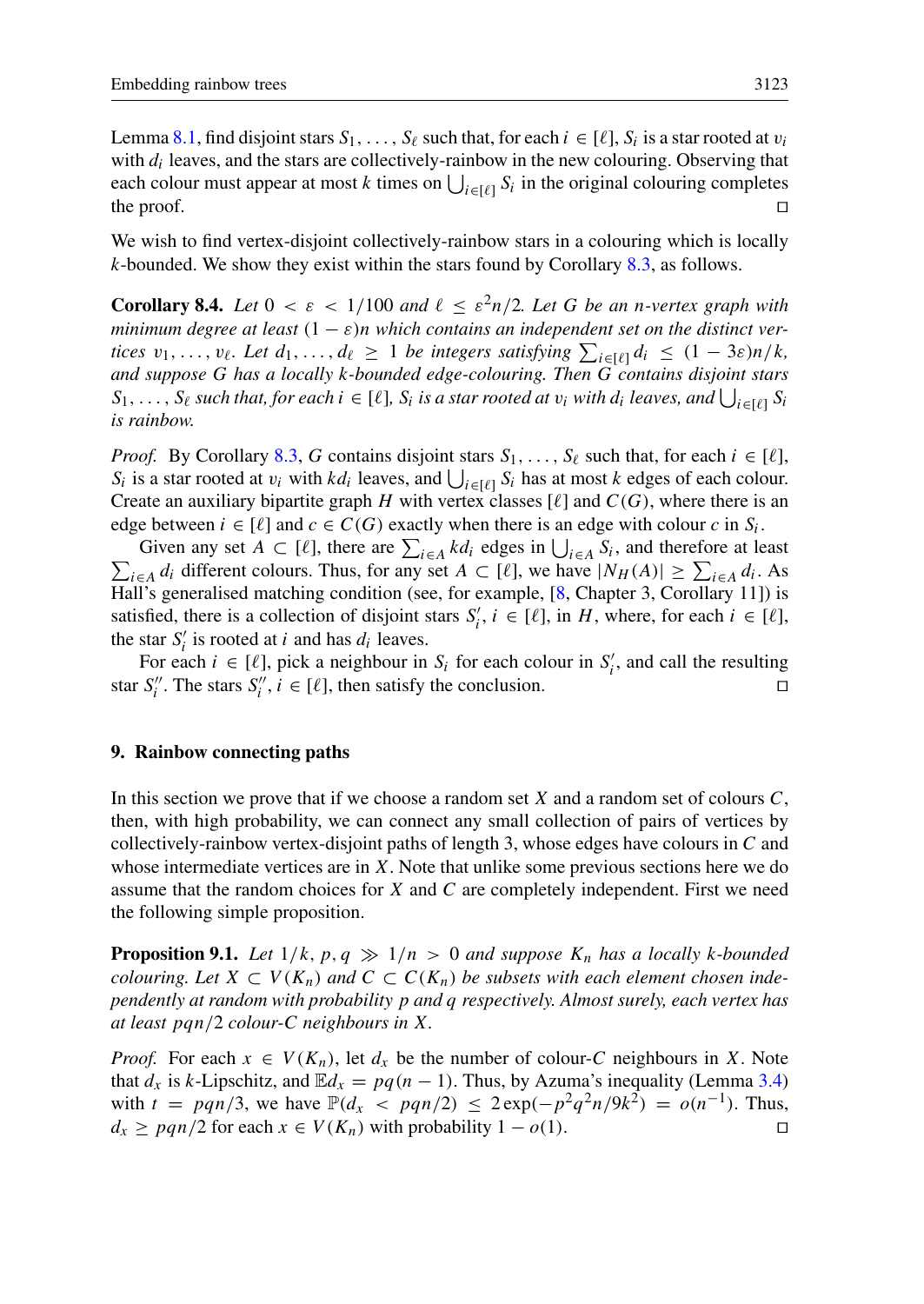**Lemma 9.2.** Let  $1/k$ ,  $p \gg \mu \gg 1/n > 0$  and suppose  $K_n$  has a locally k-bounded *colouring. Let*  $X \subset V(K_n)$  *and*  $C \subset C(K_n)$  *be subsets with each element chosen independently at random with probability* p*. Almost surely, for each pair of distinct vertices*  $u, v \in V(K_n) \setminus X$  there are at least  $\mu$ n internally vertex-disjoint collectively-C-rainbow u, v*-paths of length* 3 *with internal vertices in* X*.*

*Proof.* Create a random partition  $C = C_1 \cup C_2$  by assigning each element to a class uniformly at random. By Proposition [9.1,](#page-22-2) we almost surely have the following property:

**Q1.** Each vertex has at least  $100k^2 \mu^{1/3} n$  colour- $C_1$  neighbours in X.

Note that  $10k\mu^{1/3}n \geq n^{3/4}$ . Almost surely, by Lemma [5.1,](#page-12-0) we have the following property:

**Q2.** Between every pair of disjoint subsets  $A, B \subset V(K_n)$  with  $|A|, |B| > 10k\mu^{1/3}n$ there are at least  $p|A||B|/2 \ge 4k\mu n^2$  colour- $C_2$  edges.

Suppose then, for contradiction, there are some pair of distinct vertices  $u, v \in V(K_n)$ and at most  $\mu$ n internally vertex-disjoint collectively-C-rainbow  $\mu$ , v-paths of length 3 with internal vertices in X. Fixing a maximal set of such paths,  $\mathcal{P}$ , let  $U \subset X$  be their set of internal vertices and C' their set of edge colours. Note that  $|U| \le 2\mu n$  and  $|C'| \le 3\mu n$ .

By Q1, we have  $|N_{C_1 \setminus C'}(u, X \setminus U)| \ge 100k^2 \mu^{1/3} n - 2\mu n - 3k \mu n \ge 10k \mu^{1/3} n$ . Let  $A \subset N_{C_1 \setminus C'}(u, X \setminus U)$  satisfy  $|A| = 10k\mu^{1/3}n$ , and let C'' be the set of colours between  $u$  and A. Using  $Q1$  again, we have

$$
|N_{C_1 \setminus (C' \cup C'')}(v, X \setminus (U \cup A))| \ge 100k^2 \mu^{1/3} n - 2\mu n - 3k\mu n - |A| - k|A| \ge 10k\mu^{1/3} n.
$$

Let  $B \subset N_{C_1 \setminus (C' \cup C'')}(v, X \setminus (U \cup A))$  satisfy  $|B| = 10k\mu^{1/3}n$ . By Q2, there are at least  $4k\mu n^2$  C<sub>2</sub>-edges between A and B, at most  $kn \cdot |C'| \leq 3k\mu n^2$  of which have their colour in C'. Thus, there are  $x \in A$  and  $y \in B$  such that  $uxyv$  is a  $(C \setminus C')$ -rainbow path with internal vertices in  $X \setminus U$ . This contradicts the choice of  $P$ .

## <span id="page-23-0"></span>10. Almost-spanning trees

We have now developed the tools that we will need to take an almost-spanning tree  $T$ and embed it into a locally k-bounded edge-coloured  $K_n$ . We will do this using (carefully chosen) random partitions  $V(K_n) = X_0 \cup \cdots \cup X_\ell$  and  $C(K_n) = C_0 \cup \cdots \cup C_\ell$ , with both  $\ell$  and the distributions depending on T. The vertices in  $X_0$  and the colours in  $C_0$ are used at various points in the embedding to find small parts of the tree  $T$ . This will be possible greedily, but to ease the checking for these parts of the proof we give appropriate embedding results for small trees (or forests) in Section [10.1.](#page-24-0) The two random partitions will not be independent, and depend both on T and each other, and on certain almostsure properties holding. This complicates our use of the probabilistic method to find the partition we use, and so we explain these particulars carefully in Section [10.2.](#page-25-0) We then put together our proof of Theorem [1.1](#page-1-0) in Section [10.3.](#page-26-0)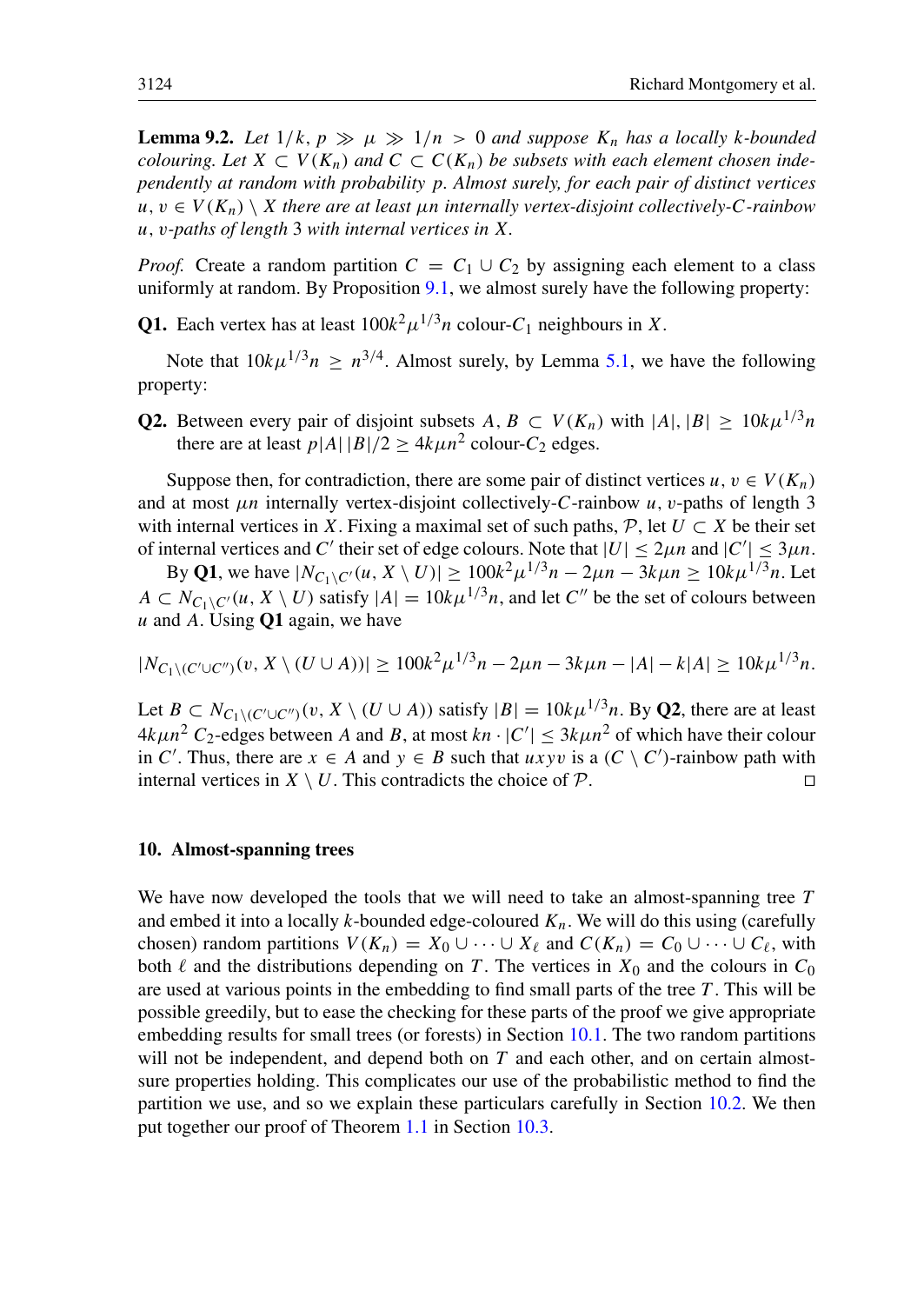## <span id="page-24-0"></span>*10.1. Embedding small parts of* T

<span id="page-24-1"></span>When there are many spare colours and vertices, we can construct small rainbow trees, finish rainbow matchings and find collectively-rainbow vertex-disjoint connecting paths, as we do in the following three propositions.

Proposition 10.1. *Suppose we have an* m*-vertex tree* T *and a graph* G *with a locally* k-bounded colouring in which  $\delta(G) \geq 3km$ . Then there is a rainbow copy of T in G.

*Proof.* Let T' be a maximal subtree of T which has a rainbow copy, S' say, in G. Suppose, for contradiction, that  $|S'| < m$  so that S' has a vertex, s say, to which a leaf can be appended to find a copy of a larger subtree than  $T'$  in T. The edges of S' have at most m colours collectively, so s has at most  $km$  colour- $C(S')$  neighbours. Thus, s must have at least 3km –  $|S'| - km > 0$  colour- $(C(G) \setminus C(S'))$  neighbours in  $V(G) \setminus V(S')$ . Such a neighbour allows S' to be extended to a larger rainbow copy of a subtree of T than S', a contradiction.  $\Box$ 

<span id="page-24-2"></span>Proposition 10.2. *Suppose we have a graph* G *with a locally* k*-bounded colouring and disjoint sets*  $X, Y, Z \subset V(G)$  *and disjoint sets of colours*  $C, C' \subset C(G)$  *such that there is a rainbow* C*-matching with at least* |X| −m *edges from* X *into* Y *, and each vertex in* G *has at least* 2km *colour-*C <sup>0</sup> *neighbours in* Z*. Then there is a* (C ∪ C 0 )*-rainbow matching with* |X| *edges from* X *into* Y ∪ Z *which uses at most* m *colours in* C <sup>0</sup> *and at most* m *vertices in* Z*.*

*Proof.* Let  $M_0$  be a C-rainbow matching with  $|X| - m$  edges from X into Y. Greedily, pick matchings  $M_0 \subset M_1 \subset \cdots \subset M_m$  so that, for each  $i \in \{0, \ldots, m\}$ ,  $M_i$  is a  $(C \cup C')$ rainbow matching with  $|X| - m + i$  edges from X into  $Y \cup Z$  which uses at most i colours in  $C'$  and at most i vertices in Z.

Note this is possible, as, for each  $i \in [m]$ , if we have a satisfactory matching  $M_{i-1}$ , then choosing  $x \in X\setminus V(M_{i-1})$  we find that x has at most  $k(i-1)$  colour- $(C'\cap C(M_{i-1}))$ neighbours in Z. Thus, x has at least  $2km - k(i - 1) \geq km$  colour- $(C' \setminus C(M_{i-1}))$ neighbours in Z, at most  $i - 1 \le m - 1$  of which can be in  $V(M_{i-1})$ . Therefore, we can pick a colour- $(C' \setminus C(M_{i-1}))$  neighbour y of x in  $Z \setminus V(M_{i-1})$  and let  $M_i = M_{i-1} \cup \{xy\}$ .

Thus, we find a matching,  $M_m$ , as required.

<span id="page-24-3"></span>Proposition 10.3. *Suppose we have a graph* G *with a locally* k*-bounded colouring con*taining the disjoint vertex sets  $X = \{x_1, \ldots, x_m, x'_1, \ldots, x'_m\}$  and Y such that, for each  $i \in [m]$ , there are at least 10m internally vertex-disjoint collectively-rainbow  $x_i$ ,  $x'_i$ -paths *of length* 3 *with interior vertices in* Y *. Then there is a vertex-disjoint set of collectivelyrainbow*  $x_i$ ,  $x'_i$ -paths,  $P_i$ ,  $i \in [m]$ , of length 3 *with interior vertices in* Y.

*Proof.* Let  $I \subset [m]$  be a maximal subset for which there are vertex-disjoint collectivelyrainbow  $x_i$ ,  $x'_i$ -paths,  $P_i$ ,  $i \in I$ , of length 3 with interior vertices in Y. Suppose, for contradiction, that  $I \neq [m]$ , and pick  $j \in [m] \setminus I$ .

Consider a collection Q of 10m internally vertex-disjoint collectively-rainbow  $x_j$ ,  $x'_j$ paths of length 3 with interior vertices in Y. Let  $P = \bigcup_{i \in I} P_i$ . Note that  $|C(P)| = 3|I| \le$ 3m and  $|P| \le 4m$ . Thus, there can be at most 7m paths in Q with an edge with colour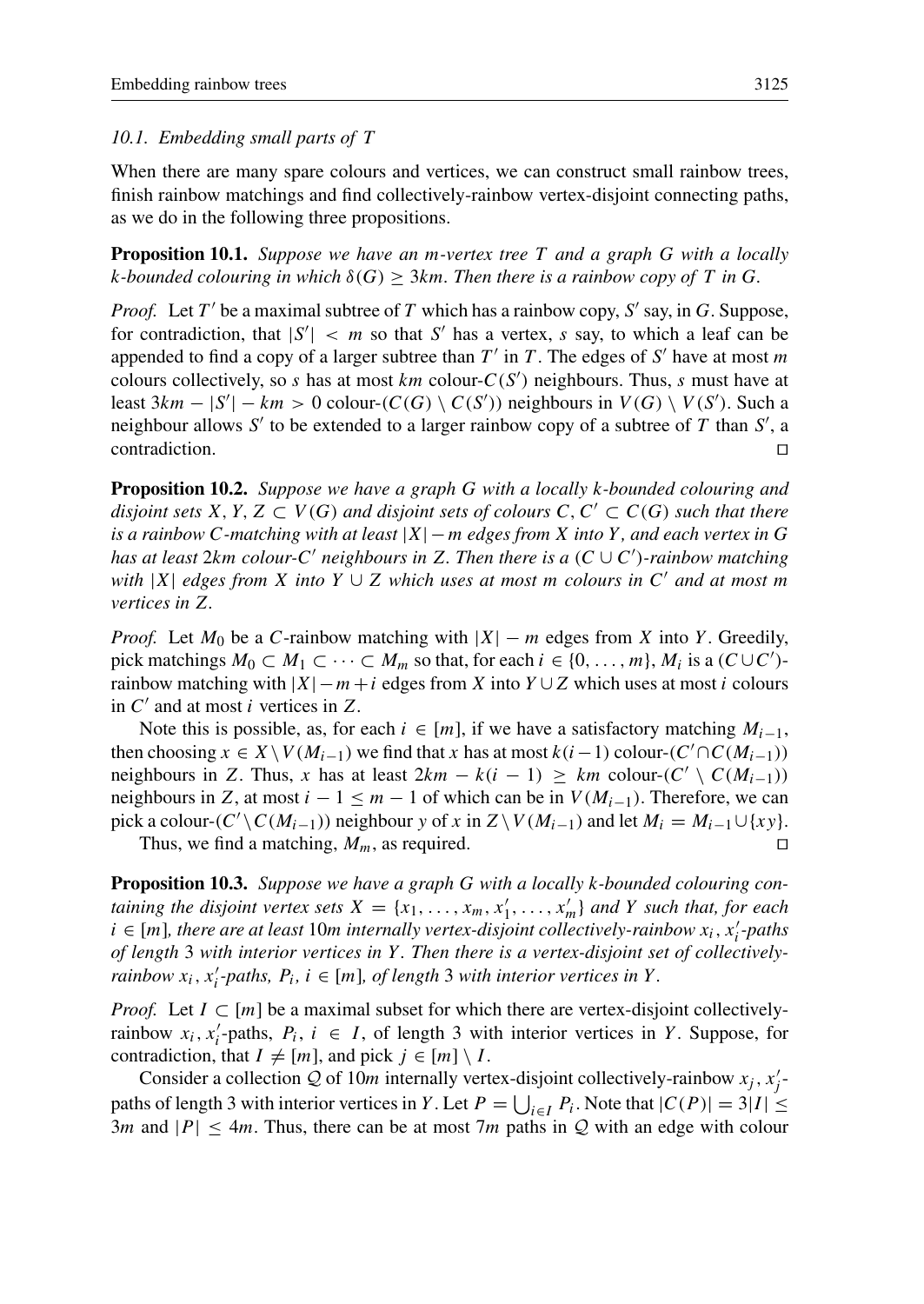in  $C(P)$  or a vertex in  $V(P)$ . Therefore, we can pick a path  $P_j \in \mathcal{Q}$  so that  $P_i, i \in I \cup \{j\}$ , are vertex-disjoint collectively-rainbow  $x_i$ ,  $x'_i$ -paths of length 3 with interior vertices in Y, a contradiction.  $\Box$ 

## <span id="page-25-0"></span>*10.2. Dependence and the probabilistic method*

To find a rainbow copy of an almost-spanning tree  $T$ , we will split the tree into pieces, find a random partition of the vertices and colours of  $K_n$ , and show that the properties we need to embed the tree  $(R1-R5)$  $(R1-R5)$  $(R1-R5)$  $(R1-R5)$  $(R1-R5)$  as listed later) almost surely hold. Thus, there will be some partitions for which these properties hold, and using these we can then embed the tree  $T$ . Our implementation of the probabilistic method here is complicated by the dependence of some of the random sets in the partitions on each other, and furthermore [R4](#page-27-0) may only hold if [R1](#page-26-1)–[R3](#page-27-1) hold, while [R5](#page-28-0) holds only if the other properties all hold. Therefore, we discuss this here in detail to clarify this aspect of our proof, and explicitly give the simple formalities we later pass over.

In total, for some integer  $\ell = O(\log^{10} n)$  and probabilities  $p_0, \ldots, p_\ell$  depending on T we will pick random partitions

$$
V(K_n) = X_0 \cup \cdots \cup X_\ell \quad \text{and} \quad C(K_n) = C_0 \cup \cdots \cup C_\ell
$$

such that

- <span id="page-25-2"></span>(i) for each  $0 \le i \le \ell, x \in V(K_n)$  and  $c \in C(K_n)$ , we have  $\mathbb{P}(x \in X_i) = \mathbb{P}(c \in C_i)$  $= p_i,$
- <span id="page-25-4"></span>(ii) the choice of the set containing each  $x \in V(K_n)$  is made independently of the choice for each other vertex in  $V(K_n)$ ,
- <span id="page-25-3"></span>(iii) the choice of the set containing each  $c \in C(K_n)$  is made independently of the choice for each other vertex in  $C(K_n)$ , and
- <span id="page-25-1"></span>(iv) the choice of  $X_0$  is made independently of the choice of  $C_0$ .

We do this by first selecting vertices for  $X_0$  and colours for  $C_0$  independently at random with probability  $p_0$ . Thus, [\(iv\)](#page-25-1) holds and [\(i\)–](#page-25-2)[\(iii\)](#page-25-3) hold for  $i = 0$ . The properties **[R1](#page-26-1)–[R3](#page-27-1)** will depend only on  $X_0$  and  $C_0$ , and will almost surely hold.

If [R1](#page-26-1)–[R3](#page-27-1) hold, we find a  $C_0$ -rainbow copy  $S_0$  of part of the tree T using vertices in  $X_0$ , and then, depending on  $S_0$ , pair off some vertices in  $V(K_n) \setminus X_0$  with colours in  $C(K_n) \setminus C_0$ . Formally, if **[R1](#page-26-1)–[R3](#page-27-1)** do not hold then we let  $S_0 = \emptyset$  and take no such pairs. We then take a vertex set  $X_1$  by selecting vertices in  $V(K_n) \setminus X_0$  independently at random with probability  $p_1/(1 - p_0)$ . Each  $x \in V(K_n)$  thus appears in  $X_1$  with probability  $p_1$ independently of each other vertex. Almost surely, if  $R1-R3$  $R1-R3$  $R1-R3$  hold, then  $R4$  will hold (a property depending only on  $X_0$ ,  $C_0$  and  $X_1$ ). If any of **[R1](#page-26-1)–[R3](#page-27-1)** do not hold then we say [R4](#page-27-0) does not hold.

Now we define the set  $C_1$  which is disjoint from  $C_0$ . For each colour paired with a vertex, we take it in  $C_1$  precisely if its paired vertex is in  $X_1$ . For each colour not paired with a vertex, we take it in C<sub>1</sub> independently at random with probability  $p_1/(1 - p_0)$ . Each colour is paired to at most one vertex, and each vertex is paired to at most one colour, so colours paired with a vertex appear in  $C_1$  uniformly at random with probability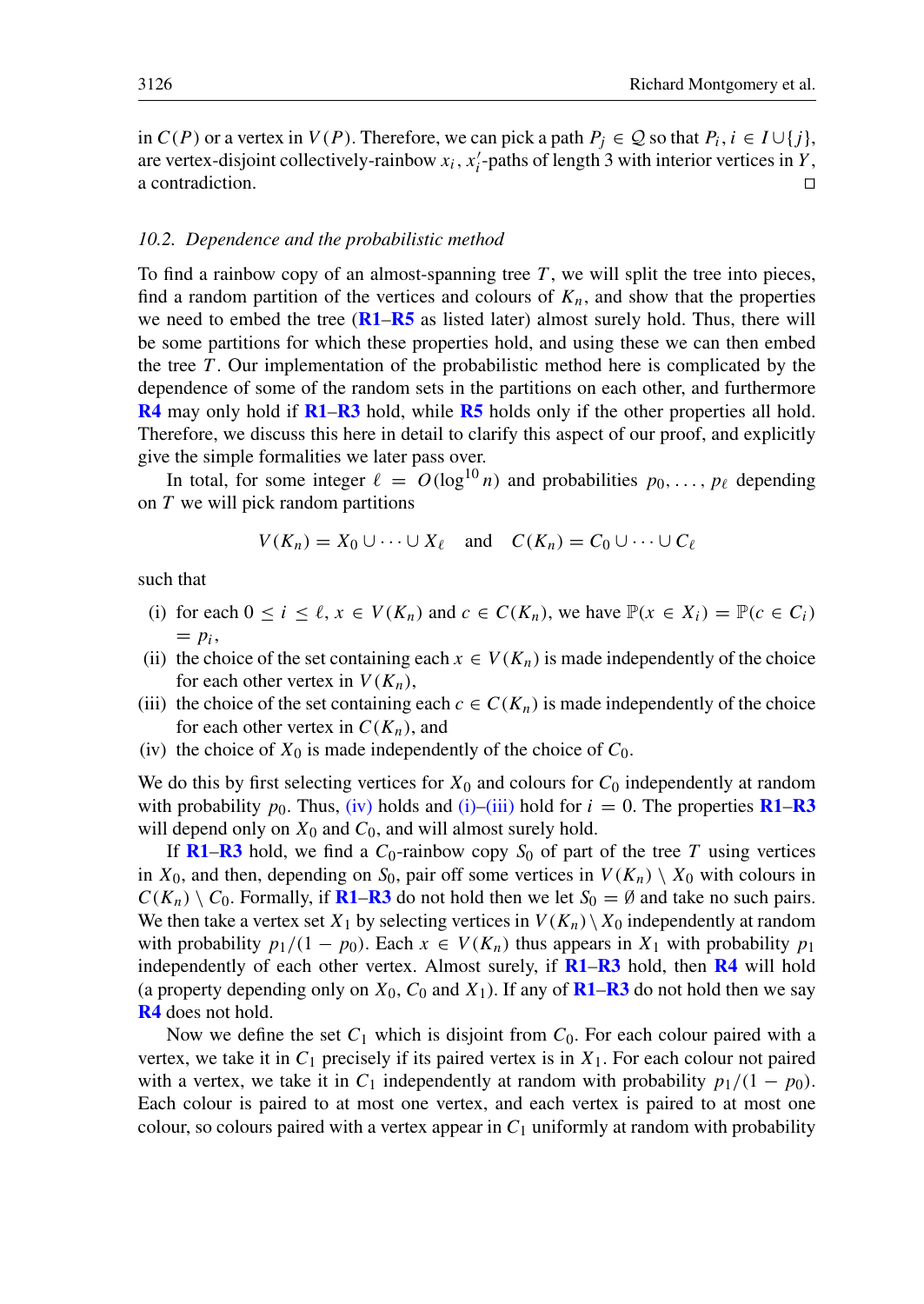$p_1/(1 - p_0)$ . Thus, whether it is paired to a vertex or not, each colour in  $C(K_n) \setminus C_0$ appears in  $C_1$  independently at random with probability  $p_1/(1 - p_0)$ . Therefore, each colour in  $C(K_n)$  appears in  $C_1$  independently at random with probability  $p_1$ , completing the requirements of  $(i)$ – $(iii)$  for  $i = 1$ .

We then take random partitions

 $V(K_n) \setminus (X_0 \cup X_1) = X_2 \cup \cdots \cup X_\ell$  and  $C(K_n) \setminus (C_0 \cup C_1) = C_2 \cup \cdots \cup C_\ell$ ,

by selecting the location of each  $x \in V(K_n) \setminus (X_0 \cup X_1)$  and  $c \in C(K_n) \setminus (C_0 \cup C_1)$ independently at random so that, for each  $2 \le i \le \ell$ ,  $\mathbb{P}(x \in X_i) = \mathbb{P}(c \in C_i)$  $p_i/(1-p_0-p_1).$ 

We can easily observe that, for each  $x \in V(K_n)$  and  $i \in [\ell], \mathbb{P}(x \in X_i) = p_i$ , and furthermore, this is independent of the location of any other vertex, so that [\(i\)](#page-25-2) holds for each vertex, and [\(ii\)](#page-25-4) holds. Similarly, we can see that [\(i\)](#page-25-2) holds for each colour, and [\(iii\)](#page-25-3) holds.

If [R1](#page-26-1)–[R4](#page-27-0) hold, then our fifth property, [R5](#page-28-0), will hold for each  $2 \le i \le \ell$  with probability  $1 - o(\ell n^{-1}) = 1 - o(1)$  by applying to  $X_i$  and  $C_i$  a result (Lemma [7.1\)](#page-18-1) which needs precisely that [\(i\)–](#page-25-2)[\(iii\)](#page-25-3) hold for *i* but asks for no independence between  $C_i$  and  $X_i$ . If any of  $R1-R4$  $R1-R4$  $R1-R4$  do not hold, then we say that  $R5$  does not hold.

Finally, as  $\mathbb{P}(R1-R3 \text{ hold}) = 1 - o(1)$  $\mathbb{P}(R1-R3 \text{ hold}) = 1 - o(1)$  $\mathbb{P}(R1-R3 \text{ hold}) = 1 - o(1)$  $\mathbb{P}(R1-R3 \text{ hold}) = 1 - o(1)$  $\mathbb{P}(R1-R3 \text{ hold}) = 1 - o(1)$ ,  $\mathbb{P}(R4 \text{ holds} | R1-R3 \text{ hold}) = 1 - o(1)$  $\mathbb{P}(R4 \text{ holds} | R1-R3 \text{ hold}) = 1 - o(1)$  $\mathbb{P}(R4 \text{ holds} | R1-R3 \text{ hold}) = 1 - o(1)$  and  $\mathbb{P}(R5 \text{ holds } | R1-R4 \text{ hold}) = 1 - o(1)$  $\mathbb{P}(R5 \text{ holds } | R1-R4 \text{ hold}) = 1 - o(1)$  $\mathbb{P}(R5 \text{ holds } | R1-R4 \text{ hold}) = 1 - o(1)$  $\mathbb{P}(R5 \text{ holds } | R1-R4 \text{ hold}) = 1 - o(1)$  $\mathbb{P}(R5 \text{ holds } | R1-R4 \text{ hold}) = 1 - o(1)$  $\mathbb{P}(R5 \text{ holds } | R1-R4 \text{ hold}) = 1 - o(1)$  $\mathbb{P}(R5 \text{ holds } | R1-R4 \text{ hold}) = 1 - o(1)$ , we see that  $\mathbb{P}(R1-R5 \text{ hold}) = 1 - o(1)$ . Thus, there must be some partitions  $V(K_n) = X_0 \cup \cdots \cup X_\ell$  and  $C(K_n) = C_0 \cup \cdots \cup C_\ell$  such that [R1](#page-26-1)–[R5](#page-28-0) hold with the copy  $S_0$  of part of T, and we will then complete the copy of T using such partitions, starting with the tree  $S_0$ .

#### <span id="page-26-0"></span>*10.3. Proof of Theorem [1.1](#page-1-0)*

Let  $\mu$  satisfy  $\varepsilon$ ,  $1/k \gg \mu \gg 1/n > 0$  and let  $D = \lceil \log^{10} n \rceil$ . Let T be a tree with at most  $(1 - \varepsilon)n/k$  vertices and let  $K_n$  have a locally k-bounded colouring.

**Split** T. Using Lemma [4.2,](#page-11-0) find integers  $\ell \leq 10^4 D \mu^{-2}$  and  $j \in [\ell]$  and a sequence of subgraphs  $T_0 \subset T_1 \subset \cdots \subset T_\ell = T$  such that, for each  $i \in [\ell] \setminus \{1, j\}$ ,  $T_i$  is formed from  $T_{i-1}$  by adding non-neighbouring leaves,  $T_i$  is formed from  $T_{i-1}$  by adding at most  $\mu$ n vertex-disjoint bare paths of length 3,  $T_1$  is formed from  $T_0$  by adding vertex-disjoint stars with at least D leaves each, and  $|T_0| \leq \mu n$ .

**Choose "greedy" vertices and colours.** Pick random subsets  $X_0 \subset V(K_n)$  and  $C_0 \subset V(K_n)$  $C(K_n)$  by selecting each element uniformly at random with probability  $p_0 := \varepsilon/200k$ . By Proposition [9.1](#page-22-2) and Lemma [9.2,](#page-22-0) we almost surely have the following properties (for more details on what happens if they, or any subsequent properties, do not hold, see Section [10.2\)](#page-25-0).

<span id="page-26-1"></span>**R1.** Each vertex in  $V(K_n)$  has at least  $10k\mu n$  colour-C<sub>0</sub> neighbours in  $X_0$ .

<span id="page-26-2"></span>**R2.** For each pair of vertices  $u, v \in V(K_n)$ , there are at least  $20\mu n$  internally vertexdisjoint collectively- $C_0$ -rainbow u, v-paths of length 3 with interior vertices in  $X_0$ .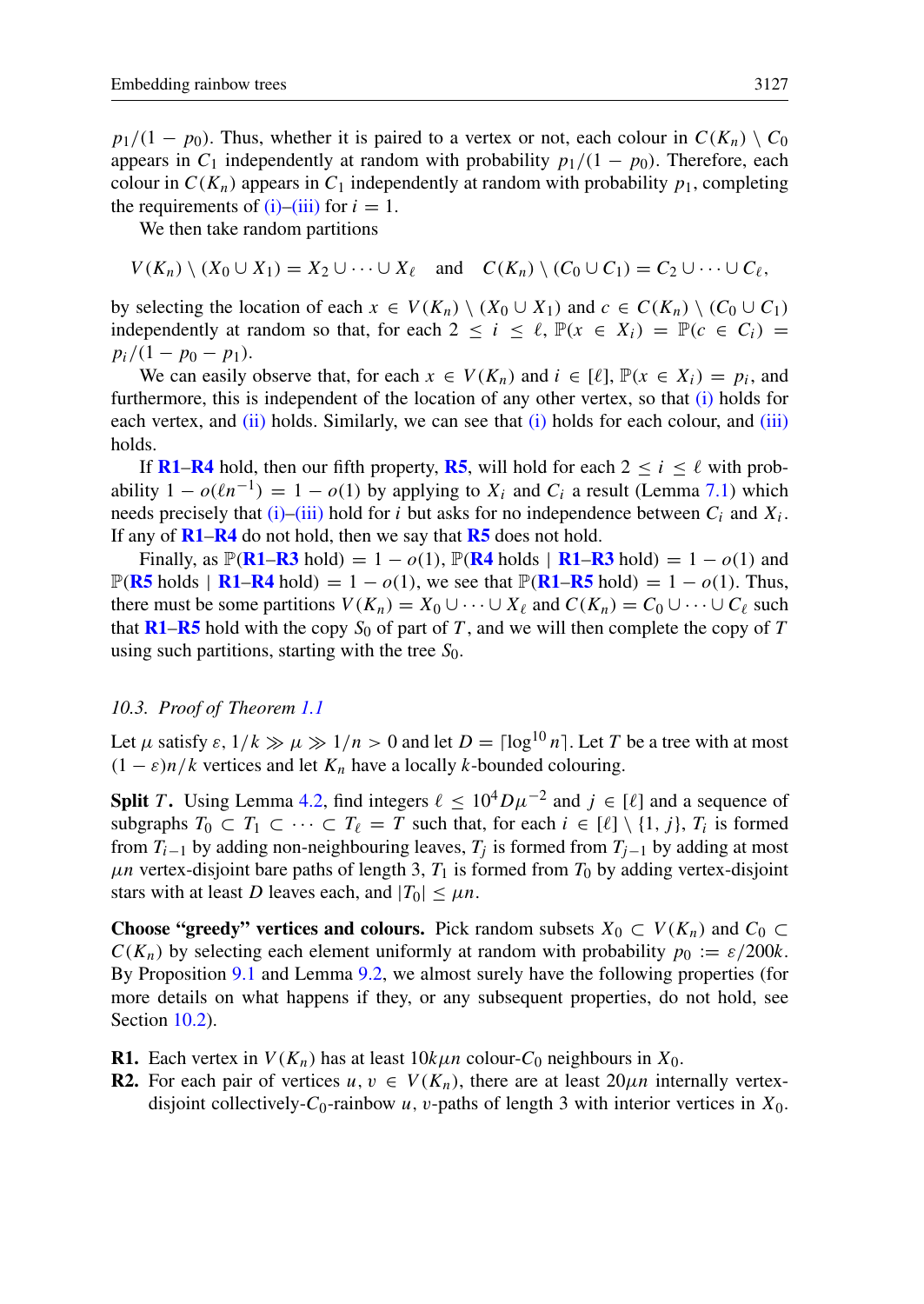Furthermore, by Lemma [3.3,](#page-9-0) almost surely we have  $|X_0|, |C_0| \leq \varepsilon n/100k$ , and hence any vertex is contained in at most  $\epsilon n/100 C_0$ -edges. Thus, the following almost surely holds.

<span id="page-27-1"></span>**R3.** If G is the subgraph of  $K_n$  of the edges with colour in  $C(K_n) \setminus C_0$ , with any edges inside  $X_0$  removed, then  $\delta(G) \geq (1 - \varepsilon/50)n$ .

**Embed**  $T_0$  and find rainbow stars. Using **[R1](#page-26-1)** and Proposition [10.1,](#page-24-1) pick a  $C_0$ -rainbow copy,  $S_0$  say, of  $T_0$  in  $X_0$ . Then, for appropriate integers  $m \le n/D$  and  $d_1, \ldots, d_m \ge D$ , let  $v_1, \ldots, v_m \in V(S_0)$  be such that  $S_0$  can be made into a copy of  $T_1$  by adding  $d_i$  new leaves at  $v_i$ , for each  $i \in [m]$ . Let  $d = \sum_{i \in [m]} d_i = |T_1| - |T_0| \le (1 - \varepsilon)n/k$ . For each  $i \in [m]$ , let  $n_i = \lceil (1 - \varepsilon/8)nd_i/kd \rceil$ . Note that  $\sum_{i \in [m]} n_i \leq (1 - \varepsilon/8)n/k + m \leq$  $(1 - \varepsilon/10)n/k$ . Using **[R3](#page-27-1)** and Corollary [8.4,](#page-22-1) find disjoint subsets  $Y_i \subset V(K_n) \setminus X_0$ ,  $i \in [m]$ , such that  $|Y_i| = n_i$ , and  $\{v_i y : i \in [m], y \in Y_i\}$  is  $(C(K_n) \setminus C_0)$ -rainbow.

For each vertex x in some set  $Y_i$ , pair x with the colour c of  $v_i x$ , noting that, as  $\{v_i y : i \in [m], y \in Y_i\}$  is rainbow, each colour or vertex is in at most one pair. We will later choose a random vertex set  $X_1$  and a random colour set  $C_1$  so that, for such a pairing,  $x \in X_1$  if and only if  $c \in C_1$ . For more details on this, see Section [10.2.](#page-25-0)

**Choose probabilities**  $p_i$ . For each  $i \in [\ell]$ , let  $m_i = |T_i| - |T_{i-1}|$ , and note that  $m_1 = d$ . For each  $i \in [\ell - 1]$ , let

<span id="page-27-3"></span><span id="page-27-2"></span>
$$
p_i = (1 + \varepsilon/4)km_i/n + \varepsilon/4\ell \ge n^{-1/10^4},
$$
\n(10.1)

where the inequality follows as  $\ell < 10^4 D \mu^{-2} = O(\log^{10} n)$ . Let

$$
p_{\ell} = 1 - p_0 - \sum_{i \in [\ell - 1]} p_i = 1 - \frac{\varepsilon}{200k} - (1 + \varepsilon/4)k \cdot \frac{|T| - m_{\ell} - |T_0|}{n} - \frac{\varepsilon(\ell - 1)}{4\ell}
$$
  
\n
$$
\geq 1 - (1 + \varepsilon/4)k \cdot \frac{(1 - \varepsilon)n/k - m_{\ell}}{n} - \frac{\varepsilon}{4}
$$
  
\n
$$
= (1 + \varepsilon/4)km_{\ell}/n + \varepsilon(1/2 + \varepsilon/4) \geq n^{-1/10^4}.
$$
 (10.2)

**Choose**  $X_1$ . Pick  $X_1 \subset V(K_n) \setminus X_0$  by including each vertex independently at random with probability  $p_1/(1 - p_0)$ . Recall that  $m_1 = d$ . By [\(10.1\)](#page-27-2), we have, for each  $i \in [m]$ ,

$$
p_1 n_i \ge (1 + \varepsilon/4)km_1/n \cdot (1 - \varepsilon/8)nd_i/kd
$$
  
=  $(1 + \varepsilon/4) \cdot (1 - \varepsilon/8)d_i \ge (1 + \varepsilon/16)d_i \ge \log^{10} n.$ 

Thus, by Lemma [3.3,](#page-9-0) for each  $i \in [m]$ ,  $\mathbb{P}(|X_1 \cap Y_i| \ge d_i) = \exp(-\Omega(\varepsilon^2 \log^{10} n)) =$  $o(n^{-1})$ . Thus, almost surely, the following property holds:

<span id="page-27-0"></span>**R4.** For each  $i \in [m]$ ,  $|X_1 \cap Y_i| \ge d_i$ .

Note, for later, that each vertex  $x \in V(K_n)$  appears in  $X_1$  independently at random with probability  $p_1$ .

**Choose**  $C_1$ . Let  $C^{\text{paired}}$  be the set of colours which appear between  $v_i$  and  $Y_i$  for some  $i \in [m]$ , and let  $C^{\text{unpaired}} = C \setminus C^{\text{paired}}$  be the set of colours which never appear between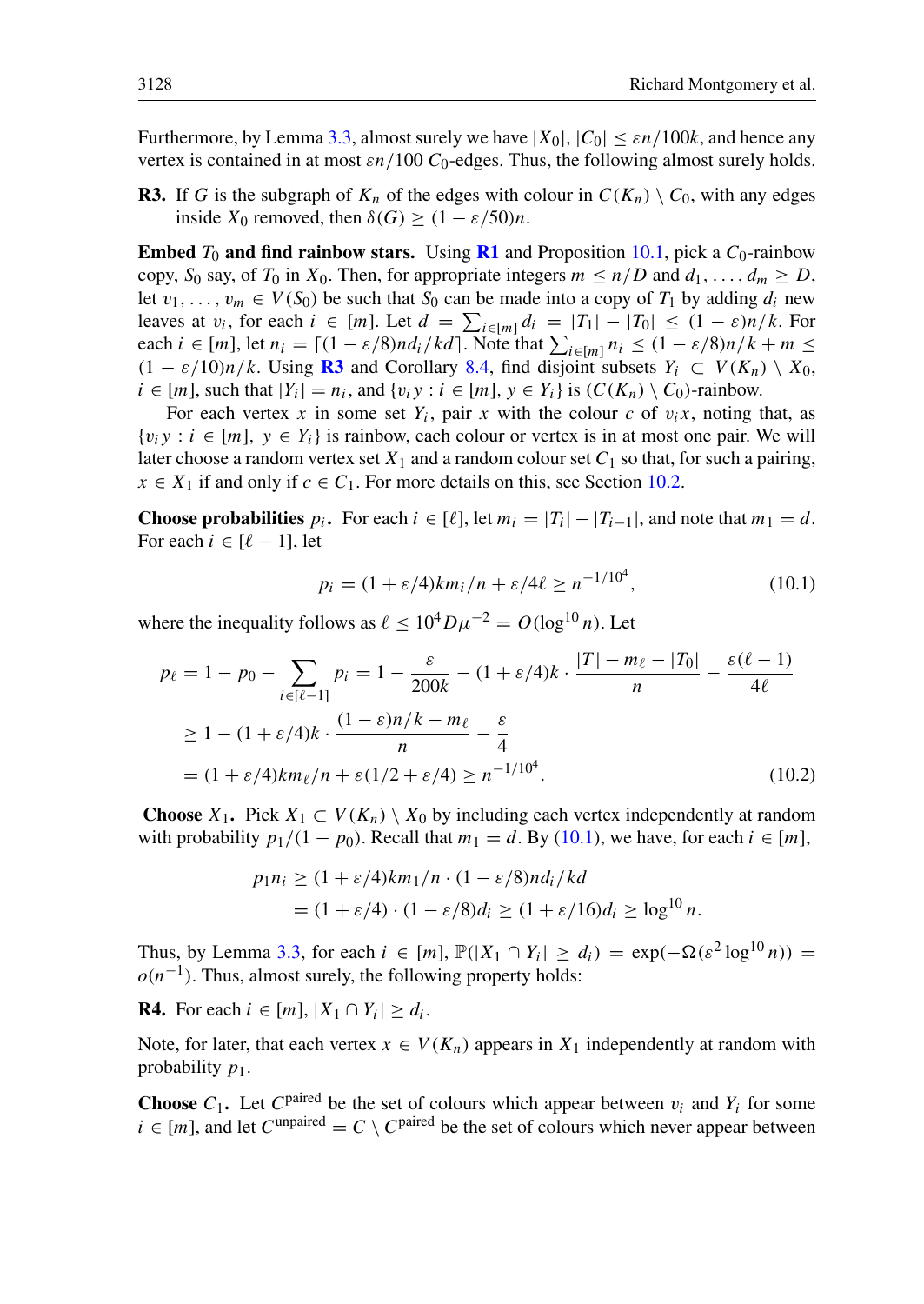any  $v_i$  and  $Y_i$ . We define a random set  $C_1$  of colours as follows. For any colour  $c \in C^{\text{paired}}$ , c is included in  $C_1$  whenever the vertex paired with c is in  $X_1$ , i.e. when c appears between  $v_i$  and  $X_1 \cap Y_i$  for some  $i \in [m]$ . For any colour  $c \in C^{\text{unpaired}} \setminus C_0$ , c is included in  $C_1$ independently at random with probability  $p_1/(1 - p_0)$ . Thus,  $C_1$  contains each colour paired with a vertex in  $X_1$  and each unpaired colour outside  $C_0$  is included uniformly at random. Thus, each colour appears in  $C_1$  independently at random with probability  $p_1$ .

**Choose a random vertex partition.** Randomly partition  $V(K_n) \setminus (X_0 \cup X_1)$  as  $X_2 \cup$  $\cdots \cup X_\ell$  so that, for each  $x \in V(K_n) \setminus (X_0 \cup X_1)$ , the class of x is chosen independently at random with  $\mathbb{P}(x \in X_i) = p_i/(1 - p_0 - p_1)$  for each  $2 \le i \le \ell$ . Note that, for each  $i \in \{0, 1, \ldots, \ell\}$ , each  $x \in V(K_n)$  appears in  $X_i$  independently at random with probability  $p_i$ , and the location of each vertex in  $V(K_n)$  is independent of the location of all the other vertices.

**Choose a random colour partition.** Randomly partition  $C(K_n) \setminus (C_0 \cup C_1)$  as  $C_2 \cup C_1$  $\cdots \cup C_\ell$  so that, for each  $c \in C \setminus (C_0 \cup C_1)$ , the class of c is chosen independently at random with  $\mathbb{P}(c \in C_i) = p_i/(1 - p_1 - p_0)$  for each  $2 \le i \le \ell$ . Note that, for each  $0 \le i \le \ell$ , each colour  $c \in C(K_n)$  appears in  $C_i$  independently at random with probability  $p_i$ , and the location of each colour in  $C(K_n)$  is independent of the location of all the other colours.

**Rainbow matching properties.** Note that, by [\(10.1\)](#page-27-2) and [\(10.2\)](#page-27-3),  $m_i \leq p_i n/k$  for each  $i \in [\ell]$ . Therefore, from the properties of the random partitions of  $C(K_n)$  and  $V(K_n)$ , and Lemma [7.1,](#page-18-1) we almost surely have the following property:

<span id="page-28-0"></span>**R5.** For each  $i \in [\ell]$  and subset  $A \subset V(K_n) \setminus X_i$  with  $|A| = m_i \leq p_i n/k$  there is a  $C_i$ -rainbow matching with at least  $m_i - \mu p_i n$  edges from A into  $X_i$ .

As detailed in Section [10.2,](#page-25-0) we can thus fix deterministic partitions of  $V(K_n)$  and  $C(K_n)$ , and the copy  $S_0$  of  $T_0$ , for which **[R1](#page-26-1)–[R5](#page-28-0)** hold.

**Extend to cover**  $T_1$ . For each  $i \in [m]$ , use **[R4](#page-27-0)** to add  $d_i$  leaves from  $X_1 \cap Y_i$  to  $v_i$  in  $S_0$ and call the resulting graph  $S_1$ . Note that these additions add leaves from  $X_1$  using colours from  $C_1$ . Thus,  $S_1 \subset K_n[X_0 \cup X_1]$  is a  $(C_0 \cup C_1)$ -rainbow copy of  $T_1$  with at most  $\mu n$ colours in  $C_0$  and at most  $\mu n$  vertices in  $X_0$ .

**Iteratively, extend to cover**  $T_2, \ldots, T_{i-1}$ . Iteratively, for each  $2 \leq i \leq j-1$ , extend  $S_{i-1}$  to  $S_i \subset K_n[X_0 \cup \cdots \cup X_i]$ , a  $(C_0 \cup \cdots \cup C_i)$ -rainbow copy of  $T_i$  with  $|C(S_i) \cap C_0|$  $\mu n + \sum_{i'=2}^{i} \mu p_{i'} n$  and  $|V(S_i) \cap X_0| \leq \mu n + \sum_{i'=2}^{i} \mu p_{i'} n$  (so that, certainly,  $|C(S_i) \cap C_0| \leq$  $2\mu n$  and  $|V(S_i) \cap X_0| \leq 2\mu n$ ). Note that  $T_i$  is obtained from  $T_{i-1}$  by adding a matching (i.e. a collection of non-neighbouring leaves). Let  $A_i$  ⊂  $S_{i-1}$  be the vertex set to which we need to attach the edges of the matching. Then we can first apply **[R5](#page-28-0)** to sets  $A_i$ ,  $X_i$ and the set of colours  $C_i$  to find a matching of size  $|A_i| - \mu p_i n$  and then use **[R1](#page-26-1)** and Proposition [10.2](#page-24-2) with  $G \subset K_n$  as the graph of colour- $((C_0 \setminus C(S_{i-1})) \cup C_i)$  edges,  $C = C_i$ ,  $C' = C_0 \setminus C(S_{i-1})$ ,  $X = A_i$ ,  $Y = X_i$  and  $Z = X_0 \setminus V(S_{i-1})$  to find a rainbow matching covering the whole set  $A_i$ .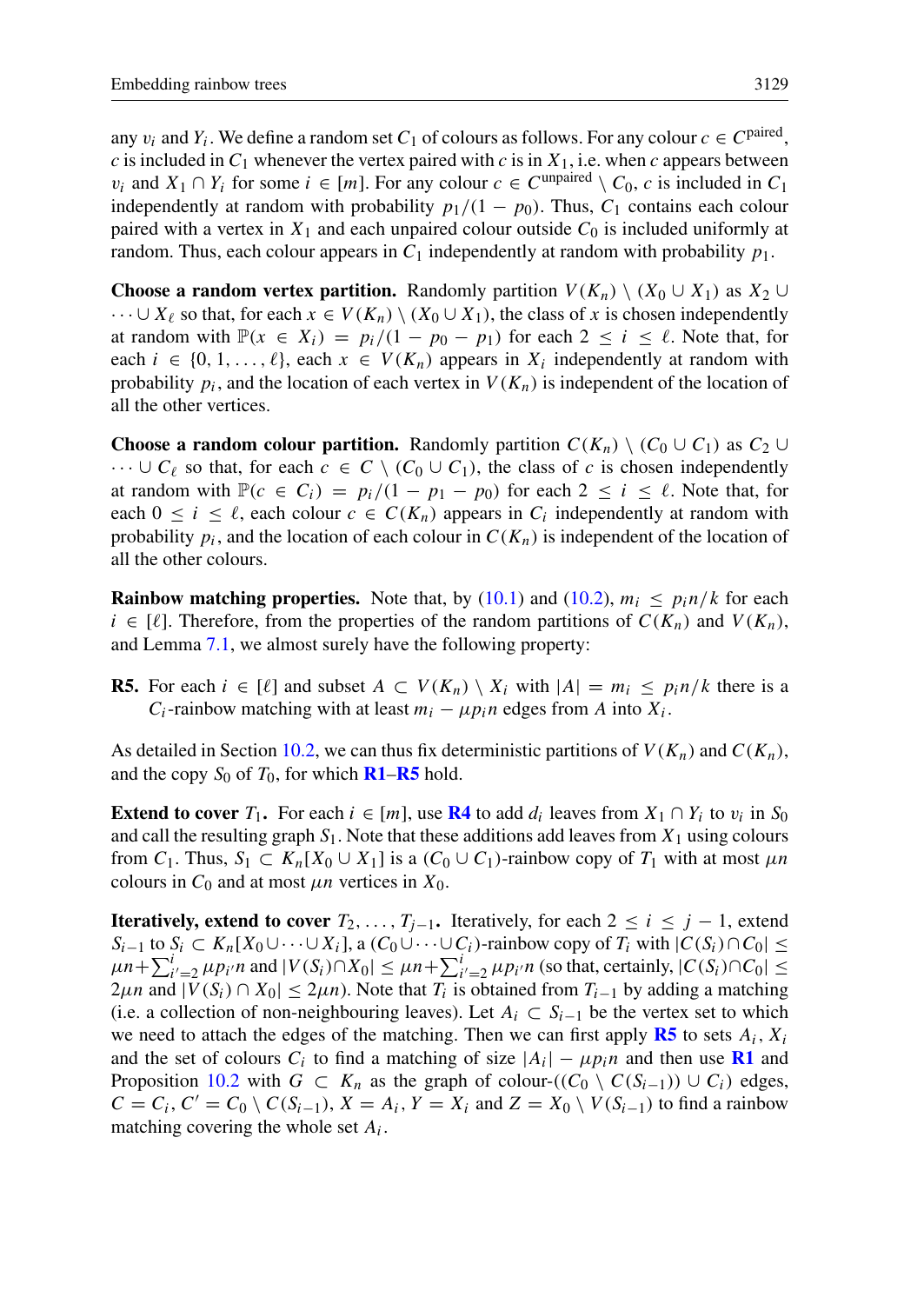**Extend to cover**  $T_i$ . Using new vertices in  $X_0$  and new colours in  $C_0$ , extend this to  $S_j \subset K_n[X_0 \cup \cdots \cup X_j]$ , a  $(C_0 \cup \cdots \cup C_j)$ -rainbow copy of  $T_j$  with  $|C(S_j) \cap C_0| \leq$  $4\mu n + \sum_{i=2}^{j} \mu p_i n$  and  $|V(S_j) \cap X_0| \leq 3\mu n + \sum_{i=2}^{j} \mu p_i n$ . Note that, per path, we are using three additional colours from  $C_0$  and two additional vertices from  $X_0$ , which explains the constants 4 and 3 in the last two inequalities. This is possible by  $\mathbb{R}^2$ , and Proposition [10.3](#page-24-3) applied with  $G \subset K_n$  as the graph of colour- $(C_0 \setminus C(S_{i-1}))$  edges and  $Y = X_0 \setminus V(S_{i-1}).$ 

**Iteratively, extend to cover**  $T_{j+1}, \ldots, T_{\ell}$ . Finally, for each  $i \in \{j + 1, \ldots, \ell\}$ , use **[R1](#page-26-1), [R5](#page-28-0)** and Proposition [10.2](#page-24-2) as before to extend  $S_{i-1}$  to  $S_i \subset K_n[X_0 \cup \cdots \cup X_i]$ , a  $(C_0 \cup \cdots \cup C_i)$ -rainbow copy of  $T_i$  with at most  $4\mu n + \sum_{i'=2}^{i} \mu p_{i'} n$  colours in  $C_0$  and at most  $3\mu n + \sum_{i'=2}^{i} \mu p_i$  vertices in  $X_0$ . When this is finished, we have a rainbow copy of  $T_\ell = T$ , as required.

## 11. Concluding remarks

Our main theorem shows that properly coloured graphs have rainbow copies of every tree on  $n - o(n)$  vertices. The most natural open problem is to ask how small the  $o(n)$  term can be made. Note that we cannot take  $o(n) = 0$  here, since there are proper colourings of  $K_n$  which do not have a rainbow copy of every *n*-vertex tree (see [\[32,](#page-31-5) [7\]](#page-30-8)). This shows that the error term in Theorem [1.1](#page-1-0) cannot be eliminated. However, we conjecture that it can be reduced to a constant.

**Conjecture 11.1.** *There is a constant* C *such that every properly coloured*  $K_n$  *has a rainbow copy of every tree on*  $n - C$  *vertices.* 

If true, this conjecture would lead to corresponding improvements to our applications for the conjectures of Graham–Sloane and Gronau–Mullin–Rosa.

This paper gives a unified approach for attacking three conjectures about graph decomposition and labelling. In particular, we overcame one of the most significant barriers to progress towards solving these conjectures, i.e., we embedded all trees, rather than just trees with bounded degree. This "bounded degree" barrier exists in many other results about finding trees and more general subgraphs. Therefore, we expect that our methods might be useful to attack other open problems in graph theory. One particular candidate is the Gyárfás Tree Packing Conjecture [\[22\]](#page-31-21).

<span id="page-29-0"></span>**Conjecture 11.2** (Gyárfás). *Let*  $T_1, ..., T_{n-1}$  *be trees with*  $|T_i| = i$  *for each*  $i \in [n-1]$ *. The edges of*  $K_n$  *can be decomposed into*  $n-1$  *trees which are isomorphic to*  $T_1, \ldots, T_{n-1}$ *respectively.*

Notice the strong parallels between this conjecture and Ringel's Conjecture—both conjectures concern the existence of decompositions of the complete graph into trees. Research on both these conjectures has progressed in parallel. That is, Conjecture [11.2](#page-29-0) has also recently been proved for bounded degree trees by Joos, Kim, Kühn and Osthus [\[28\]](#page-31-13) (see also [\[9,](#page-30-10) [33,](#page-31-11) [16,](#page-30-11) [30\]](#page-31-12) for other results). There is no asymptotic version of Conjecture [11.2](#page-29-0) known for trees with arbitrary degrees, so it would be interesting to see whether our methods can be used here.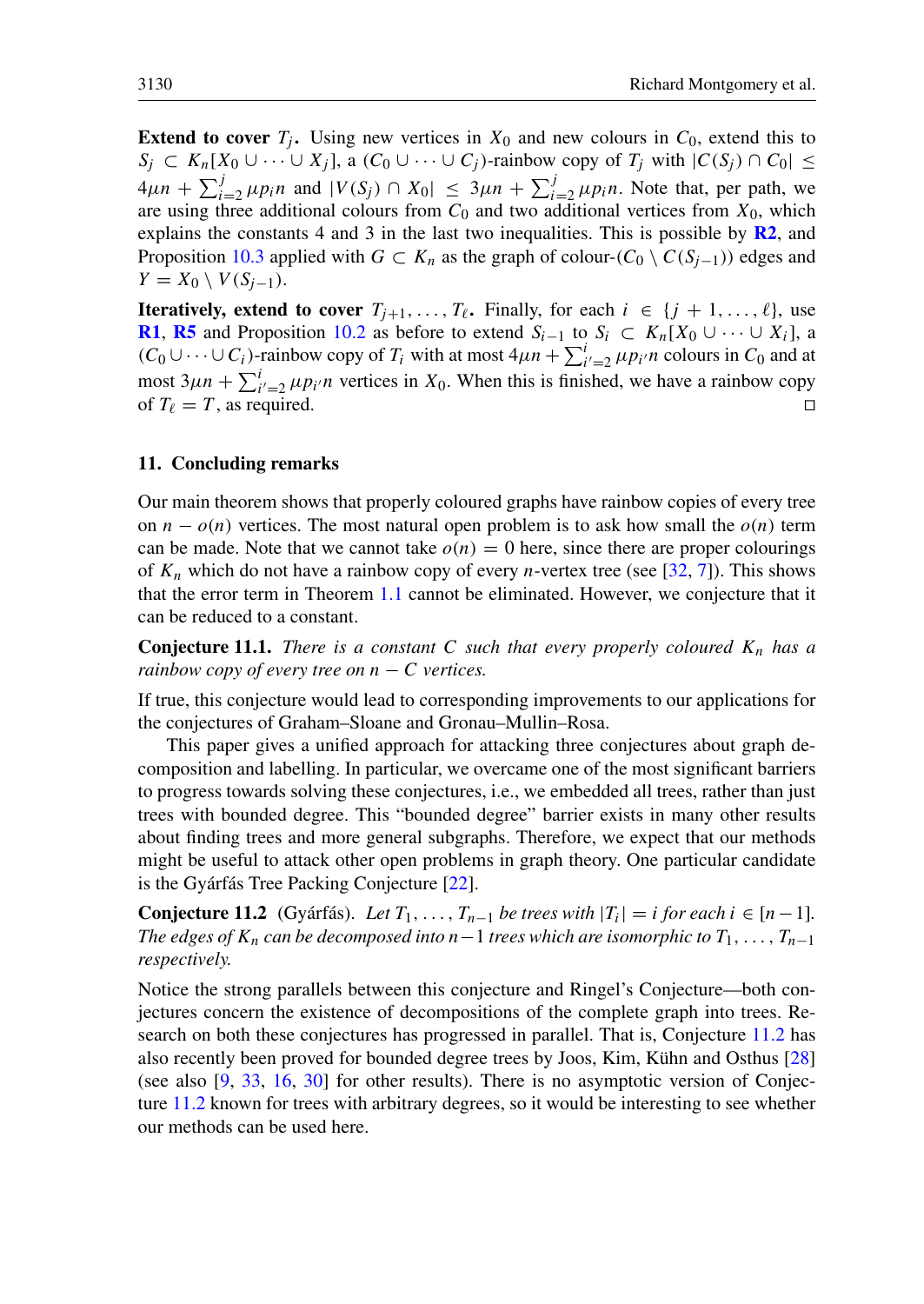*Acknowledgments.* Parts of this work were carried out when the first author visited the Institute for Mathematical Research (FIM) of ETH Zurich. We would like to thank FIM for its hospitality and for creating a stimulating research environment. The authors would like to thank a referee for helpful suggestions for improving this paper. Research supported in part by SNSF grant 200021-175573.

#### **References**

- <span id="page-30-13"></span>[1] Adamaszek, A., Allen, P., Grosu, C., Hladký, J.: Almost all trees are almost graceful. Random Structures Algorithms 56, 948–987 (2020) [MR 4101349](http://www.ams.org/mathscinet-getitem?mr=4101349)
- <span id="page-30-4"></span>[2] Akbari, S., Etesami, O., Mahini, H., Mahmoody, M.: On rainbow cycles in edge colored complete graphs. Australasian J. Combin. 37, 33–42 (2007) [Zbl 1130.05024](http://www.zentralblatt-math.org/zmath/en/advanced/?q=an:1130.05024&format=complete) [MR 2284366](http://www.ams.org/mathscinet-getitem?mr=2284366)
- <span id="page-30-14"></span>[3] Allen, P., Böttcher, J., Hladký, J., Piguet, D.: Packing degenerate graphs. Adv. Math. 354, art. 106739, 58 pp. (2019) [Zbl 1419.05172](http://www.zentralblatt-math.org/zmath/en/advanced/?q=an:1419.05172&format=complete) [MR 3988639](http://www.ams.org/mathscinet-getitem?mr=3988639)
- <span id="page-30-7"></span>[4] Alon, N., Pokrovskiy, A., Sudakov, B.: Random subgraphs of properly edge-coloured complete graphs and long rainbow cycles. Israel J. Math. 222, 317–331 (2017) [Zbl 1378.05180](http://www.zentralblatt-math.org/zmath/en/advanced/?q=an:1378.05180&format=complete) [MR 3736509](http://www.ams.org/mathscinet-getitem?mr=3736509)
- <span id="page-30-18"></span>[5] Alon, N., Spencer, J.: The Probabilistic Method. 4th ed., Wiley (2016) [Zbl 1333.05001](http://www.zentralblatt-math.org/zmath/en/advanced/?q=an:1333.05001&format=complete) [MR 3524748](http://www.ams.org/mathscinet-getitem?mr=3524748)
- <span id="page-30-3"></span>[6] Andersen, L.: Hamilton circuits with many colours in properly edge-coloured complete graphs. Math. Scand. 64, 5–14 (1989) [Zbl 0665.05028](http://www.zentralblatt-math.org/zmath/en/advanced/?q=an:0665.05028&format=complete) [MR 1036426](http://www.ams.org/mathscinet-getitem?mr=1036426)
- <span id="page-30-8"></span>[7] Benzing, F., Pokrovskiy, A., Sudakov, B.: Long directed rainbow cycles and rainbow spanning trees. Eur. J. Combin. 88 (2020), art. 103102, 21 pp. [Zbl 07212527](http://www.zentralblatt-math.org/zmath/en/advanced/?q=an:07212527&format=complete) [MR 4111714](http://www.ams.org/mathscinet-getitem?mr=4111714)
- <span id="page-30-19"></span>[8] Bollobás, B.: Modern Graph Theory. Grad. Texts in Math. 184, Springer (2002) [Zbl 0902.05016](http://www.zentralblatt-math.org/zmath/en/advanced/?q=an:0902.05016&format=complete) [MR 1633290](http://www.ams.org/mathscinet-getitem?mr=1633290)
- <span id="page-30-10"></span>[9] Böttcher, J., Hladký, J., Piguet, D., Taraz, A.: An approximate version of the tree packing conjecture. Israel J. Math. 211, 391–446 (2016) [Zbl 1334.05111](http://www.zentralblatt-math.org/zmath/en/advanced/?q=an:1334.05111&format=complete) [MR 3474969](http://www.ams.org/mathscinet-getitem?mr=3474969)
- <span id="page-30-17"></span>[10] Brouwer, A., de Vries, A., Wieringa, R.: A lower bound for the length of partial transversals in a Latin square. Nieuw Arch. Wisk. 26, 330–332 (1978) [Zbl 0395.05012](http://www.zentralblatt-math.org/zmath/en/advanced/?q=an:0395.05012&format=complete) [MR 0480083](http://www.ams.org/mathscinet-getitem?mr=0480083)
- <span id="page-30-1"></span>[11] Brualdi, R. A., Ryser, H. J.: Combinatorial Matrix Theory. Cambridge Univ. Press (1991) [Zbl 0746.05002](http://www.zentralblatt-math.org/zmath/en/advanced/?q=an:0746.05002&format=complete) [MR 1130611](http://www.ams.org/mathscinet-getitem?mr=1130611)
- <span id="page-30-6"></span>[12] Chen, H., Li, X.: Long rainbow path in properly edge-colored complete graphs. [arXiv:1503.04516](http://arxiv.org/abs/1503.04516) (2015)
- <span id="page-30-16"></span>[13] Dinitz, J. H., Stinson, D. R.: Contemporary Design Theory: A Collection of Surveys. Wiley (1992) [Zbl 0746.00028](http://www.zentralblatt-math.org/zmath/en/advanced/?q=an:0746.00028&format=complete)
- <span id="page-30-2"></span>[14] Erdős, P., Rado, R.: A combinatorial theorem. J. London Math. Soc. 25, 249–255 (1950) [Zbl 0038.1530](http://www.zentralblatt-math.org/zmath/en/advanced/?q=an:0038.1530&format=complete) [MR 0037886](http://www.ams.org/mathscinet-getitem?mr=0037886)
- <span id="page-30-0"></span>[15] Euler, L.: Recherches sur une nouvelle espèce de quarrés magiques. Verh. Zeeuwsch. Gennot. Weten. Vliss. 9, 85–239 (1782)
- <span id="page-30-11"></span>[16] Ferber, A., Lee, C., Mousset, F.: Packing spanning graphs from separable families. Israel J. Math. 219, 959–982 (2017) [Zbl 1364.05057](http://www.zentralblatt-math.org/zmath/en/advanced/?q=an:1364.05057&format=complete) [MR 3649613](http://www.ams.org/mathscinet-getitem?mr=3649613)
- <span id="page-30-12"></span>[17] Ferber, A., Samotij, W.: Packing trees of unbounded degrees in random graphs. J. London Math. Soc. 99, 653–677 (2019) [Zbl 1415.05147](http://www.zentralblatt-math.org/zmath/en/advanced/?q=an:1415.05147&format=complete) [MR 3977885](http://www.ams.org/mathscinet-getitem?mr=3977885)
- <span id="page-30-9"></span>[18] Gallian, J. A.: A dynamic survey of graph labeling. Electron. J. Combin. DS6, Dynamic Surveys, 43 pp. (1998) [Zbl 0953.05067](http://www.zentralblatt-math.org/zmath/en/advanced/?q=an:0953.05067&format=complete) [MR 1668059](http://www.ams.org/mathscinet-getitem?mr=1668059)
- <span id="page-30-5"></span>[19] Gebauer, H., Mousset, F.: On rainbow cycles and paths. [arXiv:1207.0840](http://arxiv.org/abs/1207.0840) (2012)
- <span id="page-30-15"></span>[20] Graham, R., Sloane, N.: On additive bases and harmonious graphs. SIAM J. Algebraic Discrete Methods 1, 382–404 (1980) [Zbl 0499.05049](http://www.zentralblatt-math.org/zmath/en/advanced/?q=an:0499.05049&format=complete) [MR 0593849](http://www.ams.org/mathscinet-getitem?mr=0593849)